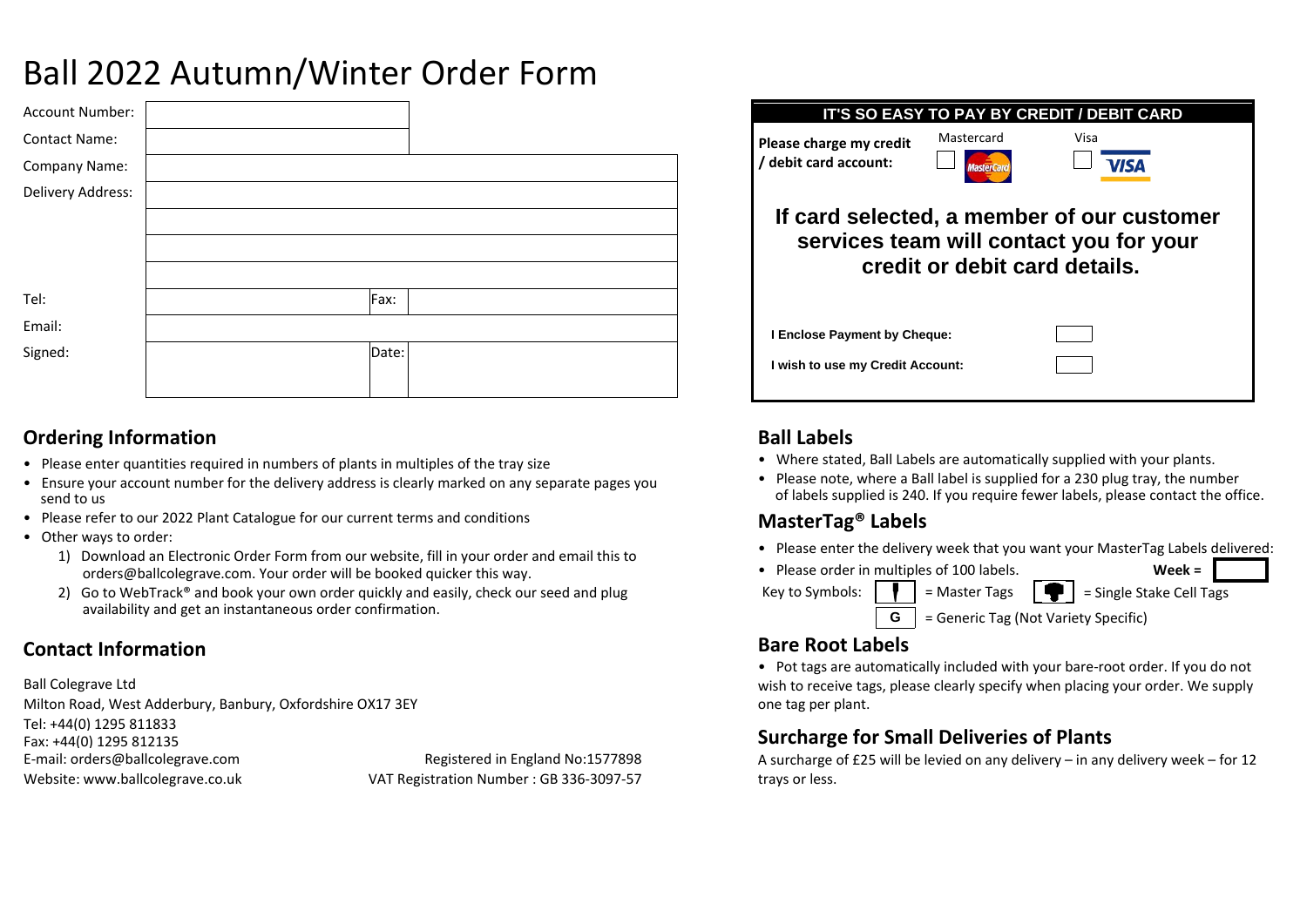#### **Autumn Speedplanters** Account Number:

## Minimum order **1 Trolley of 70 Speedplanters.** Sold in multiples of 70.

| Speedplanter                              | Weeks Available:  | 22 | 24 | 26 | 27 | 28 | 29 | 30 | 31 | 32 | 33 | 34 | 35 | 36 | 38 | 40 | MasterTag® or<br><b>Labels Supplied</b> |
|-------------------------------------------|-------------------|----|----|----|----|----|----|----|----|----|----|----|----|----|----|----|-----------------------------------------|
| Pansy Cool Wave Berries N Cream Mixed     | SpeedPIntr        |    |    |    |    |    |    |    |    |    |    |    |    |    |    |    |                                         |
| Pansy Cool Wave Blueberry Swirl           | SpeedPIntr        |    |    |    |    |    |    |    |    |    |    |    |    |    |    |    |                                         |
| Pansy Cool Wave Mixed                     | SpeedPIntr        |    |    |    |    |    |    |    |    |    |    |    |    |    |    |    |                                         |
| Pansy Cool Wave Pastel Mixed              | <b>SpeedPIntr</b> |    |    |    |    |    |    |    |    |    |    |    |    |    |    |    |                                         |
| Pansy Cool Wave Strawberry Swirl          | SpeedPIntr        |    |    |    |    |    |    |    |    |    |    |    |    |    |    |    |                                         |
|                                           | Weeks Available:  |    |    |    |    |    |    |    |    |    |    |    |    |    |    |    |                                         |
| <b>Autumn Splendour</b>                   |                   | 22 | 24 | 26 | 27 | 28 | 29 | 30 | 31 | 32 | 33 | 34 | 35 | 36 | 38 | 40 |                                         |
| Ajuga Braun Hertz                         | Ball 84           |    |    |    |    |    |    |    |    |    |    |    |    |    |    |    | L.S.                                    |
| Ajuga Burgundy Glow                       | Ball 84           |    |    |    |    |    |    |    |    |    |    |    |    |    |    |    | L.S.                                    |
| Ajuga Golden Beauty                       | Ball 84           |    |    |    |    |    |    |    |    |    |    |    |    |    |    |    | L.S.                                    |
| Calocephalus Challenge                    | LEG180-178        |    |    |    |    |    |    |    |    |    |    |    |    |    |    |    | L.S.                                    |
| Calocephalus Titanium                     | Ball 84           |    |    |    |    |    |    |    |    |    |    |    |    |    |    |    | L.S.                                    |
| Cordyline australis                       | Ball 104          |    |    |    |    |    |    |    |    |    |    |    |    |    |    |    | L.S.                                    |
| Cupressus Wilma                           | Ball 60           |    |    |    |    |    |    |    |    |    |    |    |    |    |    |    |                                         |
| Grass Anemanthele ColorGrass Sirocco      | Ball 84           |    |    |    |    |    |    |    |    |    |    |    |    |    |    |    | L.S.                                    |
| <b>Grass Carex ColorGrass Amazon Mist</b> | Ball 84           |    |    |    |    |    |    |    |    |    |    |    |    |    |    |    | L.S.                                    |
| <b>Grass Carex ColorGrass Bronco</b>      | Ball 84           |    |    |    |    |    |    |    |    |    |    |    |    |    |    |    | L.S.                                    |
| <b>Grass Carex Evergold</b>               | Ball 77           |    |    |    |    |    |    |    |    |    |    |    |    |    |    |    | L.S.                                    |
| <b>Grass Carex Ice Dance</b>              | Ball 77           |    |    |    |    |    |    |    |    |    |    |    |    |    |    |    | L.S.                                    |
| Grass Festuca ColorGrass Festina          | Ball 84           |    |    |    |    |    |    |    |    |    |    |    |    |    |    |    | L.S.                                    |
| <b>Grass Panicum Frosted Explosion</b>    | Ball 84           |    |    |    |    |    |    |    |    |    |    |    |    |    |    |    | L.S.                                    |
| <b>Hedera helix Gold</b>                  | Ball 84           |    |    |    |    |    |    |    |    |    |    |    |    |    |    |    | L.S.                                    |
| Hedera helix Green                        | Ball 84           |    |    |    |    |    |    |    |    |    |    |    |    |    |    |    | L.S.                                    |
| <b>Hedera helix Silver</b>                | Ball 84           |    |    |    |    |    |    |    |    |    |    |    |    |    |    |    | L.S.                                    |
| Helichrysum angustifolium                 | Ball 84           |    |    |    |    |    |    |    |    |    |    |    |    |    |    |    | L.S.                                    |
| Helichrysum Silvio Spreading              | Ball 84           |    |    |    |    |    |    |    |    |    |    |    |    |    |    |    | L.S.                                    |
| Heuchera Palace Purple                    | Ball 84           |    |    |    |    |    |    |    |    |    |    |    |    |    |    |    | L.S.                                    |
| Lamium maculatum Anne Greenway            | Ball 84           |    |    |    |    |    |    |    |    |    |    |    |    |    |    |    | L.S.                                    |
| Lamium maculatum Beacon Silver            | Ball 84           |    |    |    |    |    |    |    |    |    |    |    |    |    |    |    | L.S.                                    |
| Lamium maculatum Cannon Gold              | Ball 84           |    |    |    |    |    |    |    |    |    |    |    |    |    |    |    | L.S.                                    |
| Lamium maculatum White Nancy              | Ball 84           |    |    |    |    |    |    |    |    |    |    |    |    |    |    |    | L.S.                                    |
| Lysimachia nummularia Aurea               | Ball 84           |    |    |    |    |    |    |    |    |    |    |    |    |    |    |    | L.S.                                    |
| Muehlenbeckia Green                       | LEG180-178        |    |    |    |    |    |    |    |    |    |    |    |    |    |    |    | L.S.                                    |
| Oregano aureum Gold                       | Ball 84           |    |    |    |    |    |    |    |    |    |    |    |    |    |    |    | L.S.                                    |

Page 1 of 30 Please enter all quantities in eaches eg 168 for 2 x Ball 84 New Products are highlighted in bold italic<br>Please enter all quantities in eaches eg 168 for 2 x Ball 84 New Products are highlighted in bold itali

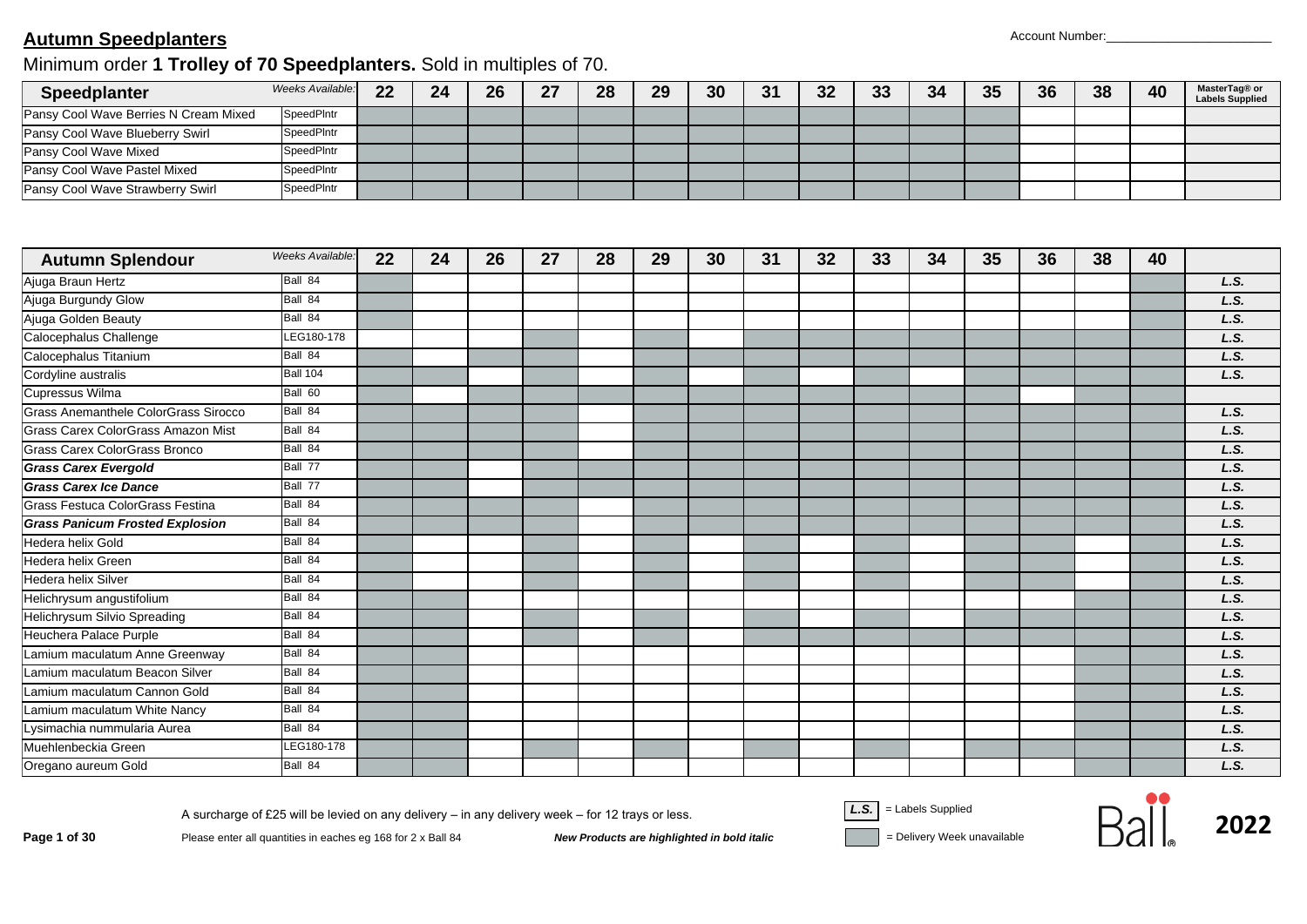Account Number:

| <b>Autumn Splendour</b>        | Weeks Available: | 22 | 24 | 26 | 27 | 28 | 29 | 30 | 31 | 32 | 33 | 34 | 35 | 36 | 38 | 40 | MasterTag® or<br><b>Labels Supplied</b> |
|--------------------------------|------------------|----|----|----|----|----|----|----|----|----|----|----|----|----|----|----|-----------------------------------------|
| <b>Rosemary officinalis</b>    | <b>Ball 104</b>  |    |    |    |    |    |    |    |    |    |    |    |    |    |    |    | L.S.                                    |
| Salvia Icterina                | Ball 84          |    |    |    |    |    |    |    |    |    |    |    |    |    |    |    | L.S.                                    |
| Salvia Purpurea                | Ball 84          |    |    |    |    |    |    |    |    |    |    |    |    |    |    |    | L.S.                                    |
| Salvia Tricolor                | Ball 84          |    |    |    |    |    |    |    |    |    |    |    |    |    |    |    | L.S.                                    |
| Santolina chamaecyparissus     | Ball 84          |    |    |    |    |    |    |    |    |    |    |    |    |    |    |    | L.S.                                    |
| Sedum Angelina                 | Ball 84          |    |    |    |    |    |    |    |    |    |    |    |    |    |    |    | L.S.                                    |
| Thyme citriodorus Archers Gold | Ball 84          |    |    |    |    |    |    |    |    |    |    |    |    |    |    |    | L.S.                                    |
| Thyme citriodorus Golden Queen | Ball 84          |    |    |    |    |    |    |    |    |    |    |    |    |    |    |    | L.S.                                    |
| Thyme citriodorus Silver Posie | Ball 84          |    |    |    |    |    |    |    |    |    |    |    |    |    |    |    | L.S.                                    |
| Veronica Georgia Blue          | Ball 84          |    |    |    |    |    |    |    |    |    |    |    |    |    |    |    | L.S.                                    |



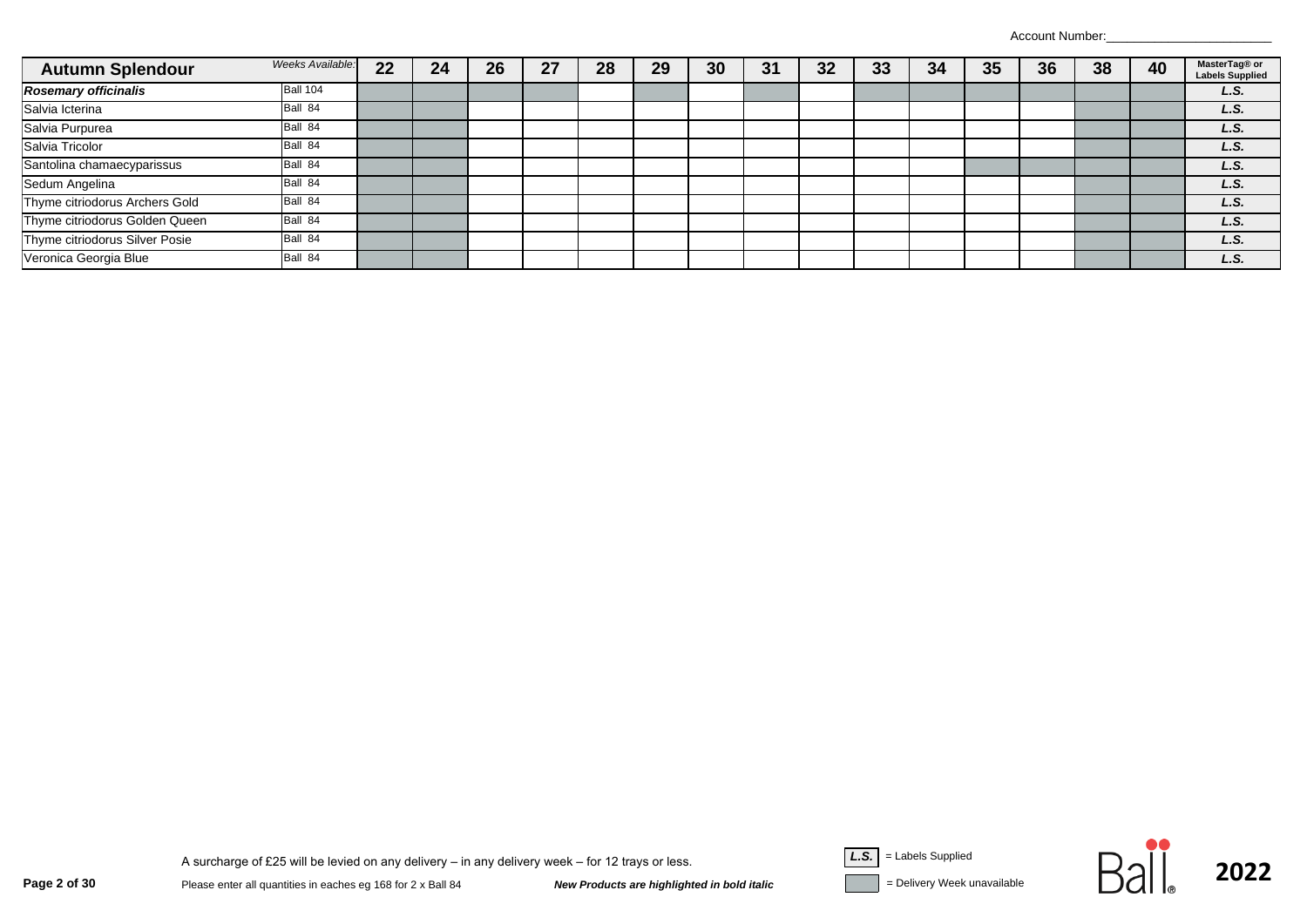| Anemone                               | Weeks Available: | 26 | 27 | 28 | 29 | 30 | 31 | 32 | 33 | 34 | 35 | 36 | 37 | 38 | 39 | 40 | 41 | 42 | 44 | 46 | MasterTag® or<br><b>Labels Supplied</b> |
|---------------------------------------|------------------|----|----|----|----|----|----|----|----|----|----|----|----|----|----|----|----|----|----|----|-----------------------------------------|
| Harmony Double Blue                   | <b>Ball 230</b>  |    |    |    |    |    |    |    |    |    |    |    |    |    |    |    |    |    |    |    | 7                                       |
| Harmony Double Pink                   | <b>Ball 230</b>  |    |    |    |    |    |    |    |    |    |    |    |    |    |    |    |    |    |    |    | F                                       |
| Harmony Double Rose                   | <b>Ball 230</b>  |    |    |    |    |    |    |    |    |    |    |    |    |    |    |    |    |    |    |    | Ħ                                       |
| <b>Harmony Double Scarlet</b>         | <b>Ball 230</b>  |    |    |    |    |    |    |    |    |    |    |    |    |    |    |    |    |    |    |    | T                                       |
| Harmony Double White                  | <b>Ball 230</b>  |    |    |    |    |    |    |    |    |    |    |    |    |    |    |    |    |    |    |    | 7                                       |
| Harmony Blue                          | <b>Ball 230</b>  |    |    |    |    |    |    |    |    |    |    |    |    |    |    |    |    |    |    |    | $\blacktriangledown$                    |
| <b>Harmony Mixed</b>                  | <b>Ball 230</b>  |    |    |    |    |    |    |    |    |    |    |    |    |    |    |    |    |    |    |    | Q                                       |
| <b>Harmony Orchid</b>                 | <b>Ball 230</b>  |    |    |    |    |    |    |    |    |    |    |    |    |    |    |    |    |    |    |    | $\overline{\textbf{P}}$                 |
| <b>Harmony Scarlet</b>                | <b>Ball 230</b>  |    |    |    |    |    |    |    |    |    |    |    |    |    |    |    |    |    |    |    | $\overline{\bm{P}}$                     |
| <b>Harmony White</b>                  | <b>Ball 230</b>  |    |    |    |    |    |    |    |    |    |    |    |    |    |    |    |    |    |    |    |                                         |
| <b>Bellis</b>                         | Weeks Available: | 26 | 27 | 28 | 29 | 30 | 31 | 32 | 33 | 34 | 35 | 36 | 37 | 38 | 39 | 40 | 41 | 42 | 44 | 46 |                                         |
| Bam Bam Red                           | <b>Ball 350</b>  |    |    |    |    |    |    |    |    |    |    |    |    |    |    |    |    |    |    |    |                                         |
| <b>Bam Bam Rose</b>                   | <b>Ball 350</b>  |    |    |    |    |    |    |    |    |    |    |    |    |    |    |    |    |    |    |    | dit.                                    |
| <b>Bellissima Mixed</b>               | <b>Ball 230</b>  |    |    |    |    |    |    |    |    |    |    |    |    |    |    |    |    |    |    |    | Q                                       |
| Bellissima Mixed                      | <b>Ball 350</b>  |    |    |    |    |    |    |    |    |    |    |    |    |    |    |    |    |    |    |    | Q                                       |
| Bellissima Red                        | <b>Ball 350</b>  |    |    |    |    |    |    |    |    |    |    |    |    |    |    |    |    |    |    |    | F                                       |
| <b>Bellissima Rose</b>                | <b>Ball 350</b>  |    |    |    |    |    |    |    |    |    |    |    |    |    |    |    |    |    |    |    | F                                       |
| <b>Bellissima White</b>               | <b>Ball 350</b>  |    |    |    |    |    |    |    |    |    |    |    |    |    |    |    |    |    |    |    | $\blacktriangledown$                    |
| Habañera Mixed                        | <b>Ball 230</b>  |    |    |    |    |    |    |    |    |    |    |    |    |    |    |    |    |    |    |    | $\blacktriangledown$                    |
| <b>Medicis Mixed</b>                  | <b>Ball 350</b>  |    |    |    |    |    |    |    |    |    |    |    |    |    |    |    |    |    |    |    | F                                       |
| <b>Medicis Red</b>                    | <b>Ball 350</b>  |    |    |    |    |    |    |    |    |    |    |    |    |    |    |    |    |    |    |    | F                                       |
| <b>Medicis Rose</b>                   | <b>Ball 350</b>  |    |    |    |    |    |    |    |    |    |    |    |    |    |    |    |    |    |    |    |                                         |
| <b>Medicis White</b>                  | <b>Ball 350</b>  |    |    |    |    |    |    |    |    |    |    |    |    |    |    |    |    |    |    |    | E                                       |
| <b>Tasso Strawberries &amp; Cream</b> | LEG288-284       |    |    |    |    |    |    |    |    |    |    |    |    |    |    |    |    |    |    |    |                                         |
| Calendula                             | Weeks Available: | 26 | 27 | 28 | 29 | 30 | 31 | 32 | 33 | 34 | 35 | 36 | 37 | 38 | 39 | 40 | 41 | 42 | 44 | 46 |                                         |
| <b>Fiesta Orange</b>                  | <b>Ball 230</b>  |    |    |    |    |    |    |    |    |    |    |    |    |    |    |    |    |    |    |    |                                         |
| <b>Fiesta Yellow</b>                  | <b>Ball 230</b>  |    |    |    |    |    |    |    |    |    |    |    |    |    |    |    |    |    |    |    | $\overline{\textbf{1}}$                 |
| Cineraria                             | Weeks Available: | 26 | 27 | 28 | 29 | 30 | 31 | 32 | 33 | 34 | 35 | 36 | 37 | 38 | 39 | 40 | 41 | 42 | 44 | 46 |                                         |
| <b>Royalty Mixed</b>                  | LEG 84           |    |    |    |    |    |    |    |    |    |    |    |    |    |    |    |    |    |    |    | L.S.                                    |
| Senetti Blue Bicolour                 | Paper 66         |    |    |    |    |    |    |    |    |    |    |    |    |    |    |    |    |    |    |    | L.S.                                    |
| Senetti Deep Blue                     | Paper 66         |    |    |    |    |    |    |    |    |    |    |    |    |    |    |    |    |    |    |    | L.S.                                    |
| Senetti Magenta                       | Paper 66         |    |    |    |    |    |    |    |    |    |    |    |    |    |    |    |    |    |    |    | L.S.                                    |
| Senetti Magenta Bicolour              | Paper 66         |    |    |    |    |    |    |    |    |    |    |    |    |    |    |    |    |    |    |    | L.S.                                    |
| Senetti Red                           | Paper 66         |    |    |    |    |    |    |    |    |    |    |    |    |    |    |    |    |    |    |    | L.S.                                    |
| Senetti Violet                        | Paper 66         |    |    |    |    |    |    |    |    |    |    |    |    |    |    |    |    |    |    |    | L.S.                                    |
| Senetti Violet Bicolour               | Paper 66         |    |    |    |    |    |    |    |    |    |    |    |    |    |    |    |    |    |    |    | L.S.                                    |

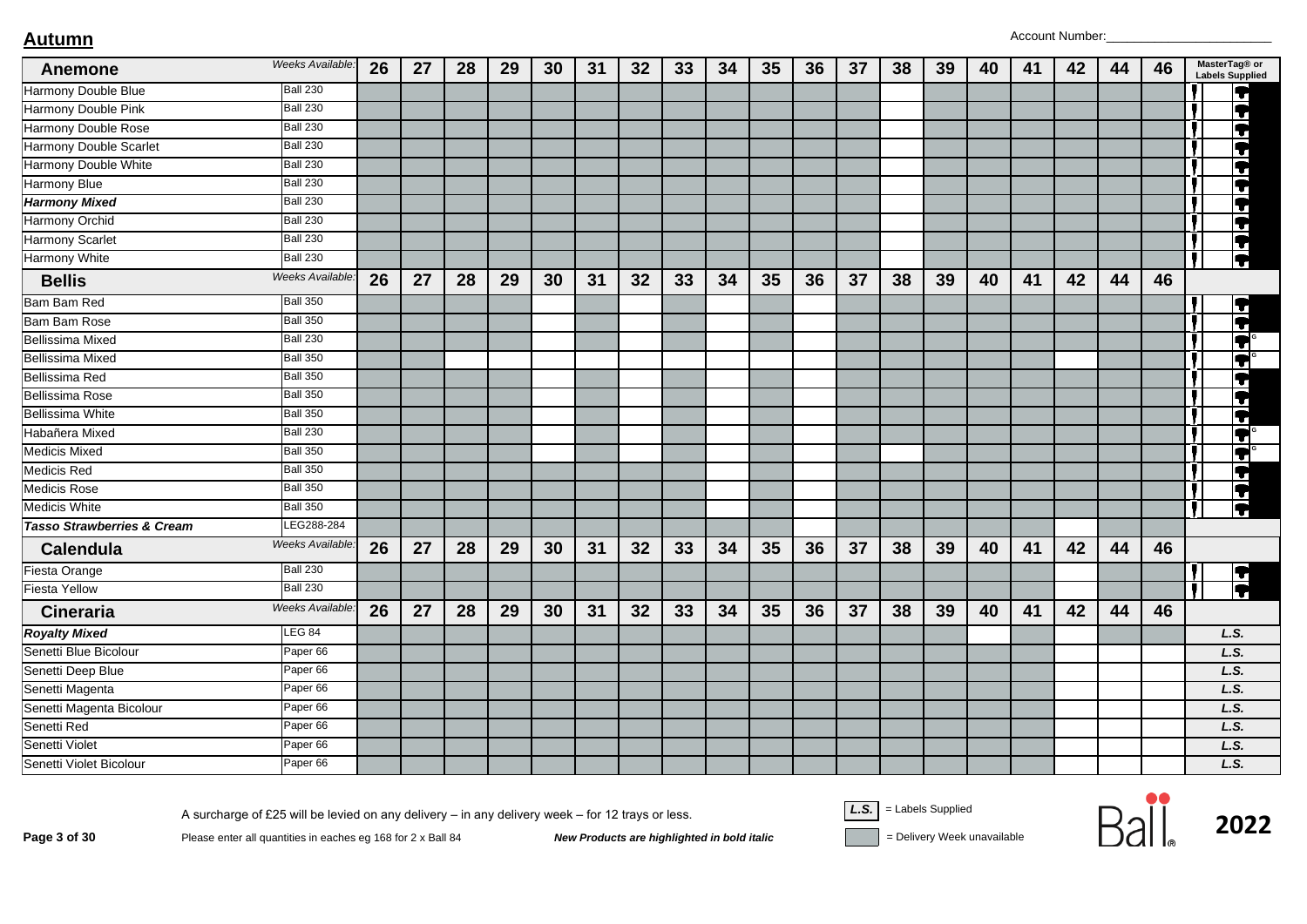| Cineraria                                                                                                                                                                        | Weeks Available:        | 26 | 27 | 28 | 29 | 30 | 31                                          | 32 | 33 | 34 | 35 | 36 | 37 | 38                       | 39 | 40                          | 41 | 42 | 44 | 46 | MasterTag® or<br><b>Labels Supplied</b> |
|----------------------------------------------------------------------------------------------------------------------------------------------------------------------------------|-------------------------|----|----|----|----|----|---------------------------------------------|----|----|----|----|----|----|--------------------------|----|-----------------------------|----|----|----|----|-----------------------------------------|
| Senetti White                                                                                                                                                                    | Paper 66                |    |    |    |    |    |                                             |    |    |    |    |    |    |                          |    |                             |    |    |    |    | L.S.                                    |
| <b>Silver Dust</b>                                                                                                                                                               | <b>Ball 230</b>         |    |    |    |    |    |                                             |    |    |    |    |    |    |                          |    |                             |    |    |    |    | $ \bullet $                             |
| <b>Silver Dust</b>                                                                                                                                                               | <b>Ball 350</b>         |    |    |    |    |    |                                             |    |    |    |    |    |    |                          |    |                             |    |    |    |    | $\overline{\mathbf{P}}$                 |
| <b>Star Wars Mixed</b>                                                                                                                                                           | LEG288-284              |    |    |    |    |    |                                             |    |    |    |    |    |    |                          |    |                             |    |    |    |    |                                         |
| <b>Dianthus</b>                                                                                                                                                                  | <b>Weeks Available:</b> | 26 | 27 | 28 | 29 | 30 | 31                                          | 32 | 33 | 34 | 35 | 36 | 37 | 38                       | 39 | 40                          | 41 | 42 | 44 | 46 |                                         |
| <b>Festival Deep Red</b>                                                                                                                                                         | <b>Ball 230</b>         |    |    |    |    |    |                                             |    |    |    |    |    |    |                          |    |                             |    |    |    |    | F                                       |
| <b>Festival Mixed</b>                                                                                                                                                            | <b>Ball 230</b>         |    |    |    |    |    |                                             |    |    |    |    |    |    |                          |    |                             |    |    |    |    | $\overline{\textbf{1}}$                 |
| <b>Festival Mixed</b>                                                                                                                                                            | <b>Ball 350</b>         |    |    |    |    |    |                                             |    |    |    |    |    |    |                          |    |                             |    |    |    |    | $ \bullet $                             |
| <b>Festival Violet Picotee</b>                                                                                                                                                   | <b>Ball 230</b>         |    |    |    |    |    |                                             |    |    |    |    |    |    |                          |    |                             |    |    |    |    | F                                       |
| <b>Festival White Flame</b>                                                                                                                                                      | <b>Ball 230</b>         |    |    |    |    |    |                                             |    |    |    |    |    |    |                          |    |                             |    |    |    |    | $\overline{\textbf{P}}$                 |
| Love You                                                                                                                                                                         | <b>Ball 144</b>         |    |    |    |    |    |                                             |    |    |    |    |    |    |                          |    |                             |    |    |    |    | L.S.                                    |
| Oscar                                                                                                                                                                            | <b>Ball 144</b>         |    |    |    |    |    |                                             |    |    |    |    |    |    |                          |    |                             |    |    |    |    | L.S.                                    |
| <b>Oscar Cherry</b>                                                                                                                                                              | <b>Ball 144</b>         |    |    |    |    |    |                                             |    |    |    |    |    |    |                          |    |                             |    |    |    |    | L.S.                                    |
| <b>Oscar Dark Red</b>                                                                                                                                                            | <b>Ball 144</b>         |    |    |    |    |    |                                             |    |    |    |    |    |    |                          |    |                             |    |    |    |    | L.S.                                    |
| <b>Oscar Pink</b>                                                                                                                                                                | <b>Ball 144</b>         |    |    |    |    |    |                                             |    |    |    |    |    |    |                          |    |                             |    |    |    |    | L.S.                                    |
| Oscar Pink & Purple                                                                                                                                                              | <b>Ball 144</b>         |    |    |    |    |    |                                             |    |    |    |    |    |    |                          |    |                             |    |    |    |    | L.S.                                    |
| Oscar Pink Star                                                                                                                                                                  | <b>Ball 144</b>         |    |    |    |    |    |                                             |    |    |    |    |    |    |                          |    |                             |    |    |    |    | L.S.                                    |
| Oscar Purple Star                                                                                                                                                                | <b>Ball 144</b>         |    |    |    |    |    |                                             |    |    |    |    |    |    |                          |    |                             |    |    |    |    | L.S.                                    |
| Oscar Purple Wings                                                                                                                                                               | <b>Ball 144</b>         |    |    |    |    |    |                                             |    |    |    |    |    |    |                          |    |                             |    |    |    |    | L.S.                                    |
| Oscar Red                                                                                                                                                                        | <b>Ball 144</b>         |    |    |    |    |    |                                             |    |    |    |    |    |    |                          |    |                             |    |    |    |    | L.S.                                    |
| Oscar Salmon                                                                                                                                                                     | <b>Ball 144</b>         |    |    |    |    |    |                                             |    |    |    |    |    |    |                          |    |                             |    |    |    |    | L.S.                                    |
| <b>Oscar White</b>                                                                                                                                                               | <b>Ball 144</b>         |    |    |    |    |    |                                             |    |    |    |    |    |    |                          |    |                             |    |    |    |    | L.S.                                    |
| Oscar White & Red                                                                                                                                                                | <b>Ball 144</b>         |    |    |    |    |    |                                             |    |    |    |    |    |    |                          |    |                             |    |    |    |    | L.S.                                    |
| Peach Party                                                                                                                                                                      | <b>Ball 144</b>         |    |    |    |    |    |                                             |    |    |    |    |    |    |                          |    |                             |    |    |    |    | L.S.                                    |
| <b>Pink Kisses</b>                                                                                                                                                               | <b>Ball 144</b>         |    |    |    |    |    |                                             |    |    |    |    |    |    |                          |    |                             |    |    |    |    | L.S.                                    |
| <b>Purple Wedding</b>                                                                                                                                                            | <b>Ball 144</b>         |    |    |    |    |    |                                             |    |    |    |    |    |    |                          |    |                             |    |    |    |    | L.S.                                    |
| Sunflor Allura                                                                                                                                                                   | <b>Ball 128</b>         |    |    |    |    |    |                                             |    |    |    |    |    |    |                          |    |                             |    |    |    |    | L.S.                                    |
| <b>Sunflor Amber</b>                                                                                                                                                             | <b>Ball 128</b>         |    |    |    |    |    |                                             |    |    |    |    |    |    |                          |    |                             |    |    |    |    | L.S.                                    |
| <b>Sunflor Beetle</b>                                                                                                                                                            | <b>Ball 128</b>         |    |    |    |    |    |                                             |    |    |    |    |    |    |                          |    |                             |    |    |    |    | L.S.                                    |
| Sunflor Bianca                                                                                                                                                                   | <b>Ball 128</b>         |    |    |    |    |    |                                             |    |    |    |    |    |    |                          |    |                             |    |    |    |    | L.S.                                    |
| <b>Sunflor Bling Bling</b>                                                                                                                                                       | <b>Ball 128</b>         |    |    |    |    |    |                                             |    |    |    |    |    |    |                          |    |                             |    |    |    |    | L.S.                                    |
| <b>Sunflor Cerise Bling Bling</b>                                                                                                                                                | <b>Ball 128</b>         |    |    |    |    |    |                                             |    |    |    |    |    |    |                          |    |                             |    |    |    |    | L.S.                                    |
| <b>Sunflor Charmy</b>                                                                                                                                                            | <b>Ball 128</b>         |    |    |    |    |    |                                             |    |    |    |    |    |    |                          |    |                             |    |    |    |    | L.S.                                    |
| <b>Sunflor Cody</b>                                                                                                                                                              | <b>Ball 128</b>         |    |    |    |    |    |                                             |    |    |    |    |    |    |                          |    |                             |    |    |    |    | L.S.                                    |
| <b>Sunflor Cosmos White</b>                                                                                                                                                      | <b>Ball 128</b>         |    |    |    |    |    |                                             |    |    |    |    |    |    |                          |    |                             |    |    |    |    | L.S.                                    |
| <b>Sunflor Desire</b>                                                                                                                                                            | <b>Ball 128</b>         |    |    |    |    |    |                                             |    |    |    |    |    |    |                          |    |                             |    |    |    |    | L.S.                                    |
| Sunflor Dynamite                                                                                                                                                                 | <b>Ball 128</b>         |    |    |    |    |    |                                             |    |    |    |    |    |    |                          |    |                             |    |    |    |    | L.S.                                    |
| <b>Sunflor Esta</b>                                                                                                                                                              | <b>Ball 128</b>         |    |    |    |    |    |                                             |    |    |    |    |    |    |                          |    |                             |    |    |    |    | L.S.                                    |
| Sunflor Faganza                                                                                                                                                                  | <b>Ball 128</b>         |    |    |    |    |    |                                             |    |    |    |    |    |    |                          |    |                             |    |    |    |    | L.S.                                    |
| Sunflor Luigi                                                                                                                                                                    | <b>Ball 128</b>         |    |    |    |    |    |                                             |    |    |    |    |    |    |                          |    |                             |    |    |    |    | L.S.                                    |
| A surcharge of £25 will be levied on any delivery - in any delivery week - for 12 trays or less.<br>Page 4 of 30<br>Please enter all quantities in eaches eg 168 for 2 x Ball 84 |                         |    |    |    |    |    | New Products are highlighted in bold italic |    |    |    |    |    |    | $L.S.$ = Labels Supplied |    | = Delivery Week unavailable |    |    |    | 00 | 2022                                    |

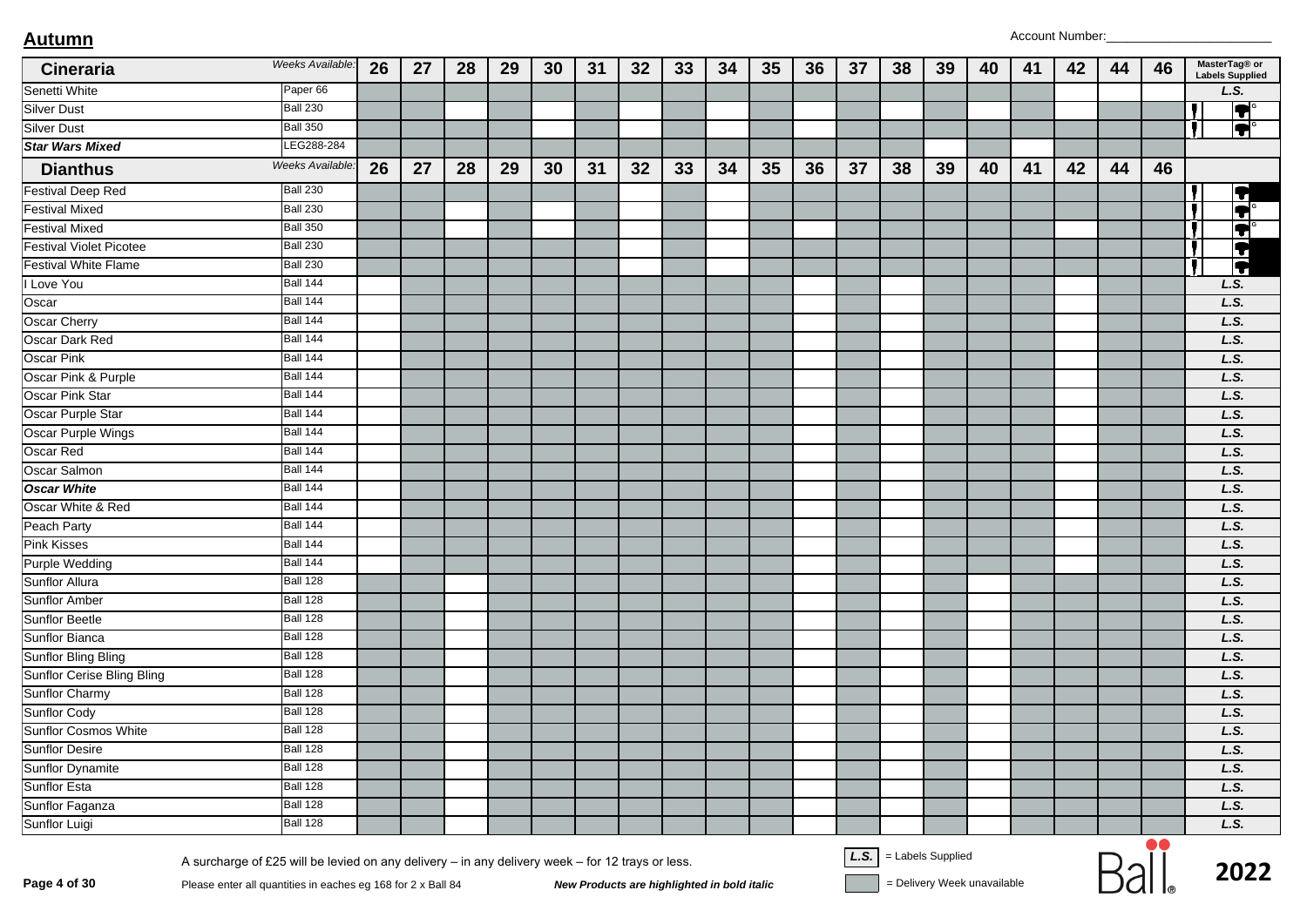| <b>Dianthus</b>                 | Weeks Available: | 26 | 27 | 28 | 29 | 30 | 31 | 32 | 33 | 34 | 35 | 36 | 37 | 38 | 39 | 40 | 41 | 42 | 44 | 46 | MasterTag® or<br><b>Labels Supplied</b> |
|---------------------------------|------------------|----|----|----|----|----|----|----|----|----|----|----|----|----|----|----|----|----|----|----|-----------------------------------------|
| Sunflor Orange Bling Bling      | <b>Ball 128</b>  |    |    |    |    |    |    |    |    |    |    |    |    |    |    |    |    |    |    |    | L.S.                                    |
| <b>Sunflor Orinoco</b>          | <b>Ball 128</b>  |    |    |    |    |    |    |    |    |    |    |    |    |    |    |    |    |    |    |    | L.S.                                    |
| Sunflor Red Allura              | <b>Ball 128</b>  |    |    |    |    |    |    |    |    |    |    |    |    |    |    |    |    |    |    |    | L.S.                                    |
| <b>Sunflor Vivre</b>            | <b>Ball 128</b>  |    |    |    |    |    |    |    |    |    |    |    |    |    |    |    |    |    |    |    | L.S.                                    |
| Sunflor Yellow Bling Bling      | <b>Ball 128</b>  |    |    |    |    |    |    |    |    |    |    |    |    |    |    |    |    |    |    |    | L.S.                                    |
| <b>Erysimum</b>                 | Weeks Available. | 26 | 27 | 28 | 29 | 30 | 31 | 32 | 33 | 34 | 35 | 36 | 37 | 38 | 39 | 40 | 41 | 42 | 44 | 46 |                                         |
| <b>Apricot Twist</b>            | Ball 84          |    |    |    |    |    |    |    |    |    |    |    |    |    |    |    |    |    |    |    | L.S.                                    |
| <b>Bowles Mauve</b>             | LEG128-126       |    |    |    |    |    |    |    |    |    |    |    |    |    |    |    |    |    |    |    | L.S.                                    |
| <b>Bowles Me Away</b>           | LEG128-126       |    |    |    |    |    |    |    |    |    |    |    |    |    |    |    |    |    |    |    | L.S.                                    |
| <b>Fragrant Star</b>            | Ball 84          |    |    |    |    |    |    |    |    |    |    |    |    |    |    |    |    |    |    |    | L.S.                                    |
| <b>Fragrant Sunshine</b>        | Ball 84          |    |    |    |    |    |    |    |    |    |    |    |    |    |    |    |    |    |    |    | L.S.                                    |
| Pastel Patchwork                | Ball 84          |    |    |    |    |    |    |    |    |    |    |    |    |    |    |    |    |    |    |    | L.S.                                    |
| <b>Red Jep</b>                  | LEG128-126       |    |    |    |    |    |    |    |    |    |    |    |    |    |    |    |    |    |    |    | L.S.                                    |
| <b>Spring Breeze Copper</b>     | Ball 84          |    |    |    |    |    |    |    |    |    |    |    |    |    |    |    |    |    |    |    | L.S.                                    |
| <b>Spring Breeze Sunglow</b>    | Ball 84          |    |    |    |    |    |    |    |    |    |    |    |    |    |    |    |    |    |    |    | L.S.                                    |
| Spring Breeze Sunset            | Ball 84          |    |    |    |    |    |    |    |    |    |    |    |    |    |    |    |    |    |    |    | L.S.                                    |
| <b>Stars &amp; Stripes</b>      | Ball 84          |    |    |    |    |    |    |    |    |    |    |    |    |    |    |    |    |    |    |    | L.S.                                    |
| <b>Sunstrong Bicolor Purple</b> | LEG128-126       |    |    |    |    |    |    |    |    |    |    |    |    |    |    |    |    |    |    |    | L.S.                                    |
| <b>Myosotis</b>                 | Weeks Available: | 26 | 27 | 28 | 29 | 30 | 31 | 32 | 33 | 34 | 35 | 36 | 37 | 38 | 39 | 40 | 41 | 42 | 44 | 46 |                                         |
| Mon Amie MixMasters Blue Pink   | LEGMxMs180       |    |    |    |    |    |    |    |    |    |    |    |    |    |    |    |    |    |    |    | L.S.                                    |
| Mon Amie MixMasters Blue White  | LEGMxMs180       |    |    |    |    |    |    |    |    |    |    |    |    |    |    |    |    |    |    |    | L.S.                                    |
| Mon Amie MixMasters Pink White  | LEGMxMs180       |    |    |    |    |    |    |    |    |    |    |    |    |    |    |    |    |    |    |    | L.S.                                    |
| Mon Amie Blue                   | <b>Ball 230</b>  |    |    |    |    |    |    |    |    |    |    |    |    |    |    |    |    |    |    |    | F                                       |
| Mon Amie Blue                   | <b>Ball 350</b>  |    |    |    |    |    |    |    |    |    |    |    |    |    |    |    |    |    |    |    | $\blacktriangledown$                    |
| Mon Amie Mixed                  | <b>Ball 230</b>  |    |    |    |    |    |    |    |    |    |    |    |    |    |    |    |    |    |    |    | T                                       |
| Mon Amie Mixed                  | <b>Ball 350</b>  |    |    |    |    |    |    |    |    |    |    |    |    |    |    |    |    |    |    |    | $\blacktriangledown$                    |
| Mon Amie Pink                   | <b>Ball 350</b>  |    |    |    |    |    |    |    |    |    |    |    |    |    |    |    |    |    |    |    | ŧ                                       |
| Mon Amie White                  | <b>Ball 350</b>  |    |    |    |    |    |    |    |    |    |    |    |    |    |    |    |    |    |    |    | $\blacktriangleright$                   |
| Sylvia Blue                     | <b>Ball 230</b>  |    |    |    |    |    |    |    |    |    |    |    |    |    |    |    |    |    |    |    | Ħ                                       |
| Sylvia Mixed                    | <b>Ball 230</b>  |    |    |    |    |    |    |    |    |    |    |    |    |    |    |    |    |    |    |    | Ħ                                       |
| Sylvia Rose                     | <b>Ball 230</b>  |    |    |    |    |    |    |    |    |    |    |    |    |    |    |    |    |    |    |    |                                         |
| Sylvia White                    | <b>Ball 230</b>  |    |    |    |    |    |    |    |    |    |    |    |    |    |    |    |    |    |    |    | $\frac{1}{2}$                           |
| <b>Ornamental Brassica</b>      | Weeks Available. | 26 | 27 | 28 | 29 | 30 | 31 | 32 | 33 | 34 | 35 | 36 | 37 | 38 | 39 | 40 | 41 | 42 | 44 | 46 |                                         |
| <b>Attraction Pink</b>          | LEG288-284       |    |    |    |    |    |    |    |    |    |    |    |    |    |    |    |    |    |    |    |                                         |
| <b>Attraction Red</b>           | LEG288-284       |    |    |    |    |    |    |    |    |    |    |    |    |    |    |    |    |    |    |    |                                         |
| <b>Attraction White</b>         | LEG288-284       |    |    |    |    |    |    |    |    |    |    |    |    |    |    |    |    |    |    |    |                                         |

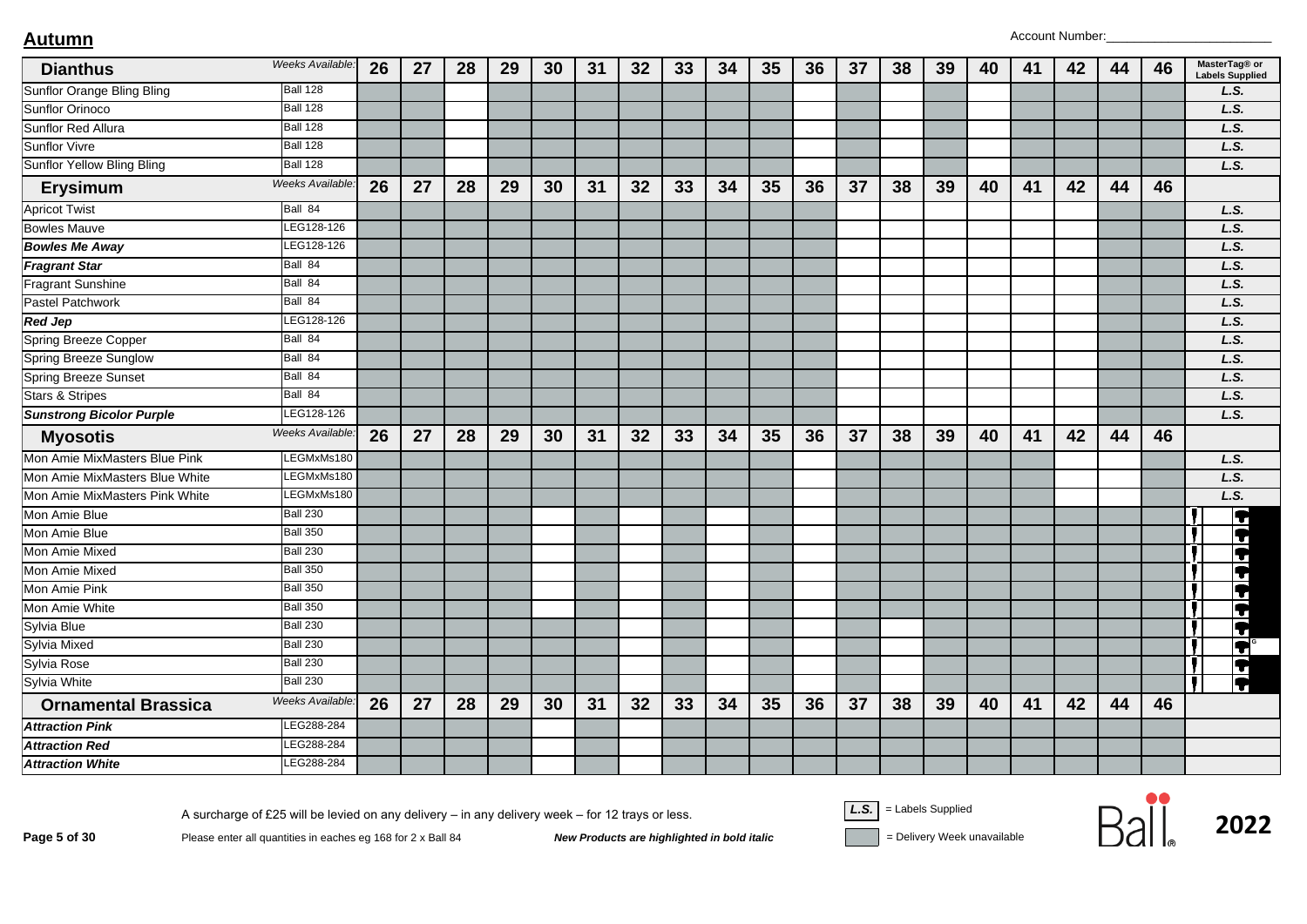| <b>Ornamental Brassica</b>          | Weeks Available: | 26 | 27 | 28 | 29 | 30 | 31 | 32 | 33 | 34 | 35 | 36 | 37 | 38                                                                                                                                                                                                                                                                                                                                                                                   | 39 | 40 | 41 | 42 | 44 | 46 | MasterTag® or<br><b>Labels Supplied</b> |
|-------------------------------------|------------------|----|----|----|----|----|----|----|----|----|----|----|----|--------------------------------------------------------------------------------------------------------------------------------------------------------------------------------------------------------------------------------------------------------------------------------------------------------------------------------------------------------------------------------------|----|----|----|----|----|----|-----------------------------------------|
| <b>King Red</b>                     | LEG288-284       |    |    |    |    |    |    |    |    |    |    |    |    |                                                                                                                                                                                                                                                                                                                                                                                      |    |    |    |    |    |    |                                         |
| <b>King Rose</b>                    | EG288-284        |    |    |    |    |    |    |    |    |    |    |    |    |                                                                                                                                                                                                                                                                                                                                                                                      |    |    |    |    |    |    |                                         |
| <b>King White</b>                   | LEG288-284       |    |    |    |    |    |    |    |    |    |    |    |    |                                                                                                                                                                                                                                                                                                                                                                                      |    |    |    |    |    |    |                                         |
| <b>Pansy</b>                        | Weeks Available: | 26 | 27 | 28 | 29 | 30 | 31 | 32 | 33 | 34 | 35 | 36 | 37 | 38                                                                                                                                                                                                                                                                                                                                                                                   | 39 | 40 | 41 | 42 | 44 | 46 |                                         |
| <b>Cats Plus Purple &amp; White</b> | LEG288-284       |    |    |    |    |    |    |    |    |    |    |    |    |                                                                                                                                                                                                                                                                                                                                                                                      |    |    |    |    |    |    |                                         |
| <b>Cats Plus White</b>              | EG288-284        |    |    |    |    |    |    |    |    |    |    |    |    |                                                                                                                                                                                                                                                                                                                                                                                      |    |    |    |    |    |    |                                         |
| <b>Cats Plus Yellow</b>             | LEG288-284       |    |    |    |    |    |    |    |    |    |    |    |    |                                                                                                                                                                                                                                                                                                                                                                                      |    |    |    |    |    |    |                                         |
| Cool Wave Berries N Cream Mixed     | <b>Ball 104</b>  |    |    |    |    |    |    |    |    |    |    |    |    |                                                                                                                                                                                                                                                                                                                                                                                      |    |    |    |    |    |    | L.S.                                    |
| Cool Wave Berries N Cream Mixed     | <b>Ball 230</b>  |    |    |    |    |    |    |    |    |    |    |    |    |                                                                                                                                                                                                                                                                                                                                                                                      |    |    |    |    |    |    | L.S.                                    |
| Cool Wave Blue Skies                | <b>Ball 104</b>  |    |    |    |    |    |    |    |    |    |    |    |    |                                                                                                                                                                                                                                                                                                                                                                                      |    |    |    |    |    |    | L.S.                                    |
| Cool Wave Blue Skies                | <b>Ball 230</b>  |    |    |    |    |    |    |    |    |    |    |    |    |                                                                                                                                                                                                                                                                                                                                                                                      |    |    |    |    |    |    | L.S.                                    |
| Cool Wave Blueberry Swirl           | <b>Ball 104</b>  |    |    |    |    |    |    |    |    |    |    |    |    |                                                                                                                                                                                                                                                                                                                                                                                      |    |    |    |    |    |    | L.S.                                    |
| Cool Wave Blueberry Swirl           | <b>Ball 230</b>  |    |    |    |    |    |    |    |    |    |    |    |    |                                                                                                                                                                                                                                                                                                                                                                                      |    |    |    |    |    |    | L.S.                                    |
| Cool Wave Fire                      | <b>Ball 104</b>  |    |    |    |    |    |    |    |    |    |    |    |    |                                                                                                                                                                                                                                                                                                                                                                                      |    |    |    |    |    |    | L.S.                                    |
| Cool Wave Fire                      | <b>Ball 230</b>  |    |    |    |    |    |    |    |    |    |    |    |    |                                                                                                                                                                                                                                                                                                                                                                                      |    |    |    |    |    |    | L.S.                                    |
| <b>Cool Wave Frost</b>              | <b>Ball 104</b>  |    |    |    |    |    |    |    |    |    |    |    |    |                                                                                                                                                                                                                                                                                                                                                                                      |    |    |    |    |    |    | L.S.                                    |
| Cool Wave Frost                     | <b>Ball 230</b>  |    |    |    |    |    |    |    |    |    |    |    |    |                                                                                                                                                                                                                                                                                                                                                                                      |    |    |    |    |    |    | L.S.                                    |
| Cool Wave Golden Yellow             | Ball 104         |    |    |    |    |    |    |    |    |    |    |    |    |                                                                                                                                                                                                                                                                                                                                                                                      |    |    |    |    |    |    | L.S.                                    |
| Cool Wave Golden Yellow             | <b>Ball 230</b>  |    |    |    |    |    |    |    |    |    |    |    |    |                                                                                                                                                                                                                                                                                                                                                                                      |    |    |    |    |    |    | L.S.                                    |
| Cool Wave Lemon                     | <b>Ball 104</b>  |    |    |    |    |    |    |    |    |    |    |    |    |                                                                                                                                                                                                                                                                                                                                                                                      |    |    |    |    |    |    | L.S.                                    |
| Cool Wave Lemon                     | <b>Ball 230</b>  |    |    |    |    |    |    |    |    |    |    |    |    |                                                                                                                                                                                                                                                                                                                                                                                      |    |    |    |    |    |    | L.S.                                    |
| <b>Cool Wave Mixed</b>              | <b>Ball 104</b>  |    |    |    |    |    |    |    |    |    |    |    |    |                                                                                                                                                                                                                                                                                                                                                                                      |    |    |    |    |    |    | L.S.                                    |
| Cool Wave Mixed                     | <b>Ball 230</b>  |    |    |    |    |    |    |    |    |    |    |    |    |                                                                                                                                                                                                                                                                                                                                                                                      |    |    |    |    |    |    | L.S.                                    |
| Cool Wave Morpho                    | <b>Ball 104</b>  |    |    |    |    |    |    |    |    |    |    |    |    |                                                                                                                                                                                                                                                                                                                                                                                      |    |    |    |    |    |    | L.S.                                    |
| Cool Wave Morpho                    | <b>Ball 230</b>  |    |    |    |    |    |    |    |    |    |    |    |    |                                                                                                                                                                                                                                                                                                                                                                                      |    |    |    |    |    |    | L.S.                                    |
| Cool Wave Pastel Mixed              | <b>Ball 104</b>  |    |    |    |    |    |    |    |    |    |    |    |    |                                                                                                                                                                                                                                                                                                                                                                                      |    |    |    |    |    |    | L.S.                                    |
| Cool Wave Pastel Mixed              | <b>Ball 230</b>  |    |    |    |    |    |    |    |    |    |    |    |    |                                                                                                                                                                                                                                                                                                                                                                                      |    |    |    |    |    |    | L.S.                                    |
| Cool Wave Purple                    | <b>Ball 104</b>  |    |    |    |    |    |    |    |    |    |    |    |    |                                                                                                                                                                                                                                                                                                                                                                                      |    |    |    |    |    |    | L.S.                                    |
| Cool Wave Purple                    | <b>Ball 230</b>  |    |    |    |    |    |    |    |    |    |    |    |    |                                                                                                                                                                                                                                                                                                                                                                                      |    |    |    |    |    |    | L.S.                                    |
| Cool Wave Raspberry                 | <b>Ball 104</b>  |    |    |    |    |    |    |    |    |    |    |    |    |                                                                                                                                                                                                                                                                                                                                                                                      |    |    |    |    |    |    | L.S.                                    |
| Cool Wave Raspberry                 | <b>Ball 230</b>  |    |    |    |    |    |    |    |    |    |    |    |    |                                                                                                                                                                                                                                                                                                                                                                                      |    |    |    |    |    |    | L.S.                                    |
| Cool Wave Raspberry Swirl           | <b>Ball 104</b>  |    |    |    |    |    |    |    |    |    |    |    |    |                                                                                                                                                                                                                                                                                                                                                                                      |    |    |    |    |    |    | L.S.                                    |
| Cool Wave Raspberry Swirl           | <b>Ball 230</b>  |    |    |    |    |    |    |    |    |    |    |    |    |                                                                                                                                                                                                                                                                                                                                                                                      |    |    |    |    |    |    | L.S.                                    |
| Cool Wave Red Wing                  | <b>Ball 104</b>  |    |    |    |    |    |    |    |    |    |    |    |    |                                                                                                                                                                                                                                                                                                                                                                                      |    |    |    |    |    |    | L.S.                                    |
| Cool Wave Red Wing                  | <b>Ball 230</b>  |    |    |    |    |    |    |    |    |    |    |    |    |                                                                                                                                                                                                                                                                                                                                                                                      |    |    |    |    |    |    | L.S.                                    |
| Cool Wave Strawberry Swirl          | <b>Ball 104</b>  |    |    |    |    |    |    |    |    |    |    |    |    |                                                                                                                                                                                                                                                                                                                                                                                      |    |    |    |    |    |    | L.S.                                    |
| Cool Wave Strawberry Swirl          | <b>Ball 230</b>  |    |    |    |    |    |    |    |    |    |    |    |    |                                                                                                                                                                                                                                                                                                                                                                                      |    |    |    |    |    |    | L.S.                                    |
| Cool Wave Violet Wing               | <b>Ball 104</b>  |    |    |    |    |    |    |    |    |    |    |    |    |                                                                                                                                                                                                                                                                                                                                                                                      |    |    |    |    |    |    | L.S.                                    |
| Cool Wave Violet Wing               | <b>Ball 230</b>  |    |    |    |    |    |    |    |    |    |    |    |    |                                                                                                                                                                                                                                                                                                                                                                                      |    |    |    |    |    |    | L.S.                                    |
| Cool Wave White                     | <b>Ball 104</b>  |    |    |    |    |    |    |    |    |    |    |    |    |                                                                                                                                                                                                                                                                                                                                                                                      |    |    |    |    |    |    | L.S.                                    |
|                                     |                  |    |    |    |    |    |    |    |    |    |    |    |    | $\overline{11}$ $\overline{1}$ $\overline{1}$ $\overline{1}$ $\overline{1}$ $\overline{1}$ $\overline{1}$ $\overline{1}$ $\overline{1}$ $\overline{1}$ $\overline{1}$ $\overline{1}$ $\overline{1}$ $\overline{1}$ $\overline{1}$ $\overline{1}$ $\overline{1}$ $\overline{1}$ $\overline{1}$ $\overline{1}$ $\overline{1}$ $\overline{1}$ $\overline{1}$ $\overline{1}$ $\overline$ |    |    |    |    |    | 80 |                                         |

Page 6 of 30 Please enter all quantities in eaches eg 168 for 2 x Ball 84 New Products are highlighted in bold italic Pelivery Week unavailable Please enter all quantities in eaches eg 168 for 2 x Ball 84 New Products are

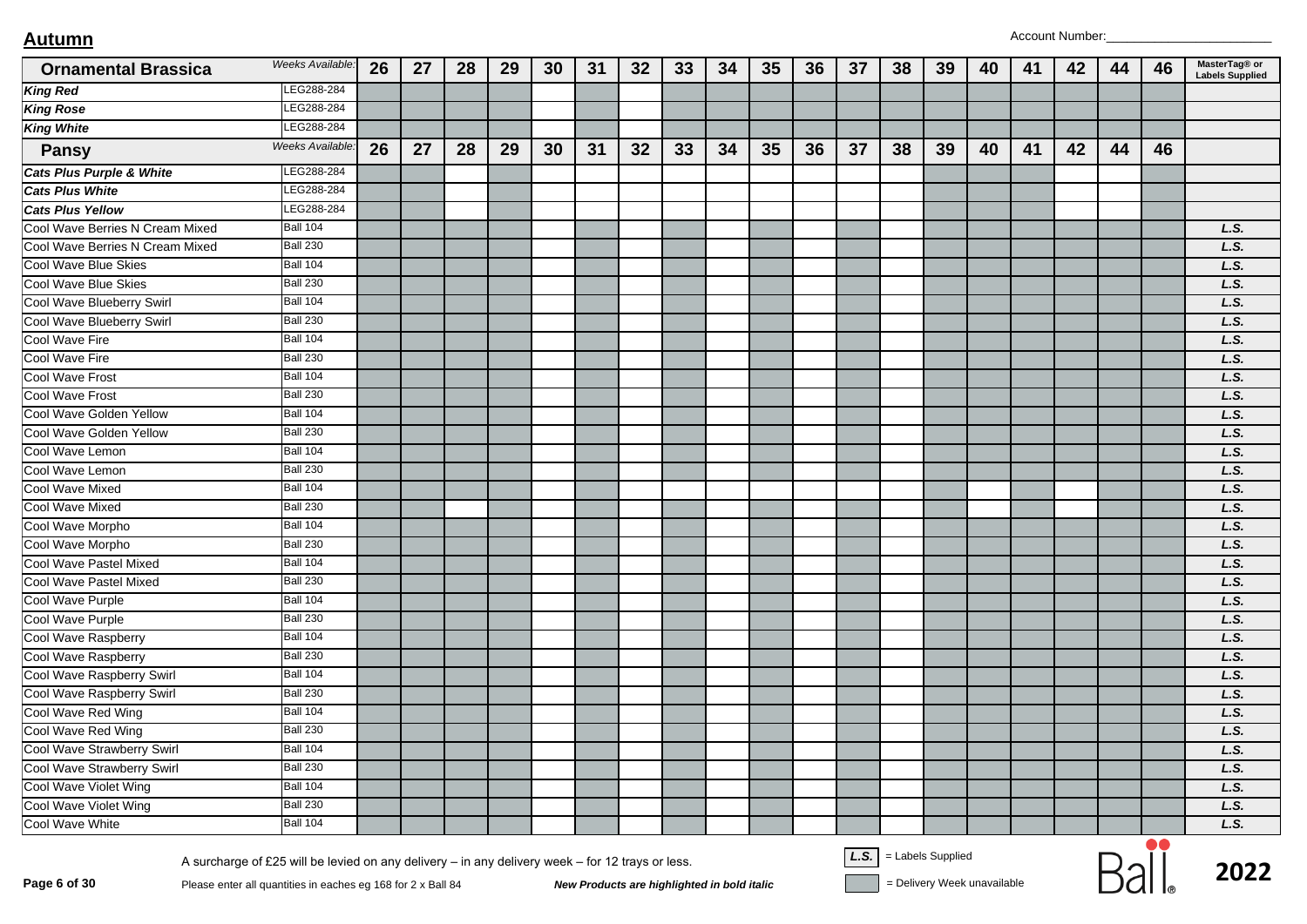| <b>Pansy</b>                  | Weeks Available:                                                                                 | 26 | 27 | 28 | 29 | 30 | 31 | 32 | 33                                          | 34 | 35 | 36 | 37   | 38                | 39                          | 40 | 41 | 42 | 44 | 46 | MasterTag® or<br><b>Labels Supplied</b> |
|-------------------------------|--------------------------------------------------------------------------------------------------|----|----|----|----|----|----|----|---------------------------------------------|----|----|----|------|-------------------|-----------------------------|----|----|----|----|----|-----------------------------------------|
| Cool Wave White               | <b>Ball 230</b>                                                                                  |    |    |    |    |    |    |    |                                             |    |    |    |      |                   |                             |    |    |    |    |    | L.S.                                    |
| Frizzle Sizzle Mixed          | <b>Ball 350</b>                                                                                  |    |    |    |    |    |    |    |                                             |    |    |    |      |                   |                             |    |    |    |    |    | Ţ                                       |
| Matrix Autumn Blaze Mixed     | <b>Ball 230</b>                                                                                  |    |    |    |    |    |    |    |                                             |    |    |    |      |                   |                             |    |    |    |    |    | Į                                       |
| Matrix Autumn Blaze Mixed     | <b>Ball 350</b>                                                                                  |    |    |    |    |    |    |    |                                             |    |    |    |      |                   |                             |    |    |    |    |    | ł                                       |
| Matrix Autumn Select Mixed    | <b>Ball 230</b>                                                                                  |    |    |    |    |    |    |    |                                             |    |    |    |      |                   |                             |    |    |    |    |    | IT                                      |
| Matrix Autumn Select Mixed    | <b>Ball 350</b>                                                                                  |    |    |    |    |    |    |    |                                             |    |    |    |      |                   |                             |    |    |    |    |    | T                                       |
| Matrix Azure                  | <b>Ball 230</b>                                                                                  |    |    |    |    |    |    |    |                                             |    |    |    |      |                   |                             |    |    |    |    |    | Į                                       |
| Matrix Azure                  | <b>Ball 350</b>                                                                                  |    |    |    |    |    |    |    |                                             |    |    |    |      |                   |                             |    |    |    |    |    | T                                       |
| Matrix Beaconsfield           | <b>Ball 230</b>                                                                                  |    |    |    |    |    |    |    |                                             |    |    |    |      |                   |                             |    |    |    |    |    | IT                                      |
| Matrix Beaconsfield           | <b>Ball 350</b>                                                                                  |    |    |    |    |    |    |    |                                             |    |    |    |      |                   |                             |    |    |    |    |    | T                                       |
| Matrix Blotched Mixed         | <b>Ball 230</b>                                                                                  |    |    |    |    |    |    |    |                                             |    |    |    |      |                   |                             |    |    |    |    |    | IT                                      |
| Matrix Blotched Mixed         | <b>Ball 350</b>                                                                                  |    |    |    |    |    |    |    |                                             |    |    |    |      |                   |                             |    |    |    |    |    | $\bullet$                               |
| Matrix Blue Blotch            | <b>Ball 230</b>                                                                                  |    |    |    |    |    |    |    |                                             |    |    |    |      |                   |                             |    |    |    |    |    | IT                                      |
| <b>Matrix Blue Blotch</b>     | <b>Ball 350</b>                                                                                  |    |    |    |    |    |    |    |                                             |    |    |    |      |                   |                             |    |    |    |    |    | T                                       |
| Matrix Britannia Mixed        | <b>Ball 350</b>                                                                                  |    |    |    |    |    |    |    |                                             |    |    |    |      |                   |                             |    |    |    |    |    | Į                                       |
| Matrix Citrus Mixed           | <b>Ball 230</b>                                                                                  |    |    |    |    |    |    |    |                                             |    |    |    |      |                   |                             |    |    |    |    |    | $\bullet$                               |
| Matrix Citrus Mixed           | <b>Ball 350</b>                                                                                  |    |    |    |    |    |    |    |                                             |    |    |    |      |                   |                             |    |    |    |    |    | IT                                      |
| <b>Matrix Clear Mixed</b>     | <b>Ball 230</b>                                                                                  |    |    |    |    |    |    |    |                                             |    |    |    |      |                   |                             |    |    |    |    |    | T                                       |
| <b>Matrix Clear Mixed</b>     | <b>Ball 350</b>                                                                                  |    |    |    |    |    |    |    |                                             |    |    |    |      |                   |                             |    |    |    |    |    | Į                                       |
| Matrix Clear Spring Mixed     | <b>Ball 350</b>                                                                                  |    |    |    |    |    |    |    |                                             |    |    |    |      |                   |                             |    |    |    |    |    | T                                       |
| Matrix Coastal Sunrise Mixed  | <b>Ball 350</b>                                                                                  |    |    |    |    |    |    |    |                                             |    |    |    |      |                   |                             |    |    |    |    |    | IT                                      |
| Matrix Daffodil Mixed         | <b>Ball 350</b>                                                                                  |    |    |    |    |    |    |    |                                             |    |    |    |      |                   |                             |    |    |    |    |    | T                                       |
| Matrix Deep Orange            | <b>Ball 350</b>                                                                                  |    |    |    |    |    |    |    |                                             |    |    |    |      |                   |                             |    |    |    |    |    | Ţ                                       |
| Matrix Lavender Shades        | <b>Ball 230</b>                                                                                  |    |    |    |    |    |    |    |                                             |    |    |    |      |                   |                             |    |    |    |    |    | T                                       |
| <b>Matrix Lavender Shades</b> | <b>Ball 350</b>                                                                                  |    |    |    |    |    |    |    |                                             |    |    |    |      |                   |                             |    |    |    |    |    | IT                                      |
| Matrix Lemon                  | <b>Ball 230</b>                                                                                  |    |    |    |    |    |    |    |                                             |    |    |    |      |                   |                             |    |    |    |    |    | T                                       |
| Matrix Lemon                  | <b>Ball 350</b>                                                                                  |    |    |    |    |    |    |    |                                             |    |    |    |      |                   |                             |    |    |    |    |    | Ţ                                       |
| Matrix Marina                 | <b>Ball 230</b>                                                                                  |    |    |    |    |    |    |    |                                             |    |    |    |      |                   |                             |    |    |    |    |    | T                                       |
| Matrix Marina                 | <b>Ball 350</b>                                                                                  |    |    |    |    |    |    |    |                                             |    |    |    |      |                   |                             |    |    |    |    |    | IT                                      |
| Matrix Midnight Glow          | <b>Ball 230</b>                                                                                  |    |    |    |    |    |    |    |                                             |    |    |    |      |                   |                             |    |    |    |    |    | T                                       |
| <b>Matrix Midnight Glow</b>   | <b>Ball 350</b>                                                                                  |    |    |    |    |    |    |    |                                             |    |    |    |      |                   |                             |    |    |    |    |    | Ţ                                       |
| <b>Matrix Morpheus</b>        | <b>Ball 230</b>                                                                                  |    |    |    |    |    |    |    |                                             |    |    |    |      |                   |                             |    |    |    |    |    | T                                       |
| <b>Matrix Morpheus</b>        | <b>Ball 350</b>                                                                                  |    |    |    |    |    |    |    |                                             |    |    |    |      |                   |                             |    |    |    |    |    | IT                                      |
| Matrix Northern Lights Mixed  | <b>Ball 230</b>                                                                                  |    |    |    |    |    |    |    |                                             |    |    |    |      |                   |                             |    |    |    |    |    | T                                       |
| Matrix Northern Lights Mixed  | <b>Ball 350</b>                                                                                  |    |    |    |    |    |    |    |                                             |    |    |    |      |                   |                             |    |    |    |    |    | Ţ                                       |
| Matrix Ocean                  | <b>Ball 350</b>                                                                                  |    |    |    |    |    |    |    |                                             |    |    |    |      |                   |                             |    |    |    |    |    | T                                       |
| Matrix Ocean Breeze Mixed     | <b>Ball 230</b>                                                                                  |    |    |    |    |    |    |    |                                             |    |    |    |      |                   |                             |    |    |    |    |    | ĮŦ                                      |
| Matrix Ocean Breeze Mixed     | <b>Ball 350</b>                                                                                  |    |    |    |    |    |    |    |                                             |    |    |    |      |                   |                             |    |    |    |    |    | Į                                       |
|                               | A surcharge of £25 will be levied on any delivery - in any delivery week - for 12 trays or less. |    |    |    |    |    |    |    |                                             |    |    |    | L.S. | = Labels Supplied | = Delivery Week unavailable |    |    |    |    |    | 2022                                    |
| Page 7 of 30                  | Please enter all quantities in eaches eg 168 for 2 x Ball 84                                     |    |    |    |    |    |    |    | New Products are highlighted in bold italic |    |    |    |      |                   |                             |    |    |    |    |    |                                         |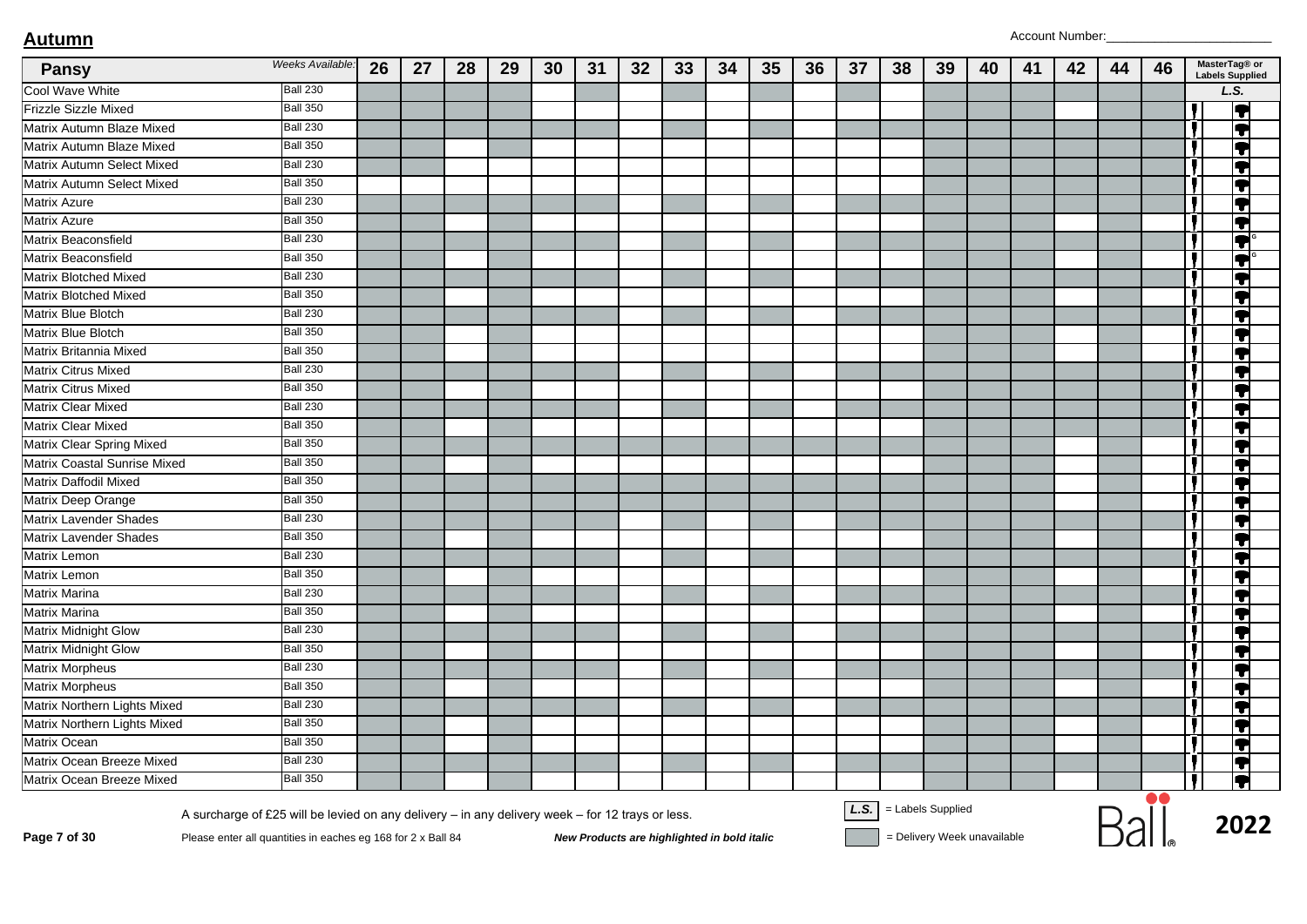| <b>Pansy</b>                    | Weeks Available: | 26 | 27 | 28 | 29 | 30 | 31 | 32 | 33 | 34 | 35 | 36 | 37 | 38 | 39 | 40 | 41 | 42 | 44 | 46 | MasterTag® or<br><b>Labels Supplied</b> |
|---------------------------------|------------------|----|----|----|----|----|----|----|----|----|----|----|----|----|----|----|----|----|----|----|-----------------------------------------|
| <b>Matrix Orange</b>            | <b>Ball 230</b>  |    |    |    |    |    |    |    |    |    |    |    |    |    |    |    |    |    |    |    | H                                       |
| <b>Matrix Orange</b>            | <b>Ball 350</b>  |    |    |    |    |    |    |    |    |    |    |    |    |    |    |    |    |    |    |    | IT                                      |
| Matrix Pastel Mixed             | <b>Ball 230</b>  |    |    |    |    |    |    |    |    |    |    |    |    |    |    |    |    |    |    |    | IT                                      |
| <b>Matrix Pastel Mixed</b>      | <b>Ball 350</b>  |    |    |    |    |    |    |    |    |    |    |    |    |    |    |    |    |    |    |    | IT                                      |
| <b>Matrix Pink Shades</b>       | <b>Ball 230</b>  |    |    |    |    |    |    |    |    |    |    |    |    |    |    |    |    |    |    |    | IŦ                                      |
| <b>Matrix Pink Shades</b>       | <b>Ball 350</b>  |    |    |    |    |    |    |    |    |    |    |    |    |    |    |    |    |    |    |    | T                                       |
| <b>Matrix Purple</b>            | <b>Ball 230</b>  |    |    |    |    |    |    |    |    |    |    |    |    |    |    |    |    |    |    |    | $\overline{\bullet}$                    |
| <b>Matrix Purple</b>            | <b>Ball 350</b>  |    |    |    |    |    |    |    |    |    |    |    |    |    |    |    |    |    |    |    | P                                       |
| Matrix Purple and White         | <b>Ball 230</b>  |    |    |    |    |    |    |    |    |    |    |    |    |    |    |    |    |    |    |    | Į                                       |
| Matrix Purple and White         | <b>Ball 350</b>  |    |    |    |    |    |    |    |    |    |    |    |    |    |    |    |    |    |    |    | Ţ                                       |
| <b>Matrix Red Blotch</b>        | Ball 230         |    |    |    |    |    |    |    |    |    |    |    |    |    |    |    |    |    |    |    | $\blacktriangledown$                    |
| Matrix Red Blotch               | <b>Ball 350</b>  |    |    |    |    |    |    |    |    |    |    |    |    |    |    |    |    |    |    |    | T                                       |
| <b>Matrix Red Wing</b>          | <b>Ball 350</b>  |    |    |    |    |    |    |    |    |    |    |    |    |    |    |    |    |    |    |    | IT                                      |
| <b>Matrix Rose</b>              | <b>Ball 350</b>  |    |    |    |    |    |    |    |    |    |    |    |    |    |    |    |    |    |    |    | IT                                      |
| Matrix Sangria                  | <b>Ball 350</b>  |    |    |    |    |    |    |    |    |    |    |    |    |    |    |    |    |    |    |    | Ţ                                       |
| <b>Matrix Scarlet</b>           | <b>Ball 350</b>  |    |    |    |    |    |    |    |    |    |    |    |    |    |    |    |    |    |    |    | IT                                      |
| <b>Matrix Silhouette Mixed</b>  | <b>Ball 350</b>  |    |    |    |    |    |    |    |    |    |    |    |    |    |    |    |    |    |    |    | IT                                      |
| <b>Matrix Solar Flare</b>       | <b>Ball 350</b>  |    |    |    |    |    |    |    |    |    |    |    |    |    |    |    |    |    |    |    | T                                       |
| Matrix Spring Select Mixed      | <b>Ball 350</b>  |    |    |    |    |    |    |    |    |    |    |    |    |    |    |    |    |    |    |    | Ţ                                       |
| <b>Matrix Sunrise</b>           | <b>Ball 350</b>  |    |    |    |    |    |    |    |    |    |    |    |    |    |    |    |    |    |    |    | Ţ                                       |
| <b>Matrix Sunset</b>            | <b>Ball 350</b>  |    |    |    |    |    |    |    |    |    |    |    |    |    |    |    |    |    |    |    | IT                                      |
| <b>Matrix True Blue</b>         | <b>Ball 230</b>  |    |    |    |    |    |    |    |    |    |    |    |    |    |    |    |    |    |    |    | IT                                      |
| <b>Matrix True Blue</b>         | <b>Ball 350</b>  |    |    |    |    |    |    |    |    |    |    |    |    |    |    |    |    |    |    |    | ĮŦ                                      |
| <b>Matrix White</b>             | <b>Ball 230</b>  |    |    |    |    |    |    |    |    |    |    |    |    |    |    |    |    |    |    |    | T                                       |
| <b>Matrix White</b>             | <b>Ball 350</b>  |    |    |    |    |    |    |    |    |    |    |    |    |    |    |    |    |    |    |    | IT                                      |
| Matrix White Blotch             | <b>Ball 230</b>  |    |    |    |    |    |    |    |    |    |    |    |    |    |    |    |    |    |    |    | Į                                       |
| Matrix White Blotch             | <b>Ball 350</b>  |    |    |    |    |    |    |    |    |    |    |    |    |    |    |    |    |    |    |    | T                                       |
| <b>Matrix Yellow</b>            | <b>Ball 230</b>  |    |    |    |    |    |    |    |    |    |    |    |    |    |    |    |    |    |    |    | IT                                      |
| <b>Matrix Yellow</b>            | <b>Ball 350</b>  |    |    |    |    |    |    |    |    |    |    |    |    |    |    |    |    |    |    |    | IT                                      |
| <b>Matrix Yellow Blotch</b>     | <b>Ball 230</b>  |    |    |    |    |    |    |    |    |    |    |    |    |    |    |    |    |    |    |    | Ţ                                       |
| <b>Matrix Yellow Blotch</b>     | <b>Ball 350</b>  |    |    |    |    |    |    |    |    |    |    |    |    |    |    |    |    |    |    |    | Ţ                                       |
| Mystique Blue Whiskers          | <b>Ball 350</b>  |    |    |    |    |    |    |    |    |    |    |    |    |    |    |    |    |    |    |    | $\bullet$                               |
| Panola XP Beaconsfield          | <b>Ball 350</b>  |    |    |    |    |    |    |    |    |    |    |    |    |    |    |    |    |    |    |    | 7                                       |
| Panola XP Citrus Mixed          | <b>Ball 350</b>  |    |    |    |    |    |    |    |    |    |    |    |    |    |    |    |    |    |    |    | ĮŦ                                      |
| Panola XP Deep Blue with Blotch | <b>Ball 350</b>  |    |    |    |    |    |    |    |    |    |    |    |    |    |    |    |    |    |    |    | ♥                                       |
| Panola XP Deep Orange           | <b>Ball 350</b>  |    |    |    |    |    |    |    |    |    |    |    |    |    |    |    |    |    |    |    | IT                                      |
| Panola XP Purple                | <b>Ball 350</b>  |    |    |    |    |    |    |    |    |    |    |    |    |    |    |    |    |    |    |    | IT                                      |
| Panola XP Rose Picotee          | <b>Ball 350</b>  |    |    |    |    |    |    |    |    |    |    |    |    |    |    |    |    |    |    |    | IT                                      |
| Panola XP Scarlet               | <b>Ball 350</b>  |    |    |    |    |    |    |    |    |    |    |    |    |    |    |    |    |    |    |    | IT                                      |
| Panola XP Select Mixed          | <b>Ball 230</b>  |    |    |    |    |    |    |    |    |    |    |    |    |    |    |    |    |    |    |    | 9                                       |

A surcharge of £25 will be levied on any delivery – in any delivery week – for 12 trays or less.<br>Page 8 of 30 Please enter all quantities in eaches eg 168 for 2 x Ball 84 New Products are highlighted in bold italic = Deli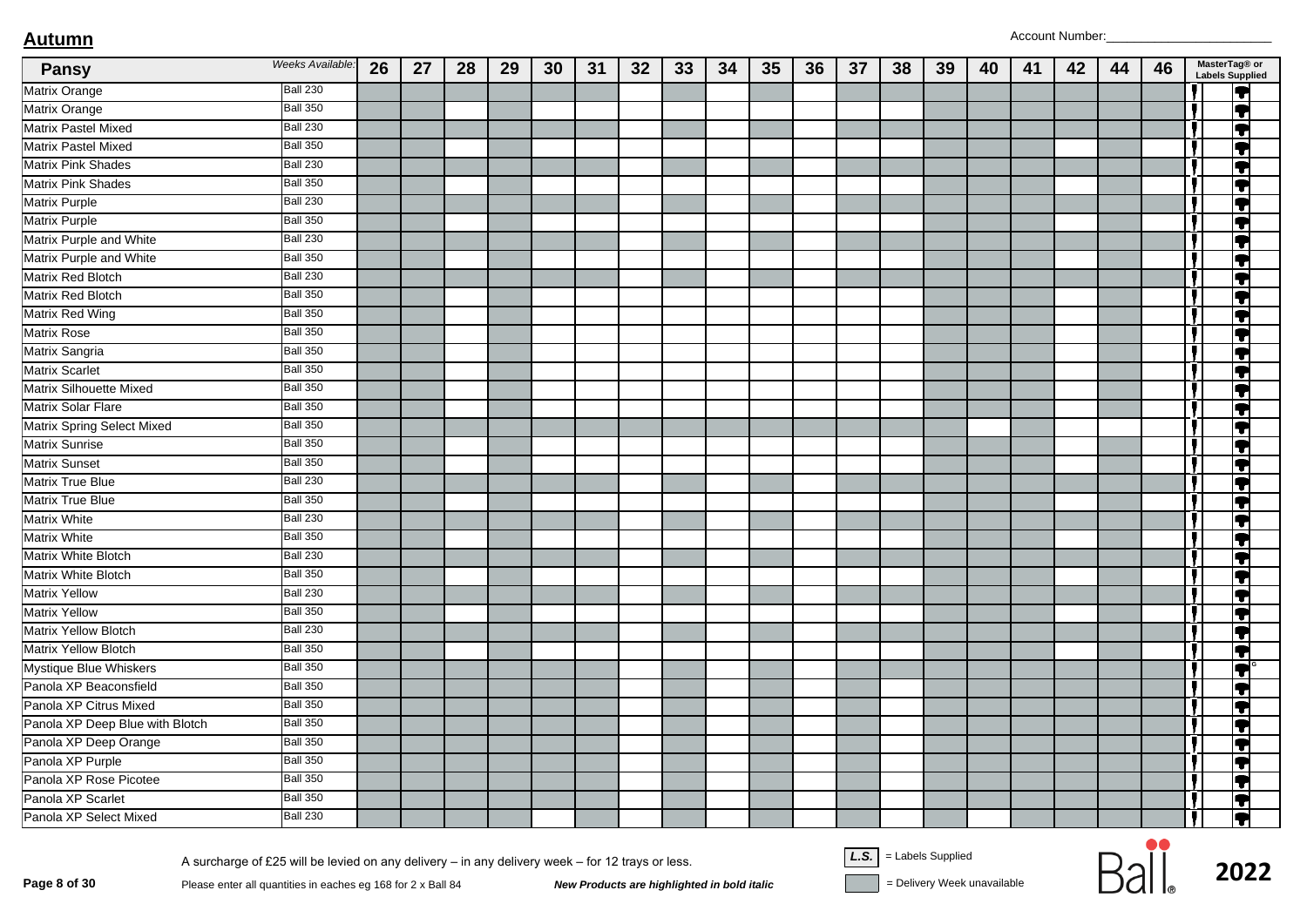| <b>Pansy</b>                 | Weeks Available: | 26 | 27 | 28 | 29 | 30 | 31 | 32 | 33 | 34 | 35 | 36 | 37 | 38 | 39 | 40 | 41 | 42 | 44 | 46 | MasterTag® or<br><b>Labels Supplied</b> |
|------------------------------|------------------|----|----|----|----|----|----|----|----|----|----|----|----|----|----|----|----|----|----|----|-----------------------------------------|
| Panola XP Select Mixed       | <b>Ball 350</b>  |    |    |    |    |    |    |    |    |    |    |    |    |    |    |    |    |    |    |    | T                                       |
| Panola XP True Blue          | <b>Ball 350</b>  |    |    |    |    |    |    |    |    |    |    |    |    |    |    |    |    |    |    |    | IT                                      |
| Panola XP White              | <b>Ball 350</b>  |    |    |    |    |    |    |    |    |    |    |    |    |    |    |    |    |    |    |    | $\bullet$                               |
| Panola XP White with Blotch  | <b>Ball 350</b>  |    |    |    |    |    |    |    |    |    |    |    |    |    |    |    |    |    |    |    | Ţ                                       |
| Panola XP Yellow             | <b>Ball 350</b>  |    |    |    |    |    |    |    |    |    |    |    |    |    |    |    |    |    |    |    | IT                                      |
| Panola XP Yellow with Blotch | <b>Ball 350</b>  |    |    |    |    |    |    |    |    |    |    |    |    |    |    |    |    |    |    |    | $\overline{\bullet}$                    |
| <b>Polyanthus</b>            | Weeks Available: | 26 | 27 | 28 | 29 | 30 | 31 | 32 | 33 | 34 | 35 | 36 | 37 | 38 | 39 | 40 | 41 | 42 | 44 | 46 |                                         |
| Crescendo Blue Shades        | <b>Ball 230</b>  |    |    |    |    |    |    |    |    |    |    |    |    |    |    |    |    |    |    |    | IT                                      |
| <b>Crescendo Blue Shades</b> | <b>Ball 350</b>  |    |    |    |    |    |    |    |    |    |    |    |    |    |    |    |    |    |    |    | Ħ                                       |
| Crescendo Bright Red         | <b>Ball 230</b>  |    |    |    |    |    |    |    |    |    |    |    |    |    |    |    |    |    |    |    | 0                                       |
| Crescendo Bright Red         | <b>Ball 350</b>  |    |    |    |    |    |    |    |    |    |    |    |    |    |    |    |    |    |    |    | T                                       |
| Crescendo Bright Rose        | <b>Ball 230</b>  |    |    |    |    |    |    |    |    |    |    |    |    |    |    |    |    |    |    |    | T                                       |
| Crescendo Bright Rose        | <b>Ball 350</b>  |    |    |    |    |    |    |    |    |    |    |    |    |    |    |    |    |    |    |    | T                                       |
| Crescendo Mixed              | <b>Ball 230</b>  |    |    |    |    |    |    |    |    |    |    |    |    |    |    |    |    |    |    |    | IT                                      |
| Crescendo Mixed              | <b>Ball 350</b>  |    |    |    |    |    |    |    |    |    |    |    |    |    |    |    |    |    |    |    | T                                       |
| Crescendo Orange             | <b>Ball 230</b>  |    |    |    |    |    |    |    |    |    |    |    |    |    |    |    |    |    |    |    | $\bullet$                               |
| Crescendo Orange             | <b>Ball 350</b>  |    |    |    |    |    |    |    |    |    |    |    |    |    |    |    |    |    |    |    | IT                                      |
| Crescendo Rose Shades        | <b>Ball 230</b>  |    |    |    |    |    |    |    |    |    |    |    |    |    |    |    |    |    |    |    | Ļ                                       |
| Crescendo Rose Shades        | <b>Ball 350</b>  |    |    |    |    |    |    |    |    |    |    |    |    |    |    |    |    |    |    |    | $\overline{\phantom{a}}$                |
| Crescendo Spring Fever Mixed | <b>Ball 230</b>  |    |    |    |    |    |    |    |    |    |    |    |    |    |    |    |    |    |    |    | 4                                       |
| Crescendo Spring Fever Mixed | <b>Ball 350</b>  |    |    |    |    |    |    |    |    |    |    |    |    |    |    |    |    |    |    |    | T                                       |
| Crescendo White              | <b>Ball 230</b>  |    |    |    |    |    |    |    |    |    |    |    |    |    |    |    |    |    |    |    | Ţ                                       |
| Crescendo White              | <b>Ball 350</b>  |    |    |    |    |    |    |    |    |    |    |    |    |    |    |    |    |    |    |    | a                                       |
| Crescendo Wine               | <b>Ball 230</b>  |    |    |    |    |    |    |    |    |    |    |    |    |    |    |    |    |    |    |    | T                                       |
| Crescendo Wine               | <b>Ball 350</b>  |    |    |    |    |    |    |    |    |    |    |    |    |    |    |    |    |    |    |    | T                                       |
| Crescendo Yellow             | <b>Ball 230</b>  |    |    |    |    |    |    |    |    |    |    |    |    |    |    |    |    |    |    |    | T                                       |
| Crescendo Yellow             | <b>Ball 350</b>  |    |    |    |    |    |    |    |    |    |    |    |    |    |    |    |    |    |    |    | IT                                      |
| <b>Elpiro Yellow</b>         | <b>Ball 230</b>  |    |    |    |    |    |    |    |    |    |    |    |    |    |    |    |    |    |    |    | F                                       |
| <b>Gold Nugget Apricot</b>   | EG288-280        |    |    |    |    |    |    |    |    |    |    |    |    |    |    |    |    |    |    |    |                                         |
| officinalis Lemon            | LEG288-280       |    |    |    |    |    |    |    |    |    |    |    |    |    |    |    |    |    |    |    |                                         |
| Piano Daffodil Mixed         | <b>Ball 230</b>  |    |    |    |    |    |    |    |    |    |    |    |    |    |    |    |    |    |    |    | $\blacktriangledown$                    |
| Piano Mixed                  | <b>Ball 230</b>  |    |    |    |    |    |    |    |    |    |    |    |    |    |    |    |    |    |    |    | T                                       |
| Piano Mixed                  | <b>Ball 350</b>  |    |    |    |    |    |    |    |    |    |    |    |    |    |    |    |    |    |    |    | $\blacktriangledown$                    |
| Showstopper Bucks Fizz       | <b>Ball 230</b>  |    |    |    |    |    |    |    |    |    |    |    |    |    |    |    |    |    |    |    | IT                                      |
| Showstopper Calypso          | <b>Ball 230</b>  |    |    |    |    |    |    |    |    |    |    |    |    |    |    |    |    |    |    |    | $\blacklozenge$                         |
| Showstopper Cream            | <b>Ball 230</b>  |    |    |    |    |    |    |    |    |    |    |    |    |    |    |    |    |    |    |    | $\blacklozenge$                         |
| Showstopper Fire Dragon      | <b>Ball 230</b>  |    |    |    |    |    |    |    |    |    |    |    |    |    |    |    |    |    |    |    | Ţ                                       |

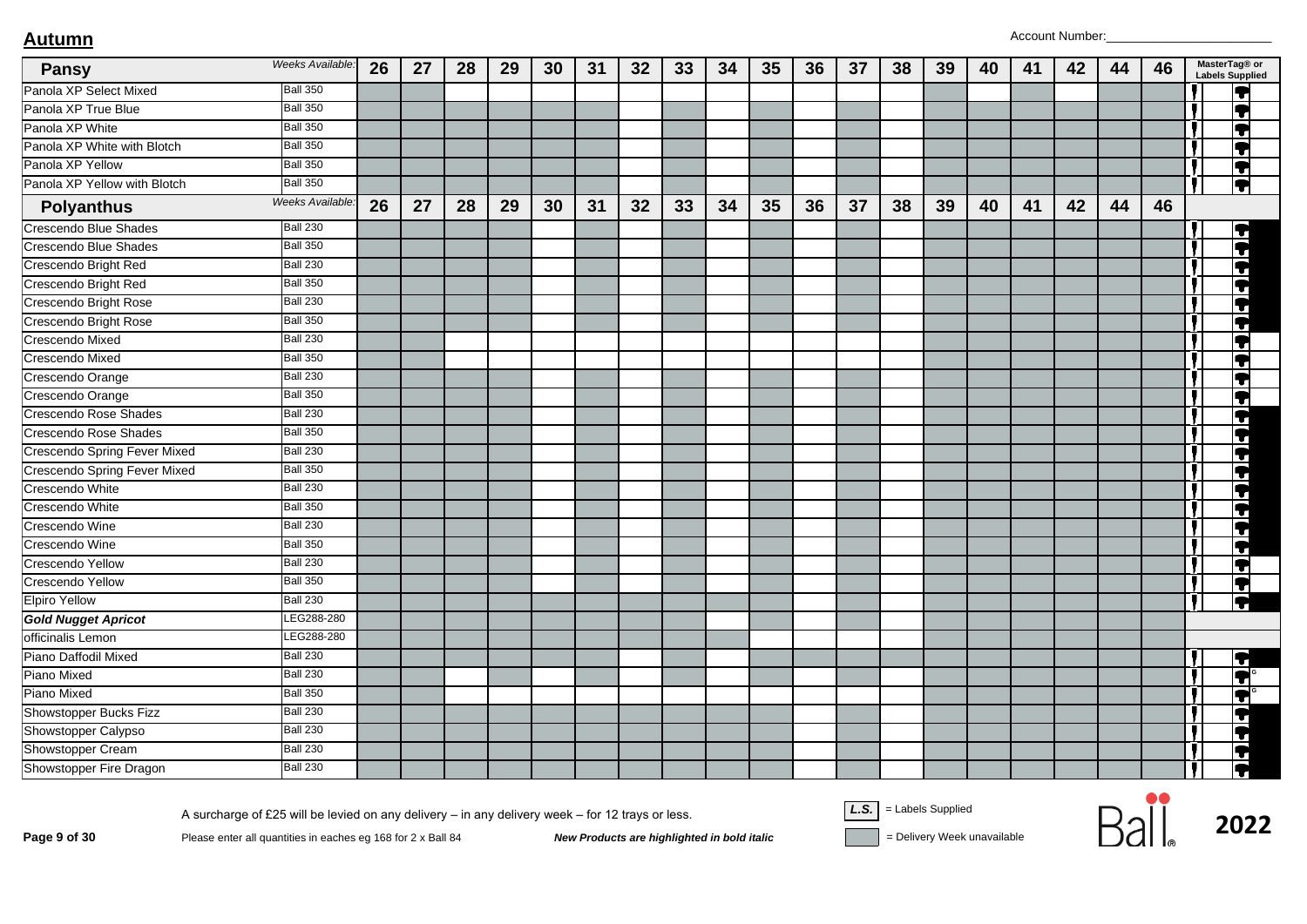| <b>Polyanthus</b>               | Weeks Available: | 26 | 27 | 28 | 29 | 30 | 31 | 32 | 33 | 34 | 35 | 36 | 37 | 38 | 39 | 40 | 41 | 42 | 44 | 46 | MasterTag® or<br><b>Labels Supplied</b> |
|---------------------------------|------------------|----|----|----|----|----|----|----|----|----|----|----|----|----|----|----|----|----|----|----|-----------------------------------------|
| Showstopper Orange              | <b>Ball 230</b>  |    |    |    |    |    |    |    |    |    |    |    |    |    |    |    |    |    |    |    | $\bullet$                               |
| Showstopper Purple              | <b>Ball 230</b>  |    |    |    |    |    |    |    |    |    |    |    |    |    |    |    |    |    |    |    | $\blacktriangledown$                    |
| Showstopper Spring Fever Mixed  | <b>Ball 230</b>  |    |    |    |    |    |    |    |    |    |    |    |    |    |    |    |    |    |    |    | T                                       |
| Showstopper White               | <b>Ball 230</b>  |    |    |    |    |    |    |    |    |    |    |    |    |    |    |    |    |    |    |    | $\blacktriangledown$                    |
| Showstopper Yellow              | <b>Ball 230</b>  |    |    |    |    |    |    |    |    |    |    |    |    |    |    |    |    |    |    |    | $\overline{\P}$                         |
| Stella Banana Cream             | <b>Ball 230</b>  |    |    |    |    |    |    |    |    |    |    |    |    |    |    |    |    |    |    |    | $\blacktriangledown$                    |
| Stella Champagne                | <b>Ball 230</b>  |    |    |    |    |    |    |    |    |    |    |    |    |    |    |    |    |    |    |    | $\blacktriangledown$                    |
| Stella Cherryade                | <b>Ball 230</b>  |    |    |    |    |    |    |    |    |    |    |    |    |    |    |    |    |    |    |    | 9                                       |
| Stella Lunar Gold               | <b>Ball 230</b>  |    |    |    |    |    |    |    |    |    |    |    |    |    |    |    |    |    |    |    | $\blacktriangledown$                    |
| <b>Stella Mixed</b>             | <b>Ball 230</b>  |    |    |    |    |    |    |    |    |    |    |    |    |    |    |    |    |    |    |    | $\overline{\bullet}$                    |
| Stella Mixed                    | <b>Ball 350</b>  |    |    |    |    |    |    |    |    |    |    |    |    |    |    |    |    |    |    |    | $\overline{\bullet}$                    |
| Stella Neon Violet              | <b>Ball 230</b>  |    |    |    |    |    |    |    |    |    |    |    |    |    |    |    |    |    |    |    | $\blacktriangledown$                    |
| Stella Pheasant Eye             | <b>Ball 230</b>  |    |    |    |    |    |    |    |    |    |    |    |    |    |    |    |    |    |    |    | $\blacklozenge$                         |
| Stella Pink Champagne           | <b>Ball 230</b>  |    |    |    |    |    |    |    |    |    |    |    |    |    |    |    |    |    |    |    | $\blacktriangledown$                    |
| Stella Scarlet Pimpernel        | <b>Ball 230</b>  |    |    |    |    |    |    |    |    |    |    |    |    |    |    |    |    |    |    |    | $\blacktriangledown$                    |
| <b>Stella Snow White</b>        | <b>Ball 230</b>  |    |    |    |    |    |    |    |    |    |    |    |    |    |    |    |    |    |    |    | Ţ                                       |
| <b>Stella Strawberry Fields</b> | <b>Ball 230</b>  |    |    |    |    |    |    |    |    |    |    |    |    |    |    |    |    |    |    |    | $\overline{\mathbf{C}}$                 |
| <b>Stella Yellow</b>            | <b>Ball 230</b>  |    |    |    |    |    |    |    |    |    |    |    |    |    |    |    |    |    |    |    | $\overline{\Omega}$                     |
| veris Lime Orange               | EG288-284        |    |    |    |    |    |    |    |    |    |    |    |    |    |    |    |    |    |    |    |                                         |
| veris Orange Yellow             | LEG288-284       |    |    |    |    |    |    |    |    |    |    |    |    |    |    |    |    |    |    |    |                                         |
| veris Pure Yellow               | <b>EG288-284</b> |    |    |    |    |    |    |    |    |    |    |    |    |    |    |    |    |    |    |    |                                         |
| Victoriana Gold Lace            | <b>Ball 230</b>  |    |    |    |    |    |    |    |    |    |    |    |    |    |    |    |    |    |    |    | r                                       |
| Victoriana Lilac Lace           | <b>Ball 230</b>  |    |    |    |    |    |    |    |    |    |    |    |    |    |    |    |    |    |    |    | $\overline{\textbf{P}}$                 |
| Victoriana Red Lace             | <b>Ball 230</b>  |    |    |    |    |    |    |    |    |    |    |    |    |    |    |    |    |    |    |    | $\overline{\P}$                         |
| <b>Primrose</b>                 | Weeks Available: | 26 | 27 | 28 | 29 | 30 | 31 | 32 | 33 | 34 | 35 | 36 | 37 | 38 | 39 | 40 | 41 | 42 | 44 | 46 |                                         |
| <b>Cairo PrimeTime Mixed</b>    | LEG288-280       |    |    |    |    |    |    |    |    |    |    |    |    |    |    |    |    |    |    |    |                                         |
| <b>Esna PrimeTime Mixed</b>     | EG288-280        |    |    |    |    |    |    |    |    |    |    |    |    |    |    |    |    |    |    |    |                                         |
| <b>Luxor PrimeTime Mixed</b>    | EG288-280        |    |    |    |    |    |    |    |    |    |    |    |    |    |    |    |    |    |    |    |                                         |
| <b>Salome PrimeTime Mixed</b>   | LEG288-280       |    |    |    |    |    |    |    |    |    |    |    |    |    |    |    |    |    |    |    |                                         |
| <b>Primrose - Early Season</b>  | Weeks Available: | 26 | 27 | 28 | 29 | 30 | 31 | 32 | 33 | 34 | 35 | 36 | 37 | 38 | 39 | 40 | 41 | 42 | 44 | 46 |                                         |
| Bonneli Appleblossom            | <b>Ball 230</b>  |    |    |    |    |    |    |    |    |    |    |    |    |    |    |    |    |    |    |    | r                                       |
| Bonneli Appleblossom            | <b>Ball 350</b>  |    |    |    |    |    |    |    |    |    |    |    |    |    |    |    |    |    |    |    | $\blacktriangleright$                   |
| <b>Bonneli Bicolour Mixed</b>   | <b>Ball 230</b>  |    |    |    |    |    |    |    |    |    |    |    |    |    |    |    |    |    |    |    | $\blacksquare$                          |
| <b>Bonneli Bicolour Mixed</b>   | <b>Ball 350</b>  |    |    |    |    |    |    |    |    |    |    |    |    |    |    |    |    |    |    |    | T                                       |
| <b>Bonneli Blue</b>             | <b>Ball 230</b>  |    |    |    |    |    |    |    |    |    |    |    |    |    |    |    |    |    |    |    | T                                       |
| <b>Bonneli Blue</b>             | <b>Ball 350</b>  |    |    |    |    |    |    |    |    |    |    |    |    |    |    |    |    |    |    |    | $\bullet$                               |
| Bonneli Buttercream             | <b>Ball 230</b>  |    |    |    |    |    |    |    |    |    |    |    |    |    |    |    |    |    |    |    | T                                       |
| Bonneli Cornish Cream           | <b>Ball 230</b>  |    |    |    |    |    |    |    |    |    |    |    |    |    |    |    |    |    |    |    | $\overline{\textbf{v}}$                 |
| <b>Bonneli Cream</b>            | <b>Ball 230</b>  |    |    |    |    |    |    |    |    |    |    |    |    |    |    |    |    |    |    |    | ОI                                      |

 $\frac{1}{2022}$ <br>Page 10 of 30 Please enter all quantities in eaches eg 168 for 2 x Ball 84 New Products are highlighted in bold italic Polivery Week unavailable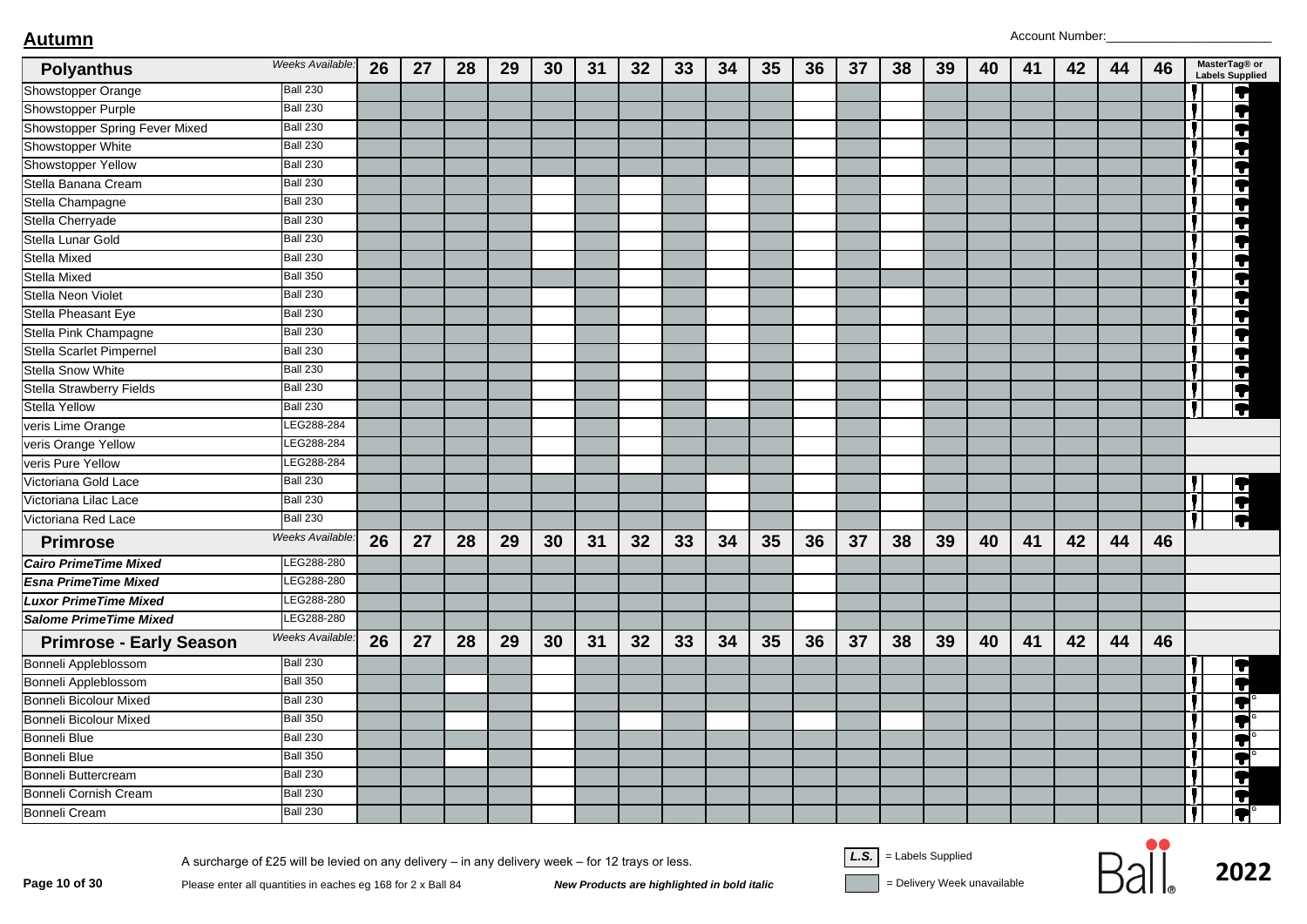| <b>Primrose - Early Season</b>    | Weeks Available:       | 26 | 27 | 28 | 29 | 30 | 31 | 32 | 33 | 34 | 35 | 36 | 37 | 38 | 39 | 40 | 41 | 42 | 44 | 46 | MasterTag® or<br><b>Labels Supplied</b> |
|-----------------------------------|------------------------|----|----|----|----|----|----|----|----|----|----|----|----|----|----|----|----|----|----|----|-----------------------------------------|
| <b>Bonneli Cream</b>              | <b>Ball 350</b>        |    |    |    |    |    |    |    |    |    |    |    |    |    |    |    |    |    |    |    | IT                                      |
| <b>Bonneli Flame</b>              | <b>Ball 230</b>        |    |    |    |    |    |    |    |    |    |    |    |    |    |    |    |    |    |    |    | $\overline{\blacklozenge}$              |
| <b>Bonneli Flame</b>              | <b>Ball 350</b>        |    |    |    |    |    |    |    |    |    |    |    |    |    |    |    |    |    |    |    | ļ                                       |
| <b>Bonneli Mixed</b>              | <b>Ball 230</b>        |    |    |    |    |    |    |    |    |    |    |    |    |    |    |    |    |    |    |    | IT                                      |
| <b>Bonneli Mixed</b>              | <b>Ball 350</b>        |    |    |    |    |    |    |    |    |    |    |    |    |    |    |    |    |    |    |    | $ \bullet $                             |
| Bonneli Orange                    | <b>Ball 230</b>        |    |    |    |    |    |    |    |    |    |    |    |    |    |    |    |    |    |    |    | $\overline{\blacklozenge}$              |
| <b>Bonneli Orange</b>             | <b>Ball 350</b>        |    |    |    |    |    |    |    |    |    |    |    |    |    |    |    |    |    |    |    | Ħ                                       |
| <b>Bonneli Pink</b>               | <b>Ball 230</b>        |    |    |    |    |    |    |    |    |    |    |    |    |    |    |    |    |    |    |    | Ţ                                       |
| <b>Bonneli Pink</b>               | <b>Ball 350</b>        |    |    |    |    |    |    |    |    |    |    |    |    |    |    |    |    |    |    |    | Ļ                                       |
| <b>Bonneli Purple</b>             | <b>Ball 230</b>        |    |    |    |    |    |    |    |    |    |    |    |    |    |    |    |    |    |    |    | IT                                      |
| <b>Bonneli Purple</b>             | <b>Ball 350</b>        |    |    |    |    |    |    |    |    |    |    |    |    |    |    |    |    |    |    |    | Ţ                                       |
| <b>Bonneli Red</b>                | <b>Ball 230</b>        |    |    |    |    |    |    |    |    |    |    |    |    |    |    |    |    |    |    |    | Ţ                                       |
| Bonneli Red                       | <b>Ball 350</b>        |    |    |    |    |    |    |    |    |    |    |    |    |    |    |    |    |    |    |    | é                                       |
| <b>Bonneli Rose</b>               | <b>Ball 230</b>        |    |    |    |    |    |    |    |    |    |    |    |    |    |    |    |    |    |    |    | ĮŢ                                      |
| Bonneli White Orange Eye          | <b>Ball 230</b>        |    |    |    |    |    |    |    |    |    |    |    |    |    |    |    |    |    |    |    | Į                                       |
| Bonneli White Orange Eye          | <b>Ball 350</b>        |    |    |    |    |    |    |    |    |    |    |    |    |    |    |    |    |    |    |    | ĮŢ                                      |
| <b>Bonneli Yellow Orange Eye</b>  | <b>Ball 230</b>        |    |    |    |    |    |    |    |    |    |    |    |    |    |    |    |    |    |    |    | Į                                       |
| <b>Bonneli Yellow Orange Eye</b>  | <b>Ball 350</b>        |    |    |    |    |    |    |    |    |    |    |    |    |    |    |    |    |    |    |    | q                                       |
| <b>Primrose - 2nd Early</b>       | <b>Weeks Available</b> | 26 | 27 | 28 | 29 | 30 | 31 | 32 | 33 | 34 | 35 | 36 | 37 | 38 | 39 | 40 | 41 | 42 | 44 | 46 |                                         |
| Cottage Cream                     | Ball 230               |    |    |    |    |    |    |    |    |    |    |    |    |    |    |    |    |    |    |    | T                                       |
| <b>Cottage Cream</b>              | <b>Ball 350</b>        |    |    |    |    |    |    |    |    |    |    |    |    |    |    |    |    |    |    |    | Q                                       |
| <b>Eclipse Blue Rim</b>           | LEG288-280             |    |    |    |    |    |    |    |    |    |    |    |    |    |    |    |    |    |    |    |                                         |
| <b>Eclipse Burgundy Rim</b>       | LEG288-280             |    |    |    |    |    |    |    |    |    |    |    |    |    |    |    |    |    |    |    |                                         |
| <b>Eclipse Red Rim</b>            | LEG288-280             |    |    |    |    |    |    |    |    |    |    |    |    |    |    |    |    |    |    |    |                                         |
| <b>Eclipse Rose Rim</b>           | LEG288-280             |    |    |    |    |    |    |    |    |    |    |    |    |    |    |    |    |    |    |    |                                         |
| <b>Eclipse Special Mixed</b>      | LEG288-280             |    |    |    |    |    |    |    |    |    |    |    |    |    |    |    |    |    |    |    |                                         |
| Fruelo Mixed                      | Ball 230               |    |    |    |    |    |    |    |    |    |    |    |    |    |    |    |    |    |    |    | T                                       |
| <b>Fruelo Mixed</b>               | <b>Ball 350</b>        |    |    |    |    |    |    |    |    |    |    |    |    |    |    |    |    |    |    |    | $\overline{\P}$                         |
| <b>Primlet Golden Shades</b>      | <b>Ball 230</b>        |    |    |    |    |    |    |    |    |    |    |    |    |    |    |    |    |    |    |    | L.S.                                    |
| <b>Primlet Lemon Shades</b>       | <b>Ball 230</b>        |    |    |    |    |    |    |    |    |    |    |    |    |    |    |    |    |    |    |    | L.S.                                    |
| <b>Primlet Mixed</b>              | <b>Ball 230</b>        |    |    |    |    |    |    |    |    |    |    |    |    |    |    |    |    |    |    |    | L.S.                                    |
| <b>Primlet Mixed</b>              | <b>Ball 350</b>        |    |    |    |    |    |    |    |    |    |    |    |    |    |    |    |    |    |    |    | L.S.                                    |
| <b>Primlet Pink Shades</b>        | <b>Ball 230</b>        |    |    |    |    |    |    |    |    |    |    |    |    |    |    |    |    |    |    |    | L.S.                                    |
| <b>Primlet Purple</b>             | <b>Ball 230</b>        |    |    |    |    |    |    |    |    |    |    |    |    |    |    |    |    |    |    |    | L.S.                                    |
| <b>Primlet Rose</b>               | Ball 230               |    |    |    |    |    |    |    |    |    |    |    |    |    |    |    |    |    |    |    | L.S.                                    |
| <b>Primlet Rose Edge</b>          | <b>Ball 230</b>        |    |    |    |    |    |    |    |    |    |    |    |    |    |    |    |    |    |    |    | L.S.                                    |
| <b>Primlet Scarlet Red Shades</b> | <b>Ball 230</b>        |    |    |    |    |    |    |    |    |    |    |    |    |    |    |    |    |    |    |    | L.S.                                    |

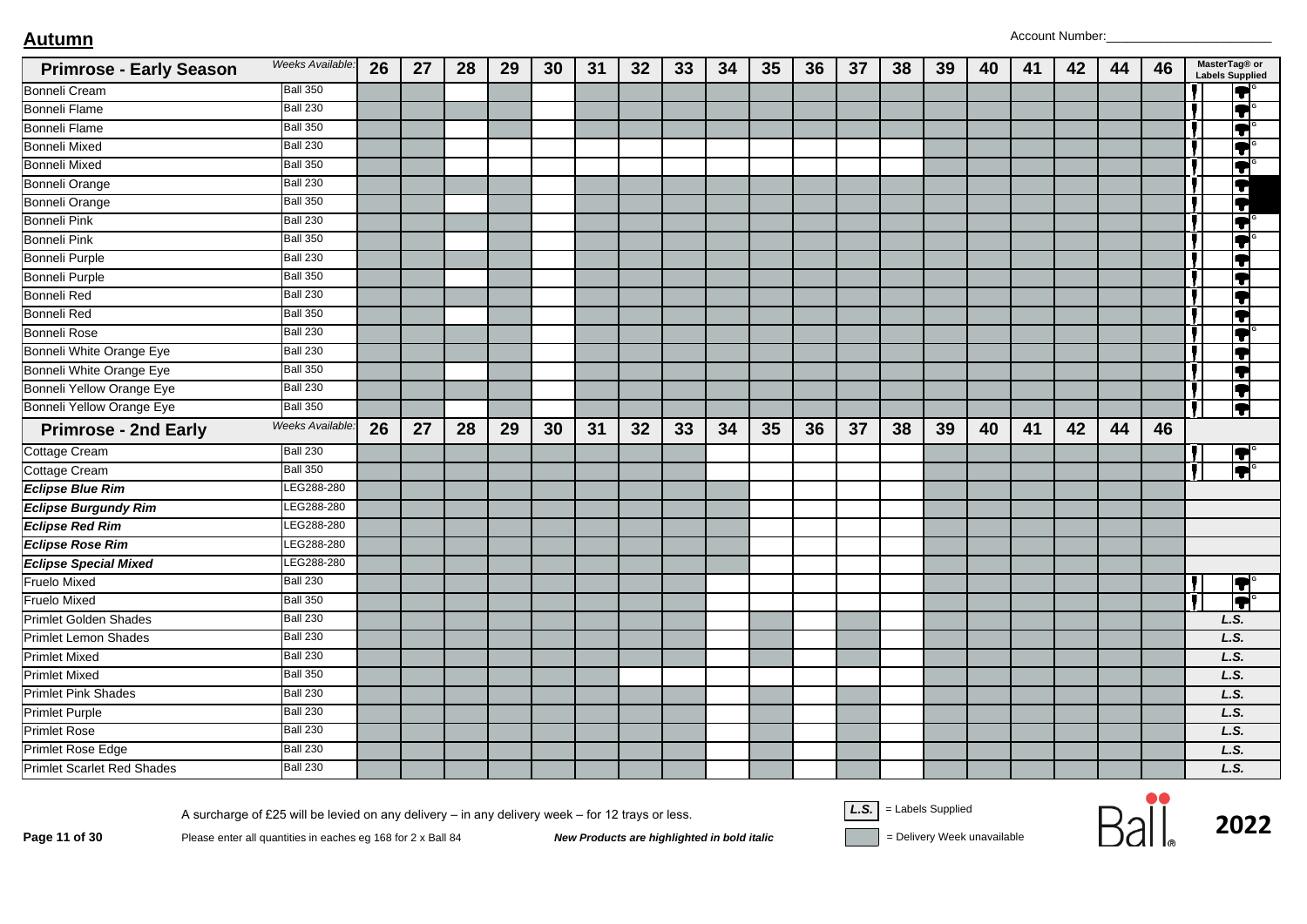| <b>Primrose - 2nd Early</b>    | Weeks Available: | 26 | 27 | 28 | 29 | 30 | 31 | 32 | 33 | 34 | 35 | 36 | 37 | 38 | 39 | 40 | 41 | 42 | 44 | 46 |   | MasterTag® or<br><b>Labels Supplied</b> |
|--------------------------------|------------------|----|----|----|----|----|----|----|----|----|----|----|----|----|----|----|----|----|----|----|---|-----------------------------------------|
| <b>Primlet Sunrise</b>         | <b>Ball 230</b>  |    |    |    |    |    |    |    |    |    |    |    |    |    |    |    |    |    |    |    |   | L.S.                                    |
| <b>Primlet White</b>           | <b>Ball 230</b>  |    |    |    |    |    |    |    |    |    |    |    |    |    |    |    |    |    |    |    |   | L.S.                                    |
| <b>Primlet Yellow</b>          | <b>Ball 230</b>  |    |    |    |    |    |    |    |    |    |    |    |    |    |    |    |    |    |    |    |   | L.S.                                    |
| <b>Primrose - Main Season</b>  | Weeks Available: | 26 | 27 | 28 | 29 | 30 | 31 | 32 | 33 | 34 | 35 | 36 | 37 | 38 | 39 | 40 | 41 | 42 | 44 | 46 |   |                                         |
| Alaska Appleblossom            | <b>Ball 230</b>  |    |    |    |    |    |    |    |    |    |    |    |    |    |    |    |    |    |    |    |   | $\overline{\blacklozenge}$              |
| Alaska Bicolour Mixed          | <b>Ball 230</b>  |    |    |    |    |    |    |    |    |    |    |    |    |    |    |    |    |    |    |    |   | $\blacktriangledown$                    |
| Alaska Blue                    | <b>Ball 230</b>  |    |    |    |    |    |    |    |    |    |    |    |    |    |    |    |    |    |    |    |   | IT                                      |
| Alaska Blue Gem                | <b>Ball 230</b>  |    |    |    |    |    |    |    |    |    |    |    |    |    |    |    |    |    |    |    |   | T                                       |
| Alaska Bright and Breezy Mixed | <b>Ball 230</b>  |    |    |    |    |    |    |    |    |    |    |    |    |    |    |    |    |    |    |    |   | Q                                       |
| Alaska Bucks Fizz              | <b>Ball 230</b>  |    |    |    |    |    |    |    |    |    |    |    |    |    |    |    |    |    |    |    |   | T                                       |
| Alaska Buttercream             | <b>Ball 230</b>  |    |    |    |    |    |    |    |    |    |    |    |    |    |    |    |    |    |    |    | Ţ | IT                                      |
| Alaska Cream                   | <b>Ball 230</b>  |    |    |    |    |    |    |    |    |    |    |    |    |    |    |    |    |    |    |    |   | T                                       |
| Alaska Mixed                   | <b>Ball 230</b>  |    |    |    |    |    |    |    |    |    |    |    |    |    |    |    |    |    |    |    |   | T                                       |
| Alaska Mixed                   | <b>Ball 350</b>  |    |    |    |    |    |    |    |    |    |    |    |    |    |    |    |    |    |    |    |   | T                                       |
| Alaska Orange                  | <b>Ball 230</b>  |    |    |    |    |    |    |    |    |    |    |    |    |    |    |    |    |    |    |    |   | T                                       |
| Alaska Red                     | <b>Ball 230</b>  |    |    |    |    |    |    |    |    |    |    |    |    |    |    |    |    |    |    |    |   | T                                       |
| Alaska Rose                    | <b>Ball 230</b>  |    |    |    |    |    |    |    |    |    |    |    |    |    |    |    |    |    |    |    |   | F                                       |
| Alaska Spring Sunshine Mixed   | <b>Ball 230</b>  |    |    |    |    |    |    |    |    |    |    |    |    |    |    |    |    |    |    |    |   | IŦ                                      |
| Alaska Strawberry              | <b>Ball 230</b>  |    |    |    |    |    |    |    |    |    |    |    |    |    |    |    |    |    |    |    |   | T                                       |
| Alaska Tequila Sunrise         | <b>Ball 230</b>  |    |    |    |    |    |    |    |    |    |    |    |    |    |    |    |    |    |    |    |   | 4                                       |
| Alaska White Orange Eye        | <b>Ball 230</b>  |    |    |    |    |    |    |    |    |    |    |    |    |    |    |    |    |    |    |    |   | T                                       |
| Alaska Yellow Orange Eye       | <b>Ball 230</b>  |    |    |    |    |    |    |    |    |    |    |    |    |    |    |    |    |    |    |    |   | F                                       |
| <b>Delia Mixed</b>             | <b>Ball 230</b>  |    |    |    |    |    |    |    |    |    |    |    |    |    |    |    |    |    |    |    |   | $\blacktriangledown$                    |
| <b>Delia Mixed</b>             | <b>Ball 350</b>  |    |    |    |    |    |    |    |    |    |    |    |    |    |    |    |    |    |    |    |   | T                                       |
| Delia Woodland Dell            | <b>Ball 230</b>  |    |    |    |    |    |    |    |    |    |    |    |    |    |    |    |    |    |    |    |   | F                                       |
| <b>Kudos Mixed</b>             | <b>Ball 350</b>  |    |    |    |    |    |    |    |    |    |    |    |    |    |    |    |    |    |    |    |   | T                                       |
| Queen Lilac Picotee            | LEG288-280       |    |    |    |    |    |    |    |    |    |    |    |    |    |    |    |    |    |    |    |   |                                         |
| Queen Lime                     | LEG288-280       |    |    |    |    |    |    |    |    |    |    |    |    |    |    |    |    |    |    |    |   |                                         |
| Queen Mandarin                 | LEG288-280       |    |    |    |    |    |    |    |    |    |    |    |    |    |    |    |    |    |    |    |   |                                         |
| Queen Mixed                    | LEG288-280       |    |    |    |    |    |    |    |    |    |    |    |    |    |    |    |    |    |    |    |   |                                         |
| Queen Neon Violet              | EG288-280        |    |    |    |    |    |    |    |    |    |    |    |    |    |    |    |    |    |    |    |   |                                         |
| Queen Pink                     | LEG288-280       |    |    |    |    |    |    |    |    |    |    |    |    |    |    |    |    |    |    |    |   |                                         |
| Queen White                    | LEG288-280       |    |    |    |    |    |    |    |    |    |    |    |    |    |    |    |    |    |    |    |   |                                         |
| Queen Yellow                   | LEG288-280       |    |    |    |    |    |    |    |    |    |    |    |    |    |    |    |    |    |    |    |   |                                         |
| <b>Primrose - Late Season</b>  | Weeks Available: | 26 | 27 | 28 | 29 | 30 | 31 | 32 | 33 | 34 | 35 | 36 | 37 | 38 | 39 | 40 | 41 | 42 | 44 | 46 |   |                                         |
| <b>Husky Appleblossom</b>      | <b>Ball 230</b>  |    |    |    |    |    |    |    |    |    |    |    |    |    |    |    |    |    |    |    |   | IT                                      |
| <b>Husky Bicolour Mixed</b>    | <b>Ball 230</b>  |    |    |    |    |    |    |    |    |    |    |    |    |    |    |    |    |    |    |    |   | $\blacktriangledown$                    |
| <b>Husky Bicolour Mixed</b>    | <b>Ball 350</b>  |    |    |    |    |    |    |    |    |    |    |    |    |    |    |    |    |    |    |    |   | T                                       |
| Husky Bloody Mary              | <b>Ball 230</b>  |    |    |    |    |    |    |    |    |    |    |    |    |    |    |    |    |    |    |    |   | n                                       |

**Page 12 of 30**<br>Please enter all quantities in eaches eg 168 for 2 x Ball 84<br>**New Products are highlighted in bold italic** and **The Supplied** Polivery Week unavailable

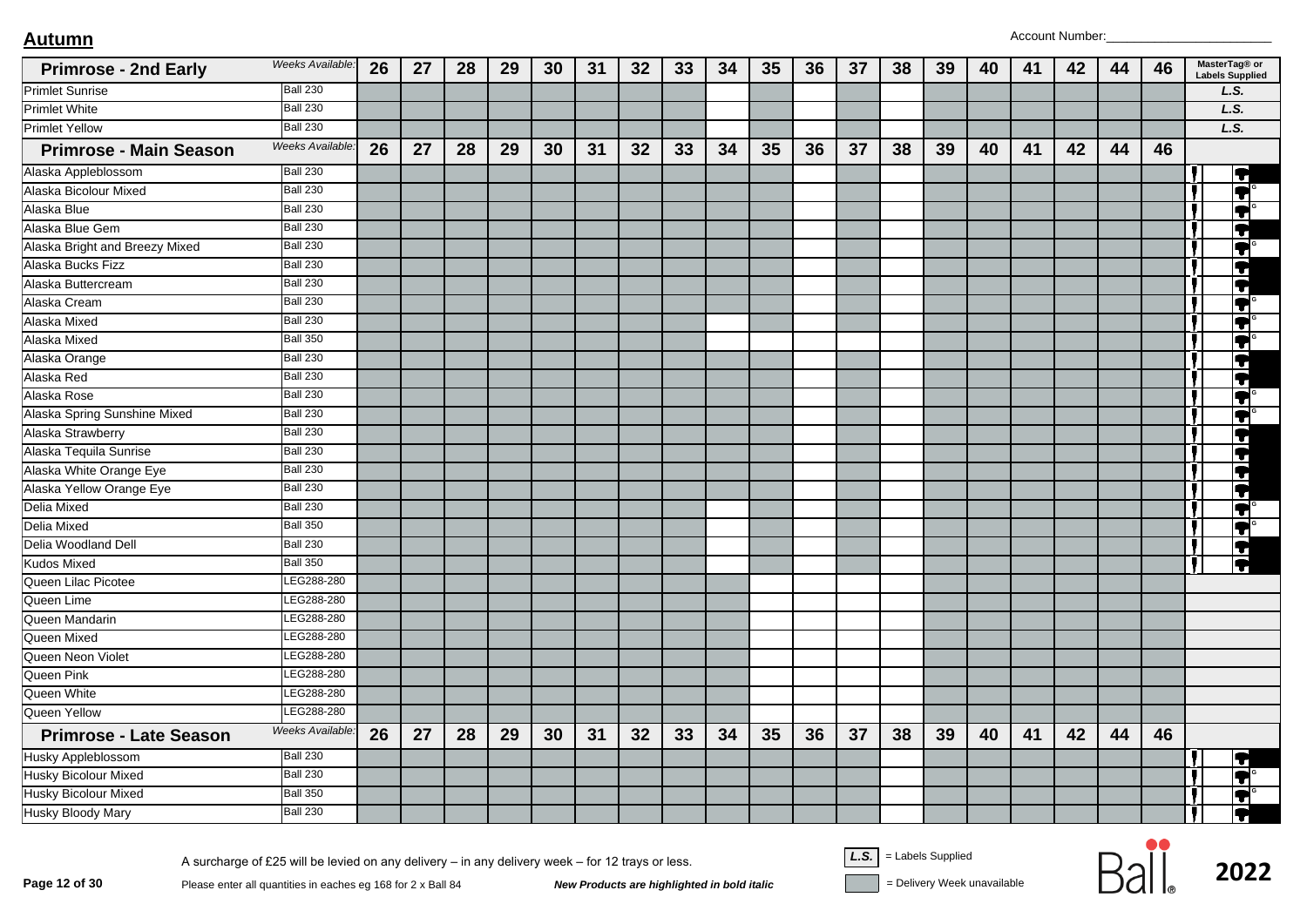| <b>Primrose - Late Season</b>       | Weeks Available:       | 26 | 27 | 28 | 29 | 30 | 31 | 32 | 33 | 34 | 35 | 36 | 37 | 38 | 39 | 40 | 41 | 42 | 44 | 46 |   | MasterTag® or<br><b>Labels Supplied</b>     |
|-------------------------------------|------------------------|----|----|----|----|----|----|----|----|----|----|----|----|----|----|----|----|----|----|----|---|---------------------------------------------|
| <b>Husky Blue</b>                   | <b>Ball 230</b>        |    |    |    |    |    |    |    |    |    |    |    |    |    |    |    |    |    |    |    |   | F                                           |
| <b>Husky Blue Bicolour</b>          | <b>Ball 230</b>        |    |    |    |    |    |    |    |    |    |    |    |    |    |    |    |    |    |    |    |   | F                                           |
| Husky Cream                         | <b>Ball 230</b>        |    |    |    |    |    |    |    |    |    |    |    |    |    |    |    |    |    |    |    |   | IT                                          |
| <b>Husky Daffodil Mixed</b>         | <b>Ball 230</b>        |    |    |    |    |    |    |    |    |    |    |    |    |    |    |    |    |    |    |    |   | T                                           |
| <b>Husky Flame</b>                  | <b>Ball 230</b>        |    |    |    |    |    |    |    |    |    |    |    |    |    |    |    |    |    |    |    |   | $\blacktriangledown$                        |
| <b>Husky Mixed</b>                  | <b>Ball 230</b>        |    |    |    |    |    |    |    |    |    |    |    |    |    |    |    |    |    |    |    |   | IT                                          |
| <b>Husky Mixed</b>                  | <b>Ball 350</b>        |    |    |    |    |    |    |    |    |    |    |    |    |    |    |    |    |    |    |    |   | IT                                          |
| <b>Husky Orange</b>                 | <b>Ball 230</b>        |    |    |    |    |    |    |    |    |    |    |    |    |    |    |    |    |    |    |    |   | $\overline{\textbf{1}}$                     |
| <b>Husky Peach Schnapps</b>         | <b>Ball 230</b>        |    |    |    |    |    |    |    |    |    |    |    |    |    |    |    |    |    |    |    |   | $\overline{\textbf{1}}$                     |
| <b>Husky Pink</b>                   | <b>Ball 230</b>        |    |    |    |    |    |    |    |    |    |    |    |    |    |    |    |    |    |    |    |   | T                                           |
| <b>Husky Purple Improved</b>        | <b>Ball 230</b>        |    |    |    |    |    |    |    |    |    |    |    |    |    |    |    |    |    |    |    |   | IT                                          |
| <b>Husky Raspberry Punch</b>        | <b>Ball 230</b>        |    |    |    |    |    |    |    |    |    |    |    |    |    |    |    |    |    |    |    |   | F                                           |
| <b>Husky Red</b>                    | <b>Ball 230</b>        |    |    |    |    |    |    |    |    |    |    |    |    |    |    |    |    |    |    |    |   | Ħ                                           |
| <b>Husky Rose</b>                   | <b>Ball 230</b>        |    |    |    |    |    |    |    |    |    |    |    |    |    |    |    |    |    |    |    |   | $\overline{\textbf{1}}$                     |
| Husky White Orange Eye              | <b>Ball 230</b>        |    |    |    |    |    |    |    |    |    |    |    |    |    |    |    |    |    |    |    |   | q                                           |
| Husky Yellow Orange Eye             | <b>Ball 230</b>        |    |    |    |    |    |    |    |    |    |    |    |    |    |    |    |    |    |    |    |   | $\overline{\textbf{r}}$                     |
| Springtime Mixed                    | Ball 230               |    |    |    |    |    |    |    |    |    |    |    |    |    |    |    |    |    |    |    |   | ĪT                                          |
| <b>Springtime Mixed</b>             | <b>Ball 350</b>        |    |    |    |    |    |    |    |    |    |    |    |    |    |    |    |    |    |    |    |   | $\overline{\P}$                             |
| <b>Primrose - Novelties</b>         | <b>Weeks Available</b> | 26 | 27 | 28 | 29 | 30 | 31 | 32 | 33 | 34 | 35 | 36 | 37 | 38 | 39 | 40 | 41 | 42 | 44 | 46 |   |                                             |
| Amore                               | <b>Ball 230</b>        |    |    |    |    |    |    |    |    |    |    |    |    |    |    |    |    |    |    |    |   | $\overline{\mathbf{P}}$                     |
| <b>Antique Fairydust</b>            | Ball 230               |    |    |    |    |    |    |    |    |    |    |    |    |    |    |    |    |    |    |    |   | þ                                           |
| <b>Antique Pink Shades</b>          | Ball 230               |    |    |    |    |    |    |    |    |    |    |    |    |    |    |    |    |    |    |    |   | $\overline{\P}$                             |
| Bellerose                           | LEG288-280             |    |    |    |    |    |    |    |    |    |    |    |    |    |    |    |    |    |    |    |   |                                             |
| Cupid Lemon                         | <b>Ball 230</b>        |    |    |    |    |    |    |    |    |    |    |    |    |    |    |    |    |    |    |    |   |                                             |
| <b>Cupid White</b>                  | <b>Ball 230</b>        |    |    |    |    |    |    |    |    |    |    |    |    |    |    |    |    |    |    |    | Б | $\overline{\blacktriangleleft\blacksquare}$ |
| Elle                                | LEG288-280             |    |    |    |    |    |    |    |    |    |    |    |    |    |    |    |    |    |    |    |   |                                             |
| <b>Emotions Mixed</b>               | <b>Ball 230</b>        |    |    |    |    |    |    |    |    |    |    |    |    |    |    |    |    |    |    |    |   | T                                           |
| Envy                                | <b>Ball 230</b>        |    |    |    |    |    |    |    |    |    |    |    |    |    |    |    |    |    |    |    |   | T                                           |
| Marietta                            | <b>Ball 230</b>        |    |    |    |    |    |    |    |    |    |    |    |    |    |    |    |    |    |    |    |   | 4                                           |
| Moonstone                           | <b>Ball 230</b>        |    |    |    |    |    |    |    |    |    |    |    |    |    |    |    |    |    |    |    |   | T                                           |
| Passion                             | <b>Ball 230</b>        |    |    |    |    |    |    |    |    |    |    |    |    |    |    |    |    |    |    |    |   | $\blacktriangleright$                       |
| Romance                             | <b>Ball 230</b>        |    |    |    |    |    |    |    |    |    |    |    |    |    |    |    |    |    |    |    |   | F                                           |
| <b>Scentsation Blueberry Ripple</b> | <b>Ball 230</b>        |    |    |    |    |    |    |    |    |    |    |    |    |    |    |    |    |    |    |    |   | 7                                           |
| Scentsation Rhubarb & Custard       | <b>Ball 230</b>        |    |    |    |    |    |    |    |    |    |    |    |    |    |    |    |    |    |    |    |   | ĪT                                          |
| Suze                                | LEG288-280             |    |    |    |    |    |    |    |    |    |    |    |    |    |    |    |    |    |    |    |   |                                             |
| Sweet 16                            | <b>Ball 230</b>        |    |    |    |    |    |    |    |    |    |    |    |    |    |    |    |    |    |    |    |   | $\overline{\P}$                             |
| Sweetheart                          | Ball 230               |    |    |    |    |    |    |    |    |    |    |    |    |    |    |    |    |    |    |    |   |                                             |

A surcharge of £25 will be levied on any delivery – in any delivery week – for 12 trays or less.<br>Page 13 of 30 Please enter all quantities in eaches eg 168 for 2 x Ball 84 New Products are highlighted in bold italic = Del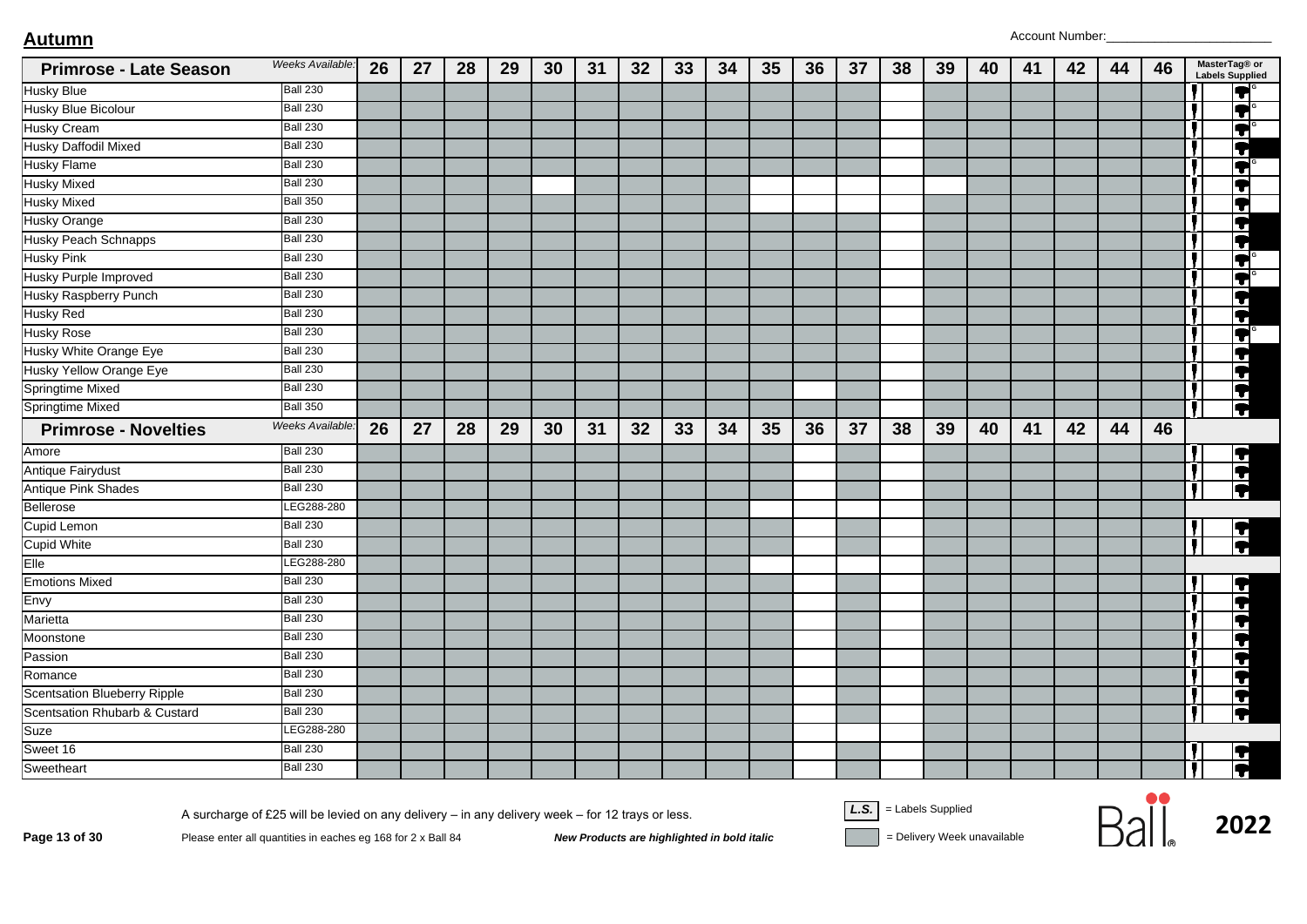| Primula                             | Weeks Available: | 26 | 27 | 28 | 29 | 30 | 31 | 32 | 33 | 34 | 35 | 36 | 37 | 38 | 39 | 40 | 41 | 42 | 44 | 46 | MasterTag® or<br><b>Labels Supplied</b> |
|-------------------------------------|------------------|----|----|----|----|----|----|----|----|----|----|----|----|----|----|----|----|----|----|----|-----------------------------------------|
| Belarina™ Amethyst Ice              | Paper 84         |    |    |    |    |    |    |    |    |    |    |    |    |    |    |    |    |    |    |    | L.S.                                    |
| Belarina™ Blue Ripples              | Paper 84         |    |    |    |    |    |    |    |    |    |    |    |    |    |    |    |    |    |    |    | L.S.                                    |
| Belarina <sup>™</sup> Buttercup     | Paper 84         |    |    |    |    |    |    |    |    |    |    |    |    |    |    |    |    |    |    |    | L.S.                                    |
| Belarina <sup>™</sup> Candy Frost   | Paper 84         |    |    |    |    |    |    |    |    |    |    |    |    |    |    |    |    |    |    |    | L.S.                                    |
| Belarina <sup>™</sup> Cream         | Paper 84         |    |    |    |    |    |    |    |    |    |    |    |    |    |    |    |    |    |    |    | L.S.                                    |
| Belarina <sup>™</sup> Mixed         | Paper 84         |    |    |    |    |    |    |    |    |    |    |    |    |    |    |    |    |    |    |    | L.S.                                    |
| Belarina <sup>™</sup> Pink Ice      | Paper 84         |    |    |    |    |    |    |    |    |    |    |    |    |    |    |    |    |    |    |    | L.S.                                    |
| Belarina <sup>™</sup> Snow          | Paper 84         |    |    |    |    |    |    |    |    |    |    |    |    |    |    |    |    |    |    |    | L.S.                                    |
| Belarina <sup>™</sup> Sweet Apricot | Paper 84         |    |    |    |    |    |    |    |    |    |    |    |    |    |    |    |    |    |    |    | L.S.                                    |
| Belarina™ Valentine Red             | Paper 84         |    |    |    |    |    |    |    |    |    |    |    |    |    |    |    |    |    |    |    | L.S.                                    |
| <b>Pretty Polly Blushing Peach</b>  | Paper 84         |    |    |    |    |    |    |    |    |    |    |    |    |    |    |    |    |    |    |    | L.S.                                    |
| <b>Pretty Polly Butter Cream</b>    | Paper 84         |    |    |    |    |    |    |    |    |    |    |    |    |    |    |    |    |    |    |    | L.S.                                    |
| <b>Pretty Polly Deep Lilac</b>      | Paper 84         |    |    |    |    |    |    |    |    |    |    |    |    |    |    |    |    |    |    |    | L.S.                                    |
| <b>Pretty Polly Soft Pink</b>       | Paper 84         |    |    |    |    |    |    |    |    |    |    |    |    |    |    |    |    |    |    |    | L.S.                                    |
| Prima Belarina™ Carmen              | Paper 84         |    |    |    |    |    |    |    |    |    |    |    |    |    |    |    |    |    |    |    | L.S.                                    |
| Prima Belarina™ Day-Glo Yellow      | Paper 84         |    |    |    |    |    |    |    |    |    |    |    |    |    |    |    |    |    |    |    | L.S.                                    |
| Prima Belarina™ Goldie              | Paper 84         |    |    |    |    |    |    |    |    |    |    |    |    |    |    |    |    |    |    |    | L.S.                                    |
| Prima Belarina™ Mandarin            | Paper 84         |    |    |    |    |    |    |    |    |    |    |    |    |    |    |    |    |    |    |    | L.S.                                    |
| Prima Belarina™ Ocean Blue          | Paper 84         |    |    |    |    |    |    |    |    |    |    |    |    |    |    |    |    |    |    |    | L.S.                                    |
| Wanda XP Mixed                      | <b>Ball 230</b>  |    |    |    |    |    |    |    |    |    |    |    |    |    |    |    |    |    |    |    | IT                                      |
| Wanda XP Mixed                      | <b>Ball 350</b>  |    |    |    |    |    |    |    |    |    |    |    |    |    |    |    |    |    |    |    | 9                                       |
| <b>Ranunculus</b>                   | Weeks Available: | 26 | 27 | 28 | 29 | 30 | 31 | 32 | 33 | 34 | 35 | 36 | 37 | 38 | 39 | 40 | 41 | 42 | 44 | 46 |                                         |
| Mache Mixed                         | LEG180-178       |    |    |    |    |    |    |    |    |    |    |    |    |    |    |    |    |    |    |    | L.S.                                    |
| Vortex Golden Yellow                | LEG180-178       |    |    |    |    |    |    |    |    |    |    |    |    |    |    |    |    |    |    |    | L.S.                                    |
| Vortex Hot Pink                     | LEG180-178       |    |    |    |    |    |    |    |    |    |    |    |    |    |    |    |    |    |    |    | L.S.                                    |
| Vortex Lemonade                     | LEG180-178       |    |    |    |    |    |    |    |    |    |    |    |    |    |    |    |    |    |    |    | L.S.                                    |
| Vortex Mixed                        | LEG180-178       |    |    |    |    |    |    |    |    |    |    |    |    |    |    |    |    |    |    |    | L.S.                                    |
| Vortex Orange Pink                  | LEG180-178       |    |    |    |    |    |    |    |    |    |    |    |    |    |    |    |    |    |    |    | L.S.                                    |
| Vortex Orange                       | LEG180-178       |    |    |    |    |    |    |    |    |    |    |    |    |    |    |    |    |    |    |    | L.S.                                    |
| Vortex Orange Apricot               | LEG180-178       |    |    |    |    |    |    |    |    |    |    |    |    |    |    |    |    |    |    |    | L.S.                                    |
| Vortex Red                          | LEG180-178       |    |    |    |    |    |    |    |    |    |    |    |    |    |    |    |    |    |    |    | L.S.                                    |
| Vortex White                        | LEG180-178       |    |    |    |    |    |    |    |    |    |    |    |    |    |    |    |    |    |    |    | L.S.                                    |
| <b>Sweet William (Dianthus)</b>     | Weeks Available: | 26 | 27 | 28 | 29 | 30 | 31 | 32 | 33 | 34 | 35 | 36 | 37 | 38 | 39 | 40 | 41 | 42 | 44 | 46 |                                         |
| <b>Indian Carpet Mixed</b>          | <b>Ball 350</b>  |    |    |    |    |    |    |    |    |    |    |    |    |    |    |    |    |    |    |    | $ \bm{\tau} ^{\circ}$                   |
| Viola                               | Weeks Available: | 26 | 27 | 28 | 29 | 30 | 31 | 32 | 33 | 34 | 35 | 36 | 37 | 38 | 39 | 40 | 41 | 42 | 44 | 46 |                                         |
| Evo Mini MixMasters Amsterdam Mixed | LEGMxMs180       |    |    |    |    |    |    |    |    |    |    |    |    |    |    |    |    |    |    |    | L.S.                                    |
| Evo Mini MixMasters Athens Mixed    | LEGMxMs180       |    |    |    |    |    |    |    |    |    |    |    |    |    |    |    |    |    |    |    | L.S.                                    |
| Evo Mini MixMasters Lisbon Mixed    | LEGMxMs180       |    |    |    |    |    |    |    |    |    |    |    |    |    |    |    |    |    |    |    | L.S.                                    |
| Evo Mini MixMasters London Mixed    | LEGMxMs180       |    |    |    |    |    |    |    |    |    |    |    |    |    |    |    |    |    |    |    | L.S.                                    |

 $\frac{1}{2022}$ <br>Page 14 of 30 Please enter all quantities in eaches eg 168 for 2 x Ball 84 New Products are highlighted in bold italic<br>New Products are highlighted in bold italic<br>Pelivery Week unavailable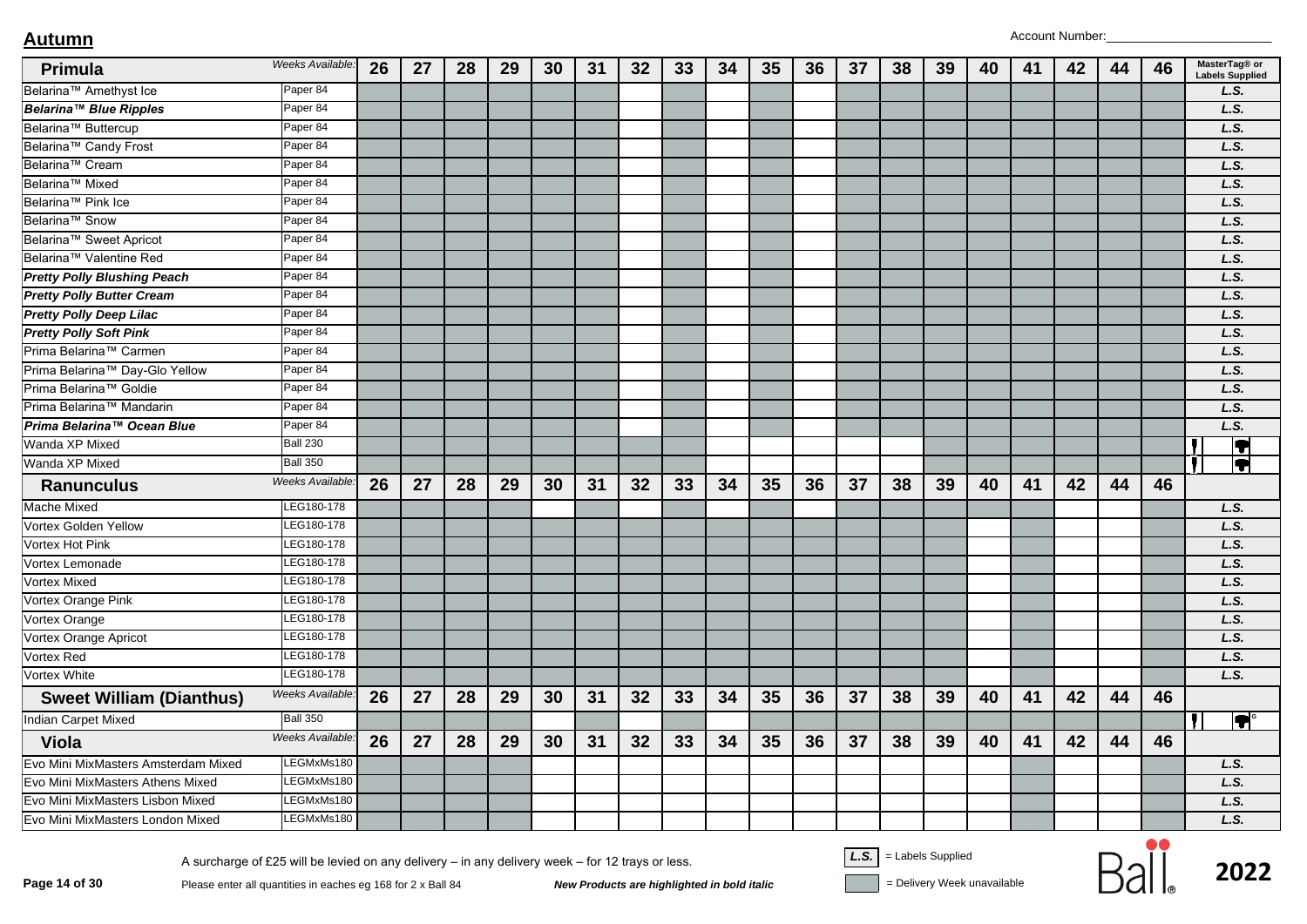| Viola                               | Weeks Available:                                                                                                                                                 | 26 | 27 | 28 | 29 | 30 | 31 | 32 | 33                                          | 34 | 35 | 36 | 37   | 38                | 39 | 40                          | 41 | 42 | 44 | 46 | MasterTag® or<br><b>Labels Supplied</b> |
|-------------------------------------|------------------------------------------------------------------------------------------------------------------------------------------------------------------|----|----|----|----|----|----|----|---------------------------------------------|----|----|----|------|-------------------|----|-----------------------------|----|----|----|----|-----------------------------------------|
| Evo Mini MixMasters Nice Mixed      | LEGMxMs180                                                                                                                                                       |    |    |    |    |    |    |    |                                             |    |    |    |      |                   |    |                             |    |    |    |    | L.S.                                    |
| Evo Mini MixMasters Rio Mixed       | LEGMxMs180                                                                                                                                                       |    |    |    |    |    |    |    |                                             |    |    |    |      |                   |    |                             |    |    |    |    | L.S.                                    |
| Evo Mini MixMasters Stockholm Mixed | LEGMxMs180                                                                                                                                                       |    |    |    |    |    |    |    |                                             |    |    |    |      |                   |    |                             |    |    |    |    | L.S.                                    |
| Evo Mini MixMasters Sydney Mixed    | LEGMxMs180                                                                                                                                                       |    |    |    |    |    |    |    |                                             |    |    |    |      |                   |    |                             |    |    |    |    | L.S.                                    |
| Evo Mini MixMasters Warsaw Mixed    | LEGMxMs180                                                                                                                                                       |    |    |    |    |    |    |    |                                             |    |    |    |      |                   |    |                             |    |    |    |    | L.S.                                    |
| Mystical Banana Cream               | <b>Ball 350</b>                                                                                                                                                  |    |    |    |    |    |    |    |                                             |    |    |    |      |                   |    |                             |    |    |    |    | T                                       |
| <b>Mystical Pineapple Crush</b>     | <b>Ball 350</b>                                                                                                                                                  |    |    |    |    |    |    |    |                                             |    |    |    |      |                   |    |                             |    |    |    |    | $\overline{\bullet}$                    |
| Sorbet Halloween Mixed              | <b>Ball 350</b>                                                                                                                                                  |    |    |    |    |    |    |    |                                             |    |    |    |      |                   |    |                             |    |    |    |    | 0                                       |
| Sorbet Lavender Pink                | <b>Ball 350</b>                                                                                                                                                  |    |    |    |    |    |    |    |                                             |    |    |    |      |                   |    |                             |    |    |    |    | Į                                       |
| Sorbet Lemon Chiffon                | <b>Ball 350</b>                                                                                                                                                  |    |    |    |    |    |    |    |                                             |    |    |    |      |                   |    |                             |    |    |    |    | Ţ                                       |
| Sorbet Midnight Glow                | <b>Ball 350</b>                                                                                                                                                  |    |    |    |    |    |    |    |                                             |    |    |    |      |                   |    |                             |    |    |    |    | ¢                                       |
| Sorbet Red Blotch                   | <b>Ball 350</b>                                                                                                                                                  |    |    |    |    |    |    |    |                                             |    |    |    |      |                   |    |                             |    |    |    |    | ¢                                       |
| Sorbet Tiger Eye                    | <b>Ball 350</b>                                                                                                                                                  |    |    |    |    |    |    |    |                                             |    |    |    |      |                   |    |                             |    |    |    |    | 0                                       |
| Sorbet XP Autumn Select Mixed       | <b>Ball 230</b>                                                                                                                                                  |    |    |    |    |    |    |    |                                             |    |    |    |      |                   |    |                             |    |    |    |    | ¢                                       |
| Sorbet XP Autumn Select Mixed       | <b>Ball 350</b>                                                                                                                                                  |    |    |    |    |    |    |    |                                             |    |    |    |      |                   |    |                             |    |    |    |    | T                                       |
| Sorbet XP Babyface Mixed            | <b>Ball 230</b>                                                                                                                                                  |    |    |    |    |    |    |    |                                             |    |    |    |      |                   |    |                             |    |    |    |    | T                                       |
| Sorbet XP Babyface Mixed            | <b>Ball 350</b>                                                                                                                                                  |    |    |    |    |    |    |    |                                             |    |    |    |      |                   |    |                             |    |    |    |    | T                                       |
| Sorbet XP Beaconsfield              | <b>Ball 350</b>                                                                                                                                                  |    |    |    |    |    |    |    |                                             |    |    |    |      |                   |    |                             |    |    |    |    | Ţ                                       |
| Sorbet XP Blue Blotch               | <b>Ball 350</b>                                                                                                                                                  |    |    |    |    |    |    |    |                                             |    |    |    |      |                   |    |                             |    |    |    |    | T                                       |
| Sorbet XP Citrus Mixed              | <b>Ball 230</b>                                                                                                                                                  |    |    |    |    |    |    |    |                                             |    |    |    |      |                   |    |                             |    |    |    |    | ç                                       |
| Sorbet XP Citrus Mixed              | <b>Ball 350</b>                                                                                                                                                  |    |    |    |    |    |    |    |                                             |    |    |    |      |                   |    |                             |    |    |    |    | T                                       |
| Sorbet XP Deep Orange               | <b>Ball 350</b>                                                                                                                                                  |    |    |    |    |    |    |    |                                             |    |    |    |      |                   |    |                             |    |    |    |    | Ţ                                       |
| Sorbet XP Delft Blue                | <b>Ball 350</b>                                                                                                                                                  |    |    |    |    |    |    |    |                                             |    |    |    |      |                   |    |                             |    |    |    |    | T                                       |
| Sorbet XP Denim Jump Up             | <b>Ball 350</b>                                                                                                                                                  |    |    |    |    |    |    |    |                                             |    |    |    |      |                   |    |                             |    |    |    |    | ç                                       |
| Sorbet XP Harvest Mixed             | <b>Ball 230</b>                                                                                                                                                  |    |    |    |    |    |    |    |                                             |    |    |    |      |                   |    |                             |    |    |    |    | T                                       |
| Sorbet XP Harvest Mixed             | <b>Ball 350</b>                                                                                                                                                  |    |    |    |    |    |    |    |                                             |    |    |    |      |                   |    |                             |    |    |    |    | Ţ                                       |
| Sorbet XP Honeybee                  | <b>Ball 350</b>                                                                                                                                                  |    |    |    |    |    |    |    |                                             |    |    |    |      |                   |    |                             |    |    |    |    | ç                                       |
| Sorbet XP Jump Up Mixed             | <b>Ball 230</b>                                                                                                                                                  |    |    |    |    |    |    |    |                                             |    |    |    |      |                   |    |                             |    |    |    |    | IT                                      |
| Sorbet XP Jump Up Mixed             | <b>Ball 350</b>                                                                                                                                                  |    |    |    |    |    |    |    |                                             |    |    |    |      |                   |    |                             |    |    |    |    | T                                       |
| Sorbet XP Lemon Ice Blotch          | <b>Ball 350</b>                                                                                                                                                  |    |    |    |    |    |    |    |                                             |    |    |    |      |                   |    |                             |    |    |    |    | Ţ                                       |
| Sorbet XP Lemon Jump Up             | <b>Ball 350</b>                                                                                                                                                  |    |    |    |    |    |    |    |                                             |    |    |    |      |                   |    |                             |    |    |    |    | Į                                       |
| Sorbet XP Marina                    | <b>Ball 350</b>                                                                                                                                                  |    |    |    |    |    |    |    |                                             |    |    |    |      |                   |    |                             |    |    |    |    | ç                                       |
| Sorbet XP Morpho                    | <b>Ball 350</b>                                                                                                                                                  |    |    |    |    |    |    |    |                                             |    |    |    |      |                   |    |                             |    |    |    |    | Į                                       |
| Sorbet XP Neptune                   | <b>Ball 350</b>                                                                                                                                                  |    |    |    |    |    |    |    |                                             |    |    |    |      |                   |    |                             |    |    |    |    | Ţ                                       |
| Sorbet XP Orange Jump Up            | <b>Ball 350</b>                                                                                                                                                  |    |    |    |    |    |    |    |                                             |    |    |    |      |                   |    |                             |    |    |    |    | T                                       |
| Sorbet XP Pink Halo                 | <b>Ball 350</b>                                                                                                                                                  |    |    |    |    |    |    |    |                                             |    |    |    |      |                   |    |                             |    |    |    |    | Ţ                                       |
| Sorbet XP Pink Wing                 | <b>Ball 350</b>                                                                                                                                                  |    |    |    |    |    |    |    |                                             |    |    |    |      |                   |    |                             |    |    |    |    | Į                                       |
| Sorbet XP Purple                    | <b>Ball 350</b>                                                                                                                                                  |    |    |    |    |    |    |    |                                             |    |    |    |      |                   |    |                             |    |    |    |    | Į                                       |
| Page 15 of 30                       | A surcharge of £25 will be levied on any delivery - in any delivery week - for 12 trays or less.<br>Please enter all quantities in eaches eg 168 for 2 x Ball 84 |    |    |    |    |    |    |    | New Products are highlighted in bold italic |    |    |    | L.S. | = Labels Supplied |    | = Delivery Week unavailable |    |    |    |    | 2022                                    |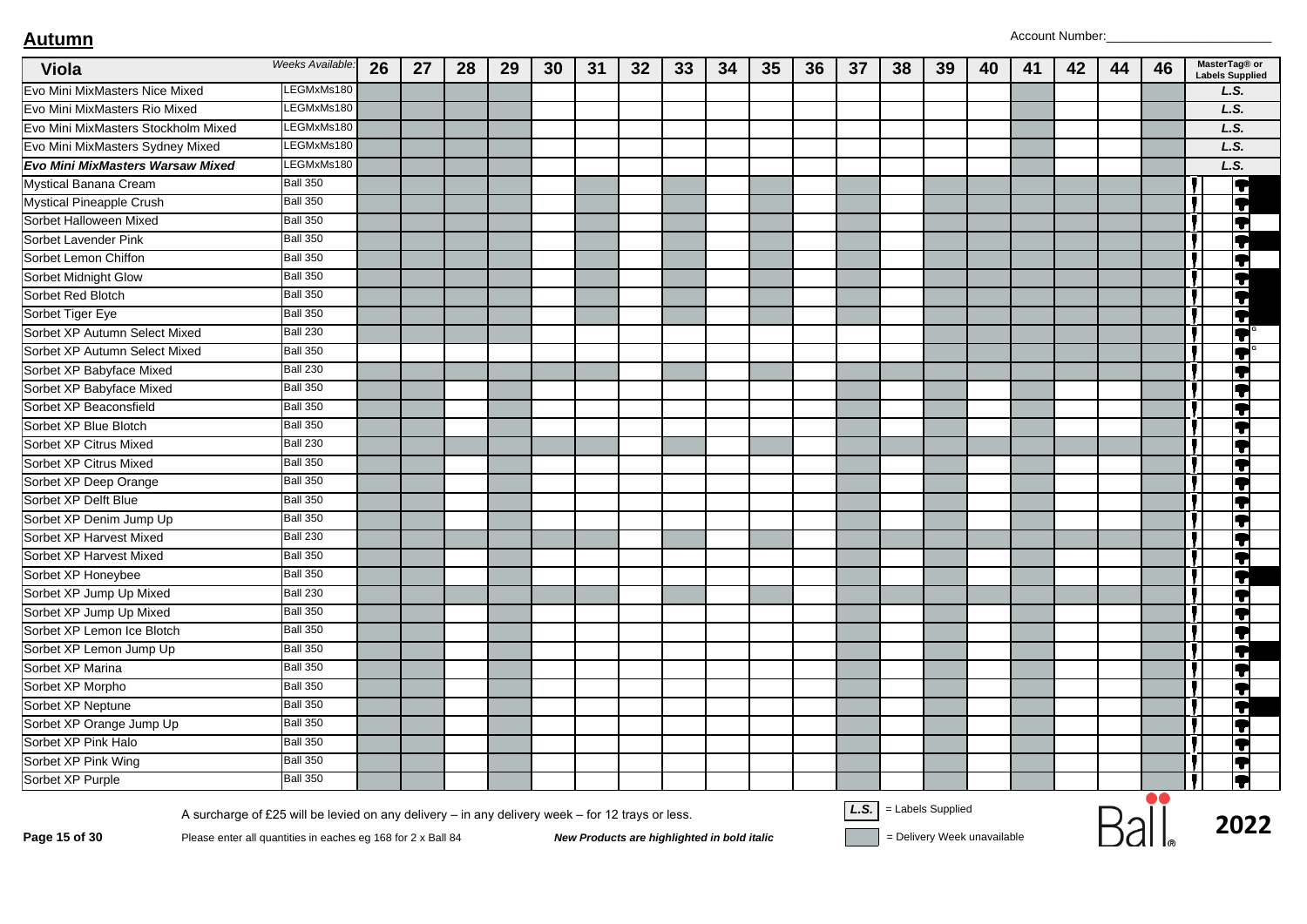| <b>Viola</b>                           | Weeks Available:        | 26 | 27 | 28 | 29 | 30 | 31 | 32 | 33 | 34 | 35 | 36 | 37 | 38 | 39 | 40 | 41 | 42 | 44 | 46 | MasterTag® or<br><b>Labels Supplied</b> |
|----------------------------------------|-------------------------|----|----|----|----|----|----|----|----|----|----|----|----|----|----|----|----|----|----|----|-----------------------------------------|
| Sorbet XP Purple Face                  | <b>Ball 350</b>         |    |    |    |    |    |    |    |    |    |    |    |    |    |    |    |    |    |    |    | lT                                      |
| Sorbet XP Raspberry                    | <b>Ball 350</b>         |    |    |    |    |    |    |    |    |    |    |    |    |    |    |    |    |    |    |    | IŦ                                      |
| Sorbet XP Raspberry Sundae Mixed       | <b>Ball 230</b>         |    |    |    |    |    |    |    |    |    |    |    |    |    |    |    |    |    |    |    | $\overline{\blacktriangledown}$         |
| Sorbet XP Raspberry Sundae Mixed       | <b>Ball 350</b>         |    |    |    |    |    |    |    |    |    |    |    |    |    |    |    |    |    |    |    | Į                                       |
| Sorbet XP Red Wing                     | <b>Ball 350</b>         |    |    |    |    |    |    |    |    |    |    |    |    |    |    |    |    |    |    |    | $\overline{\blacktriangledown}$         |
| Sorbet XP Spring Select Mixed          | <b>Ball 350</b>         |    |    |    |    |    |    |    |    |    |    |    |    |    |    |    |    |    |    |    | $\overline{\P}$                         |
| Sorbet XP True Blue                    | <b>Ball 350</b>         |    |    |    |    |    |    |    |    |    |    |    |    |    |    |    |    |    |    |    | ĮŢ                                      |
| Sorbet XP White                        | <b>Ball 350</b>         |    |    |    |    |    |    |    |    |    |    |    |    |    |    |    |    |    |    |    | ĮŢ                                      |
| Sorbet XP White Blotch                 | <b>Ball 350</b>         |    |    |    |    |    |    |    |    |    |    |    |    |    |    |    |    |    |    |    | $\overline{\bullet}$                    |
| Sorbet XP White Jump Up                | <b>Ball 350</b>         |    |    |    |    |    |    |    |    |    |    |    |    |    |    |    |    |    |    |    | ٦.                                      |
| Sorbet XP Yellow                       | <b>Ball 350</b>         |    |    |    |    |    |    |    |    |    |    |    |    |    |    |    |    |    |    |    | ٦                                       |
| Sorbet XP Yellow Blotch                | <b>Ball 350</b>         |    |    |    |    |    |    |    |    |    |    |    |    |    |    |    |    |    |    |    | ГJ                                      |
| Sorbet XP Yellow Blue Jump Up          | <b>Ball 350</b>         |    |    |    |    |    |    |    |    |    |    |    |    |    |    |    |    |    |    |    | Į                                       |
| Sorbet XP Yellow Jump Up               | <b>Ball 350</b>         |    |    |    |    |    |    |    |    |    |    |    |    |    |    |    |    |    |    |    | ĮT                                      |
| Sorbet XP Yellow Pink Jump Up          | <b>Ball 350</b>         |    |    |    |    |    |    |    |    |    |    |    |    |    |    |    |    |    |    |    | ĪŦ                                      |
| Sorbet XP Yesterday Today and Tomorrow | <b>Ball 350</b>         |    |    |    |    |    |    |    |    |    |    |    |    |    |    |    |    |    |    |    | ĪŢ                                      |
| <b>Wallflower (Cheiranthus)</b>        | <b>Weeks Available:</b> | 26 | 27 | 28 | 29 | 30 | 31 | 32 | 33 | 34 | 35 | 36 | 37 | 38 | 39 | 40 | 41 | 42 | 44 | 46 |                                         |
| Sugar Rush Mixed                       | <b>Ball 230</b>         |    |    |    |    |    |    |    |    |    |    |    |    |    |    |    |    |    |    |    | $\blacksquare$                          |
| Sugar Rush Orange                      | <b>Ball 230</b>         |    |    |    |    |    |    |    |    |    |    |    |    |    |    |    |    |    |    |    | F                                       |
| <b>Sugar Rush Primrose</b>             | <b>Ball 230</b>         |    |    |    |    |    |    |    |    |    |    |    |    |    |    |    |    |    |    |    | Ħ                                       |
| Sugar Rush Purple Bicolour             | <b>Ball 230</b>         |    |    |    |    |    |    |    |    |    |    |    |    |    |    |    |    |    |    |    | Ħ                                       |
| Sugar Rush Red                         | <b>Ball 230</b>         |    |    |    |    |    |    |    |    |    |    |    |    |    |    |    |    |    |    |    | ĪŦ                                      |
| Sugar Rush Yellow                      | <b>Ball 230</b>         |    |    |    |    |    |    |    |    |    |    |    |    |    |    |    |    |    |    |    | þ                                       |



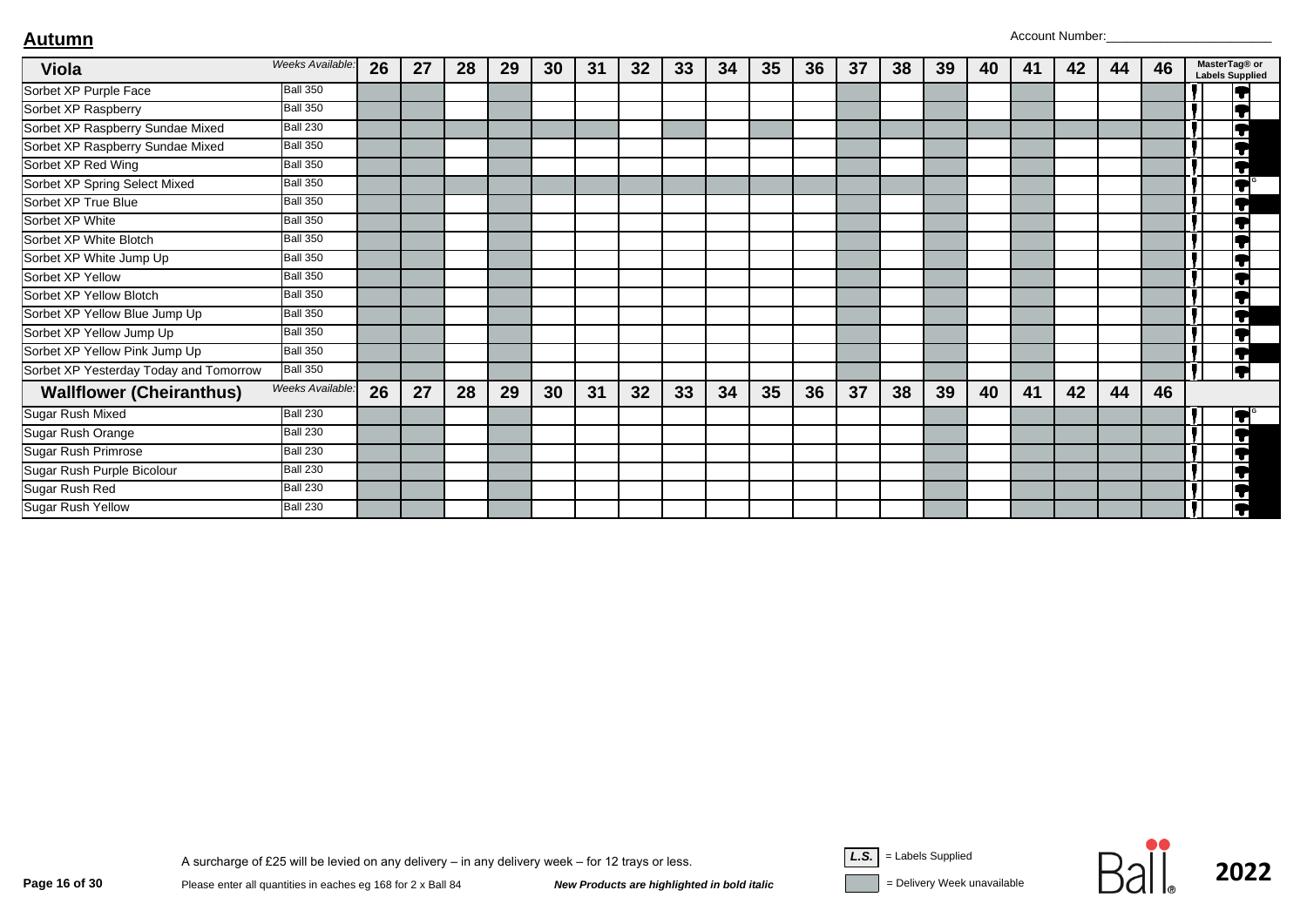#### **Lasting Beauty - Spring Beauty** Account Number:

#### *Please be aware that you may have already placed your order for Lasting Beauty Spring Beauty, since these products were included on the main Lasting Beauty Order Form.*

|  |  |  | <b>Bare Root Perennials Shipping Dates</b> |
|--|--|--|--------------------------------------------|
|  |  |  |                                            |

|                            | <b>Shipping Week</b> |                                                          | <b>Ordering Deadline</b> |
|----------------------------|----------------------|----------------------------------------------------------|--------------------------|
|                            |                      | Week 36 - 2022 September 5th   Week 31 - 2022 August 1st |                          |
| Week 40 - 2022 October 3rd |                      | Week 35 - 2022 August 29th                               |                          |

**Key**

| Bareroot 1 / BRT 1  | This is the standard root size.  |
|---------------------|----------------------------------|
| BRT 2-3Eye          | Root has 2 to 3 eyes.            |
| BRT 3-5Eye          | Root has 3 to 5 eyes.            |
| <b>Box</b> (Prefix) | As above but in a bulk quantity. |

#### **Delivery charges for Bare Root Perennials**

Delivery is free within mainland UK for an order over £300 per delivery week in value. A minimum order charge of £35 is applicable to any delivery less than £300 in value. Delivery Charges apply to other destinations - See catalogue for details

| <b>Agapanthus</b>             | Weeks Available: | <b>Eaches</b> | 24 | 26 | 28 | 30 | 32 | 36 | 38 | 39 | 40 | 41 | 42 |                         |
|-------------------------------|------------------|---------------|----|----|----|----|----|----|----|----|----|----|----|-------------------------|
| <b>Brilliant Blue</b>         | Ball 18          | 18            |    |    |    |    |    |    |    |    |    |    |    | L.S.                    |
| Sea Storm                     | Ball 18          | 18            |    |    |    |    |    |    |    |    |    |    |    | L.S.                    |
| Summer Love Blue              | Paper 51         | 51            |    |    |    |    |    |    |    |    |    |    |    | L.S.                    |
| Twister                       | Ball 18          | 18            |    |    |    |    |    |    |    |    |    |    |    | L.S.                    |
| Ajuga                         | Weeks Available: | <b>Eaches</b> | 24 | 26 | 28 | 30 | 32 | 36 | 38 | 39 | 40 | 41 | 42 |                         |
| <b>Black Scallop</b>          | Ball 84          | 84            |    |    |    |    |    |    |    |    |    |    |    | L.S.                    |
| <b>Blueberry Muffin</b>       | Ball 84          | 84            |    |    |    |    |    |    |    |    |    |    |    | L.S.                    |
| <b>Braun Hertz</b>            | LEG128-126       | 126           |    |    |    |    |    |    |    |    |    |    |    | L.S.                    |
| <b>Burgundy Glow</b>          | LEG128-126       | 126           |    |    |    |    |    |    |    |    |    |    |    | L.S.                    |
| <b>Alchemilla</b>             | Weeks Available: | Eaches        | 24 | 26 | 28 | 30 | 32 | 36 | 38 | 39 | 40 | 41 | 42 |                         |
| $Irish$ Silk                  | LEG288-284       | 284           |    |    |    |    |    |    |    |    |    |    |    | T                       |
| Aquilegia                     | Weeks Available: | <b>Eaches</b> | 24 | 26 | 28 | 30 | 32 | 36 | 38 | 39 | 40 | 41 | 42 |                         |
| <b>Earlybird Blue White</b>   | Ball 84          | 84            |    |    |    |    |    |    |    |    |    |    |    | L.S.                    |
| <b>Earlybird Mixed</b>        | Ball 84          | 84            |    |    |    |    |    |    |    |    |    |    |    | L.S.                    |
| <b>Earlybird Purple White</b> | Ball 84          | 84            |    |    |    |    |    |    |    |    |    |    |    | L.S.                    |
| <b>Earlybird Red White</b>    | Ball 84          | 84            |    |    |    |    |    |    |    |    |    |    |    | L.S.                    |
| <b>Earlybird Yellow</b>       | Ball 84          | 84            |    |    |    |    |    |    |    |    |    |    |    | L.S.                    |
| <b>Arabis</b>                 | Weeks Available: | <b>Eaches</b> | 24 | 26 | 28 | 30 | 32 | 36 | 38 | 39 | 40 | 41 | 42 |                         |
| <b>Barranca Deep Rose</b>     | Ball 84          | 84            |    |    |    |    |    |    |    |    |    |    |    | L.S.                    |
| Lotti Deep Rose               | Ball 84          | 84            |    |    |    |    |    |    |    |    |    |    |    | L.S.                    |
| Lotti White                   | Ball 84          | 84            |    |    |    |    |    |    |    |    |    |    |    | L.S.                    |
| <b>Armeria</b>                | Weeks Available: | <b>Eaches</b> | 24 | 26 | 28 | 30 | 32 | 36 | 38 | 39 | 40 | 41 | 42 |                         |
| <b>Ballerina Red</b>          | LEG288-284       | 284           |    |    |    |    |    |    |    |    |    |    |    | $\overline{\textbf{P}}$ |

A surcharge of £25 will be levied on any delivery – in any delivery week – for 12 trays or less.<br>Page 17 of 30 Please enter all quantities in eaches eg 168 for 2 x Ball 84 New Products are highlighted in bold italic = Del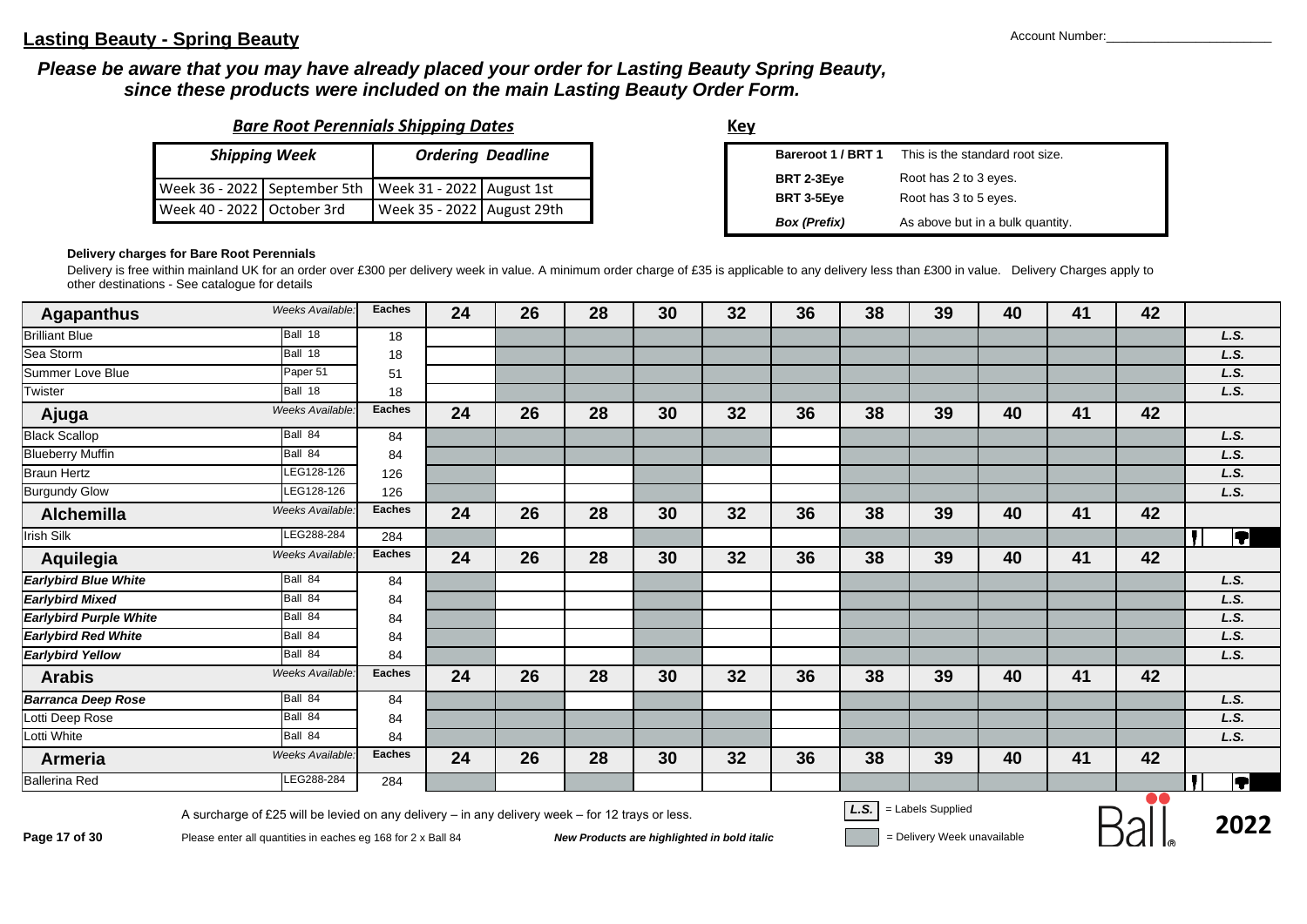| <b>Armeria</b>                    | Weeks Available: | <b>Eaches</b> | 24 | 26 | 28 | 30 | 32 | 36 | 38 | 39 | 40 | 41 | 42 | MasterTag® or<br><b>Labels Supplied</b> |
|-----------------------------------|------------------|---------------|----|----|----|----|----|----|----|----|----|----|----|-----------------------------------------|
| <b>Ballerina White</b>            | LEG288-284       | 284           |    |    |    |    |    |    |    |    |    |    |    | ĪT                                      |
| Dreameria Daydream                | LEG128-126       | 126           |    |    |    |    |    |    |    |    |    |    |    | L.S.                                    |
| <b>Dreameria Dream Clouds</b>     | LEG128-126       | 126           |    |    |    |    |    |    |    |    |    |    |    | L.S.                                    |
| <b>Dreameria Sweet Dreams</b>     | LEG128-126       | 126           |    |    |    |    |    |    |    |    |    |    |    | L.S.                                    |
| <b>Astrantia</b>                  | Weeks Available: | <b>Eaches</b> | 24 | 26 | 28 | 30 | 32 | 36 | 38 | 39 | 40 | 41 | 42 |                                         |
| <b>Cerise Button</b>              | Paper 84         | 84            |    |    |    |    |    |    |    |    |    |    |    | L.S.                                    |
| Moulin Rouge                      | Paper 84         | 84            |    |    |    |    |    |    |    |    |    |    |    | L.S.                                    |
| <b>Pink Button</b>                | Paper 84         | 84            |    |    |    |    |    |    |    |    |    |    |    | L.S.                                    |
| <b>Aubrieta</b>                   | Weeks Available. | <b>Eaches</b> | 24 | 26 | 28 | 30 | 32 | 36 | 38 | 39 | 40 | 41 | 42 |                                         |
| Florado Blue Blush Bicolour       | LEG180-178       | 178           |    |    |    |    |    |    |    |    |    |    |    | L.S.                                    |
| Florado Blue Eye                  | LEG180-178       | 178           |    |    |    |    |    |    |    |    |    |    |    | L.S.                                    |
| Florado Rose Red                  | LEG180-178       | 178           |    |    |    |    |    |    |    |    |    |    |    | L.S.                                    |
| Florado White                     | LEG180-178       | 178           |    |    |    |    |    |    |    |    |    |    |    | L.S.                                    |
| Just Spring Blue                  | Paper 84         | 84            |    |    |    |    |    |    |    |    |    |    |    | L.S.                                    |
| Just Spring Red                   | Paper 84         | 84            |    |    |    |    |    |    |    |    |    |    |    | L.S.                                    |
| <b>Katie Blue</b>                 | Ball 84          | 84            |    |    |    |    |    |    |    |    |    |    |    | L.S.                                    |
| <b>Katie Mixed</b>                | Ball 84          | 84            |    |    |    |    |    |    |    |    |    |    |    | L.S.                                    |
| Katie Purple Shades               | Ball 84          | 84            |    |    |    |    |    |    |    |    |    |    |    | L.S.                                    |
| Katie Red Shades                  | Ball 84          | 84            |    |    |    |    |    |    |    |    |    |    |    | L.S.                                    |
| <b>Kitte Blue</b>                 | LEG180-178       | 178           |    |    |    |    |    |    |    |    |    |    |    | L.S.                                    |
| <b>Regado Blue White Bicolour</b> | LEG180-178       | 178           |    |    |    |    |    |    |    |    |    |    |    | L.S.                                    |
| <b>Regado Red</b>                 | LEG180-178       | 178           |    |    |    |    |    |    |    |    |    |    |    | L.S.                                    |
| <b>Regado White</b>               | LEG180-178       | 178           |    |    |    |    |    |    |    |    |    |    |    | L.S.                                    |
| <b>Brunnera</b>                   | Weeks Available: | <b>Eaches</b> | 24 | 26 | 28 | 30 | 32 | 36 | 38 | 39 | 40 | 41 | 42 |                                         |
| <b>Alchemy Pewter</b>             | Paper 84         | 84            |    |    |    |    |    |    |    |    |    |    |    | L.S.                                    |
| <b>Alchemy Silver</b>             | Paper 84         | 84            |    |    |    |    |    |    |    |    |    |    |    | L.S.                                    |
| Alexandria                        | Paper 84         | 84            |    |    |    |    |    |    |    |    |    |    |    | L.S.                                    |
| Campanula                         | Weeks Available: | <b>Eaches</b> | 24 | 26 | 28 | 30 | 32 | 36 | 38 | 39 | 40 | 41 | 42 |                                         |
| Catharina                         | LEG128-126       | 126           |    |    |    |    |    |    |    |    |    |    |    | L.S.                                    |
| <b>Takion Blue</b>                | LEG288-284       | 284           |    |    |    |    |    |    |    |    |    |    |    |                                         |
| <b>Takion White</b>               | LEG288-284       | 284           |    |    |    |    |    |    |    |    |    |    |    | $\overline{\bm{E}}$<br>,                |
| <b>Cordyline</b>                  | Weeks Available. | <b>Eaches</b> | 24 | 26 | 28 | 30 | 32 | 36 | 38 | 39 | 40 | 41 | 42 |                                         |
| <b>Charlie Boy</b>                | Ball 18          | 18            |    |    |    |    |    |    |    |    |    |    |    | L.S.                                    |
| Little Red Star                   | Ball 18          | 18            |    |    |    |    |    |    |    |    |    |    |    | L.S.                                    |
| <b>Red Star</b>                   | Ball 18          | 18            |    |    |    |    |    |    |    |    |    |    |    | L.S.                                    |
| <b>Sunset</b>                     | Ball 18          | 18            |    |    |    |    |    |    |    |    |    |    |    | L.S.                                    |

**Page 18 of 30**<br>Please enter all quantities in eaches eg 168 for 2 x Ball 84<br>New Products are highlighted in bold italic **Devertion Sell and Supplied** Polivery Week unavailable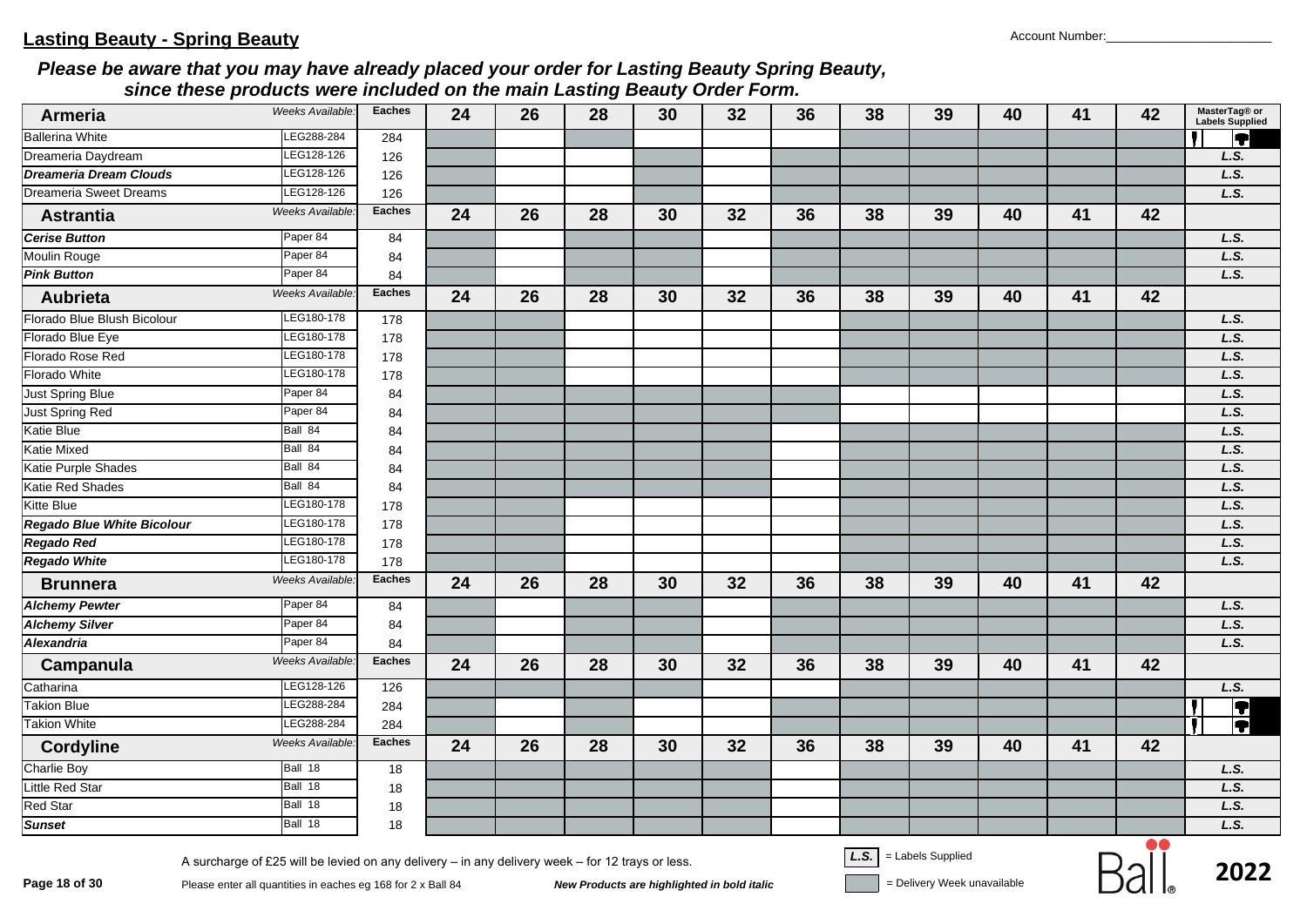| $\overline{\phantom{a}}$<br><b>Cordyline</b> | Weeks Available:                                                                                                                                                 | <b>Eaches</b> | 24 | 26 | 28                                          | 30 | 32 | 36 | 38   | 39                                               | 40 | 41 | 42 | MasterTag® or<br><b>Labels Supplied</b> |
|----------------------------------------------|------------------------------------------------------------------------------------------------------------------------------------------------------------------|---------------|----|----|---------------------------------------------|----|----|----|------|--------------------------------------------------|----|----|----|-----------------------------------------|
| <b>Torbay Dazzler</b>                        | Ball 18                                                                                                                                                          | 18            |    |    |                                             |    |    |    |      |                                                  |    |    |    | L.S.                                    |
| <b>Coreopsis</b>                             | Weeks Available:                                                                                                                                                 | <b>Eaches</b> | 24 | 26 | 28                                          | 30 | 32 | 36 | 38   | 39                                               | 40 | 41 | 42 |                                         |
| Double The Sun                               | LEG288-284                                                                                                                                                       | 284           |    |    |                                             |    |    |    |      |                                                  |    |    |    |                                         |
| <b>Early Sunrise</b>                         | EG288-284                                                                                                                                                        | 284           |    |    |                                             |    |    |    |      |                                                  |    |    |    |                                         |
| <b>Sunfire</b>                               | EG288-284                                                                                                                                                        | 284           |    |    |                                             |    |    |    |      |                                                  |    |    |    |                                         |
| SunKiss                                      | LEG288-284                                                                                                                                                       | 284           |    |    |                                             |    |    |    |      |                                                  |    |    |    | <u>elelele</u>                          |
| <b>Corydalis</b>                             | Weeks Available.                                                                                                                                                 | <b>Eaches</b> | 24 | 26 | 28                                          | 30 | 32 | 36 | 38   | 39                                               | 40 | 41 | 42 |                                         |
| <b>Blue Heron</b>                            | Paper 84                                                                                                                                                         | 84            |    |    |                                             |    |    |    |      |                                                  |    |    |    | L.S.                                    |
| <b>Porcelain Blue</b>                        | Paper 40                                                                                                                                                         | 40            |    |    |                                             |    |    |    |      |                                                  |    |    |    | L.S.                                    |
| <b>Delphinium</b>                            | Weeks Available.                                                                                                                                                 | <b>Eaches</b> | 24 | 26 | 28                                          | 30 | 32 | 36 | 38   | 39                                               | 40 | 41 | 42 |                                         |
| Magic Fount. Dark Blue + White Bee           | LEG288-284                                                                                                                                                       | 284           |    |    |                                             |    |    |    |      |                                                  |    |    |    | 7                                       |
| Magic Fount. Mixed                           | LEG288-284                                                                                                                                                       | 284           |    |    |                                             |    |    |    |      |                                                  |    |    |    | Ħ                                       |
| Magic Fount. Pure White                      | LEG288-284                                                                                                                                                       | 284           |    |    |                                             |    |    |    |      |                                                  |    |    |    |                                         |
| Magic Fount. Sky Blue with White Bee         | LEG288-284                                                                                                                                                       | 284           |    |    |                                             |    |    |    |      |                                                  |    |    |    | İT.                                     |
| <b>Dianthus</b>                              | Weeks Available                                                                                                                                                  | <b>Eaches</b> | 24 | 26 | 28                                          | 30 | 32 | 36 | 38   | 39                                               | 40 | 41 | 42 |                                         |
| Alpine Pinks Aztec Star                      | Paper 100                                                                                                                                                        | 100           |    |    |                                             |    |    |    |      |                                                  |    |    |    | L.S.                                    |
| Alpine Pinks Blushing Star                   | Paper 100                                                                                                                                                        | 100           |    |    |                                             |    |    |    |      |                                                  |    |    |    | L.S.                                    |
| <b>Alpine Pinks Cherry Burst</b>             | Paper 100                                                                                                                                                        | 100           |    |    |                                             |    |    |    |      |                                                  |    |    |    | L.S.                                    |
| <b>Alpine Pinks Flutterburst</b>             | Paper 100                                                                                                                                                        | 100           |    |    |                                             |    |    |    |      |                                                  |    |    |    | L.S.                                    |
| Alpine Pinks Supernova                       | Paper 100                                                                                                                                                        | 100           |    |    |                                             |    |    |    |      |                                                  |    |    |    | L.S.                                    |
| <b>Dinetta Pink</b>                          | LEG180-178                                                                                                                                                       | 178           |    |    |                                             |    |    |    |      |                                                  |    |    |    | L.S.                                    |
| <b>Dinetta Purple</b>                        | LEG180-178                                                                                                                                                       | 178           |    |    |                                             |    |    |    |      |                                                  |    |    |    | L.S.                                    |
| <b>Dinetta Soft Pink</b>                     | LEG180-178                                                                                                                                                       | 178           |    |    |                                             |    |    |    |      |                                                  |    |    |    | L.S.                                    |
| Garden Pinks Bridal Star                     | Paper 100                                                                                                                                                        | 100           |    |    |                                             |    |    |    |      |                                                  |    |    |    | L.S.                                    |
| Garden Pinks Cranmere Pool                   | Paper 100                                                                                                                                                        | 100           |    |    |                                             |    |    |    |      |                                                  |    |    |    | L.S.                                    |
| Garden Pinks Devon Wizard™                   | Paper 100                                                                                                                                                        | 100           |    |    |                                             |    |    |    |      |                                                  |    |    |    | L.S.                                    |
| <b>Garden Pinks Doris</b>                    | Paper 100                                                                                                                                                        | 100           |    |    |                                             |    |    |    |      |                                                  |    |    |    | L.S.                                    |
| Garden Pinks Gran's Favourite                | Paper 100                                                                                                                                                        | 100           |    |    |                                             |    |    |    |      |                                                  |    |    |    | L.S.                                    |
| Garden Pinks Letitia Wyatt                   | Paper 100                                                                                                                                                        | 100           |    |    |                                             |    |    |    |      |                                                  |    |    |    | L.S.                                    |
| Garden Pinks Moulin Rouge                    | Paper 100                                                                                                                                                        | 100           |    |    |                                             |    |    |    |      |                                                  |    |    |    | L.S.                                    |
| <b>Garden Pinks Pink Ruffles</b>             | Paper 100                                                                                                                                                        | 100           |    |    |                                             |    |    |    |      |                                                  |    |    |    | L.S.                                    |
| <b>Garden Pinks Red Carpet</b>               | Paper 100                                                                                                                                                        | 100           |    |    |                                             |    |    |    |      |                                                  |    |    |    | L.S.                                    |
| Kahori                                       | <b>Ball 128</b>                                                                                                                                                  | 128           |    |    |                                             |    |    |    |      |                                                  |    |    |    | L.S.                                    |
| Kahori Scarlet                               | <b>Ball 128</b>                                                                                                                                                  | 128           |    |    |                                             |    |    |    |      |                                                  |    |    |    | L.S.                                    |
| Page 19 of 30                                | A surcharge of £25 will be levied on any delivery - in any delivery week - for 12 trays or less.<br>Please enter all quantities in eaches eg 168 for 2 x Ball 84 |               |    |    | New Products are highlighted in bold italic |    |    |    | L.S. | = Labels Supplied<br>= Delivery Week unavailable |    |    |    | 2022                                    |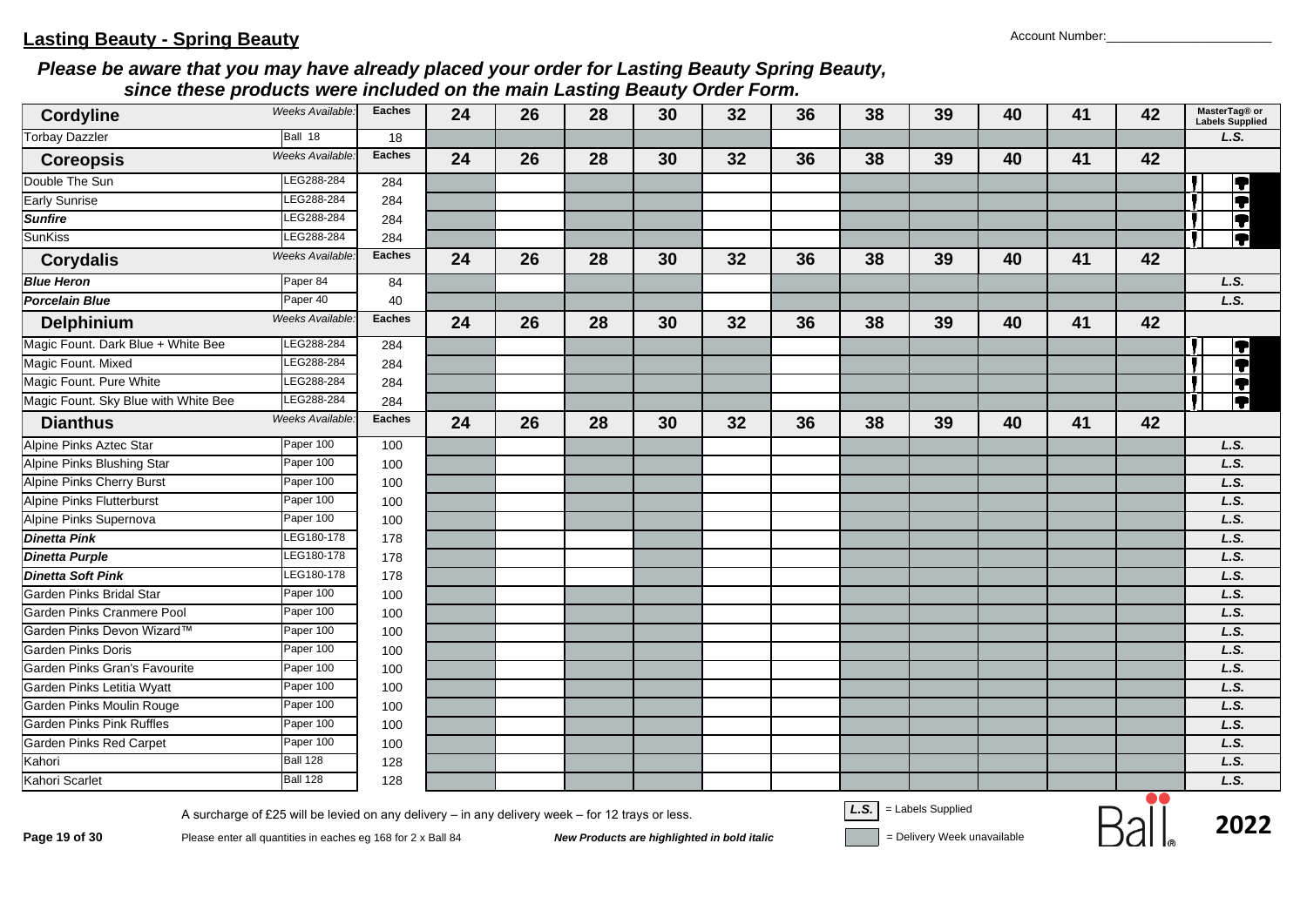| <b>Dianthus</b>                     | Weeks Available: | <b>Eaches</b> | 24 | 26 | 28 | 30 | 32 | 36 | 38 | 39 | 40 | 41 | 42 | MasterTag® or<br>Labels Supplied |
|-------------------------------------|------------------|---------------|----|----|----|----|----|----|----|----|----|----|----|----------------------------------|
| Mountain Frost™ Pink PomPom         | LEG180-178       | 178           |    |    |    |    |    |    |    |    |    |    |    | L.S.                             |
| Mountain Frost™ Pink Twinkle        | LEG180-178       | 178           |    |    |    |    |    |    |    |    |    |    |    | L.S.                             |
| Mountain Frost™ Rose Bouquet        | LEG180-178       | 178           |    |    |    |    |    |    |    |    |    |    |    | L.S.                             |
| <b>Scent First Candy Floss</b>      | Paper 100        | 100           |    |    |    |    |    |    |    |    |    |    |    | L.S.                             |
| Scent First Coconut Sundae          | Paper 100        | 100           |    |    |    |    |    |    |    |    |    |    |    | L.S.                             |
| <b>Scent First Memories</b>         | Paper 100        | 100           |    |    |    |    |    |    |    |    |    |    |    | L.S.                             |
| <b>Scent First Passion</b>          | Paper 100        | 100           |    |    |    |    |    |    |    |    |    |    |    | L.S.                             |
| <b>Scent First Raspberry Sundae</b> | Paper 100        | 100           |    |    |    |    |    |    |    |    |    |    |    | L.S.                             |
| Scent First Sugar Plum              | Paper 100        | 100           |    |    |    |    |    |    |    |    |    |    |    | L.S.                             |
| <b>Scent First Tickled Pink</b>     | Paper 100        | 100           |    |    |    |    |    |    |    |    |    |    |    | L.S.                             |
| <b>Dicentra</b>                     | Weeks Available: | <b>Eaches</b> | 24 | 26 | 28 | 30 | 32 | 36 | 38 | 39 | 40 | 41 | 42 |                                  |
| <b>Ruby Gold</b>                    | Paper 84         | 84            |    |    |    |    |    |    |    |    |    |    |    | L.S.                             |
| <b>Digitalis</b>                    | Weeks Available: | <b>Eaches</b> | 24 | 26 | 28 | 30 | 32 | 36 | 38 | 39 | 40 | 41 | 42 |                                  |
| <b>Dalmatian Cream</b>              | Ball 84          | 84            |    |    |    |    |    |    |    |    |    |    |    | L.S.                             |
| <b>Dalmatian Mixed</b>              | Ball 84          | 84            |    |    |    |    |    |    |    |    |    |    |    | L.S.                             |
| <b>Dalmatian Mixed</b>              | LEG288-284       | 284           |    |    |    |    |    |    |    |    |    |    |    | Ţ                                |
| <b>Dalmatian Peach</b>              | Ball 84          | 84            |    |    |    |    |    |    |    |    |    |    |    | L.S.                             |
| <b>Dalmatian Peach</b>              | LEG288-284       | 284           |    |    |    |    |    |    |    |    |    |    |    | T                                |
| <b>Dalmatian Purple</b>             | Ball 84          | 84            |    |    |    |    |    |    |    |    |    |    |    | L.S.                             |
| <b>Dalmatian Purple</b>             | LEG288-284       | 284           |    |    |    |    |    |    |    |    |    |    |    | T                                |
| <b>Dalmatian Rose</b>               | Ball 84          | 84            |    |    |    |    |    |    |    |    |    |    |    | L.S.                             |
| <b>Dalmatian Rose</b>               | LEG288-284       | 284           |    |    |    |    |    |    |    |    |    |    |    | F                                |
| <b>Dalmatian White</b>              | Ball 84          | 84            |    |    |    |    |    |    |    |    |    |    |    | L.S.                             |
| <b>Dalmatian White</b>              | LEG288-284       | 284           |    |    |    |    |    |    |    |    |    |    |    | 4                                |
| Panther                             | Ball 84          | 84            |    |    |    |    |    |    |    |    |    |    |    | L.S.                             |
| Panther                             | LEG180-178       | 178           |    |    |    |    |    |    |    |    |    |    |    | L.S.                             |
| <b>Doronicum</b>                    | Weeks Available: | <b>Eaches</b> | 24 | 26 | 28 | 30 | 32 | 36 | 38 | 39 | 40 | 41 | 42 |                                  |
| Leonardo                            | Ball 84          | 84            |    |    |    |    |    |    |    |    |    |    |    | L.S.                             |
| <b>Little Leo</b>                   | LEG288-284       | 284           |    |    |    |    |    |    |    |    |    |    |    | $\overline{\textbf{P}}$          |
| <b>Echinacea</b>                    | Weeks Available: | <b>Eaches</b> | 24 | 26 | 28 | 30 | 32 | 36 | 38 | 39 | 40 | 41 | 42 |                                  |
| Cheyenne Spirit                     | LEG288-284       | 284           |    |    |    |    |    |    |    |    |    |    |    |                                  |
| PowWow White                        | LEG288-284       | 284           |    |    |    |    |    |    |    |    |    |    |    | i ji                             |
| PowWow Wild Berry                   | LEG288-284       | 284           |    |    |    |    |    |    |    |    |    |    |    | Ō<br>T                           |
| Erodium                             | Weeks Available: | <b>Eaches</b> | 24 | 26 | 28 | 30 | 32 | 36 | 38 | 39 | 40 | 41 | 42 |                                  |
| <b>Bishops Form</b>                 | LEG180-178       | 178           |    |    |    |    |    |    |    |    |    |    |    | L.S.                             |

**Page 20 of 30**<br>Please enter all quantities in eaches eg 168 for 2 x Ball 84<br>**New Products are highlighted in bold italic** and **italic** Delivery Week unavailable

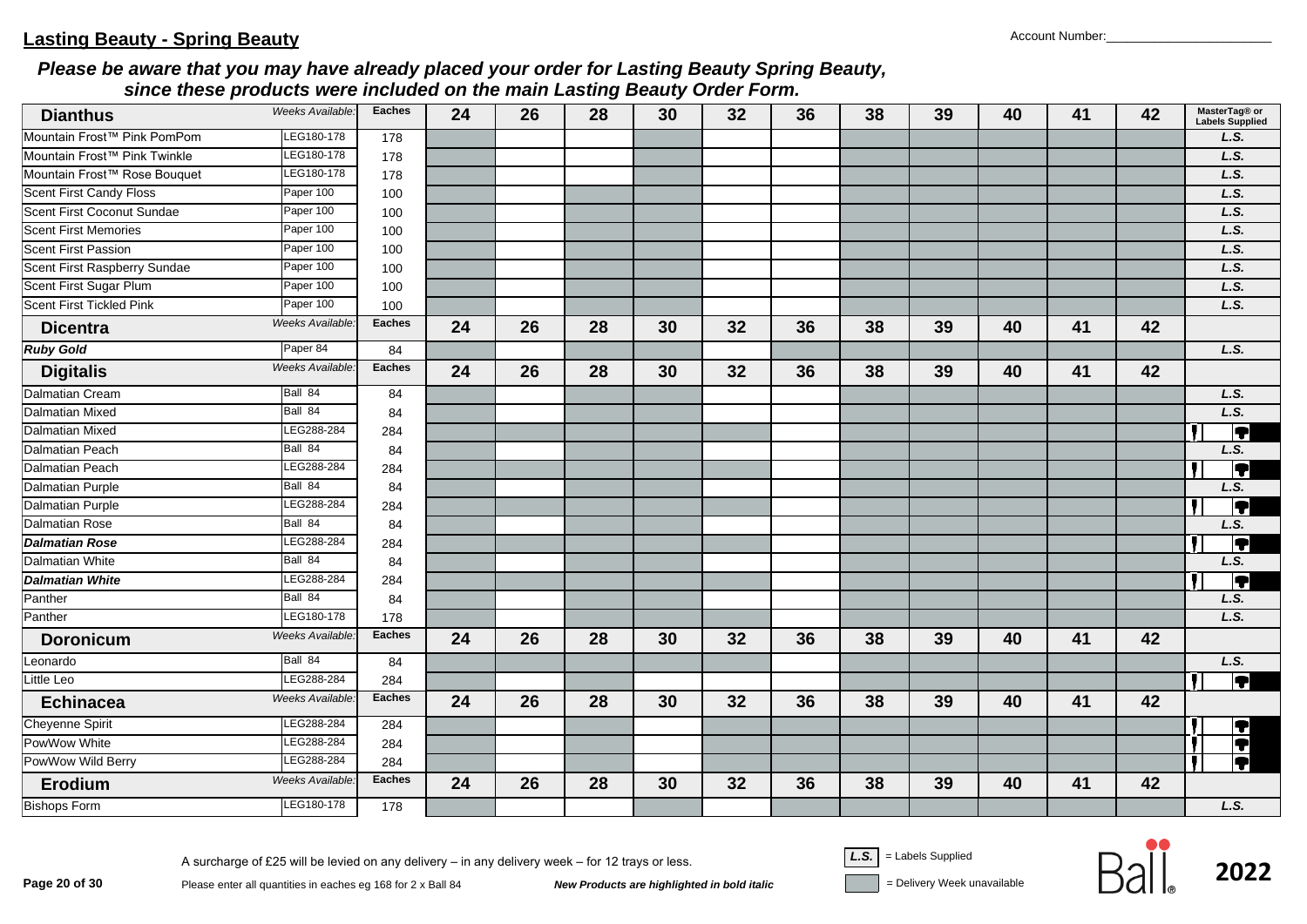| Euphorbia                           | Weeks Available.       | <b>Eaches</b> | 24 | 26 | 28 | 30 | 32 | 36 | 38 | 39 | 40 | 41 | 42                       | MasterTag® or<br><b>Labels Supplied</b> |
|-------------------------------------|------------------------|---------------|----|----|----|----|----|----|----|----|----|----|--------------------------|-----------------------------------------|
| amygdaloides Purpurea               | LEG128-126             | 126           |    |    |    |    |    |    |    |    |    |    |                          | L.S.                                    |
| <b>Ascot Rainbow</b>                | LEG128-126             | 126           |    |    |    |    |    |    |    |    |    |    |                          | L.S.                                    |
| Robbiae                             | LEG128-126             | 126           |    |    |    |    |    |    |    |    |    |    |                          | L.S.                                    |
| Fern                                | Weeks Available:       | <b>Eaches</b> | 24 | 26 | 28 | 30 | 32 | 36 | 38 | 39 | 40 | 41 | 42                       |                                         |
| Asplenium scolopendrium             | Ball 40                | 40            |    |    |    |    |    |    |    |    |    |    |                          | L.S.                                    |
| Asplenium scolopendrium             | <b>Ball 104</b>        | 104           |    |    |    |    |    |    |    |    |    |    |                          | L.S.                                    |
| Athyrium niponicum Metallicum       | Ball 40                | 40            |    |    |    |    |    |    |    |    |    |    |                          | L.S.                                    |
| Athyrium niponicum Metallicum       | <b>Ball 104</b>        | 104           |    |    |    |    |    |    |    |    |    |    |                          | L.S.                                    |
| Blechnum spicant                    | Ball 40                | 40            |    |    |    |    |    |    |    |    |    |    |                          | L.S.                                    |
| <b>Blechnum</b> spicant             | <b>Ball 104</b>        | 104           |    |    |    |    |    |    |    |    |    |    |                          | L.S.                                    |
| Cheilanthes lanosa                  | Ball 40                | 40            |    |    |    |    |    |    |    |    |    |    |                          | L.S.                                    |
| Cheilanthes lanosa                  | <b>Ball 104</b>        | 104           |    |    |    |    |    |    |    |    |    |    |                          | L.S.                                    |
| Cyrtomium fortunei                  | Ball 40                | 40            |    |    |    |    |    |    |    |    |    |    |                          | L.S.                                    |
| Cyrtomium fortunei                  | <b>Ball 104</b>        | 104           |    |    |    |    |    |    |    |    |    |    |                          | L.S.                                    |
| Dicksonia Antarctica                | Ball 40                | 40            |    |    |    |    |    |    |    |    |    |    |                          | L.S.                                    |
| <b>Dicksonia Antarctica</b>         | <b>Ball 104</b>        | 104           |    |    |    |    |    |    |    |    |    |    |                          | L.S.                                    |
| <b>Dryopteris Cristata The King</b> | Ball 40                | 40            |    |    |    |    |    |    |    |    |    |    |                          | L.S.                                    |
| <b>Dryopteris Cristata The King</b> | <b>Ball 104</b>        | 104           |    |    |    |    |    |    |    |    |    |    |                          | L.S.                                    |
| Dryopteris erythrosora              | Ball 40                | 40            |    |    |    |    |    |    |    |    |    |    |                          | L.S.                                    |
| Dryopteris erythrosora              | <b>Ball 104</b>        | 104           |    |    |    |    |    |    |    |    |    |    |                          | L.S.                                    |
| Polystichum polyblepharum           | Ball 40                | 40            |    |    |    |    |    |    |    |    |    |    |                          | L.S.                                    |
| Polystichum polyblepharum           | <b>Ball 104</b>        | 104           |    |    |    |    |    |    |    |    |    |    |                          | L.S.                                    |
| Polystichum tsussimense             | Ball 40                | 40            |    |    |    |    |    |    |    |    |    |    |                          | L.S.                                    |
| Polystichum tsussimense             | <b>Ball 104</b>        | 104           |    |    |    |    |    |    |    |    |    |    |                          | L.S.                                    |
| Gaura                               | Weeks Available        | <b>Eaches</b> | 24 | 26 | 28 | 30 | 32 | 36 | 38 | 39 | 40 | 41 | 42                       |                                         |
| Elurra                              | LEG288-284             | 284           |    |    |    |    |    |    |    |    |    |    |                          |                                         |
| Geranium                            | <b>Weeks Available</b> | <b>Eaches</b> | 24 | 26 | 28 | 30 | 32 | 36 | 38 | 39 | 40 | 41 | 42                       |                                         |
| Rozanne                             | Paper 84               | 84            |    |    |    |    |    |    |    |    |    |    |                          | L.S.                                    |
| Vision Pink                         | LEG288-284             | 284           |    |    |    |    |    |    |    |    |    |    |                          | $\overline{\textbf{P}}$                 |
| <b>Vision Violet</b>                | EG288-284              | 284           |    |    |    |    |    |    |    |    |    |    |                          | ĪT                                      |
| Geum                                | Weeks Available        | <b>Eaches</b> | 24 | 26 | 28 | 30 | 32 | 36 | 38 | 39 | 40 | 41 | 42                       |                                         |
| Lady Stratheden                     | LEG288-284             | 284           |    |    |    |    |    |    |    |    |    |    |                          | $\overline{\textbf{1}}$                 |
| Mrs. Bradshaw                       | LEG288-284             | 284           |    |    |    |    |    |    |    |    |    |    |                          | $\blacksquare$                          |
| <b>Tempo Orange</b>                 | Paper 84               | 84            |    |    |    |    |    |    |    |    |    |    | $\overline{\phantom{a}}$ | L.S.                                    |

**Page 21 of 30**<br>Please enter all quantities in eaches eg 168 for 2 x Ball 84<br>New Products are highlighted in bold italic **Devertion Sell and Supplied** Polivery Week unavailable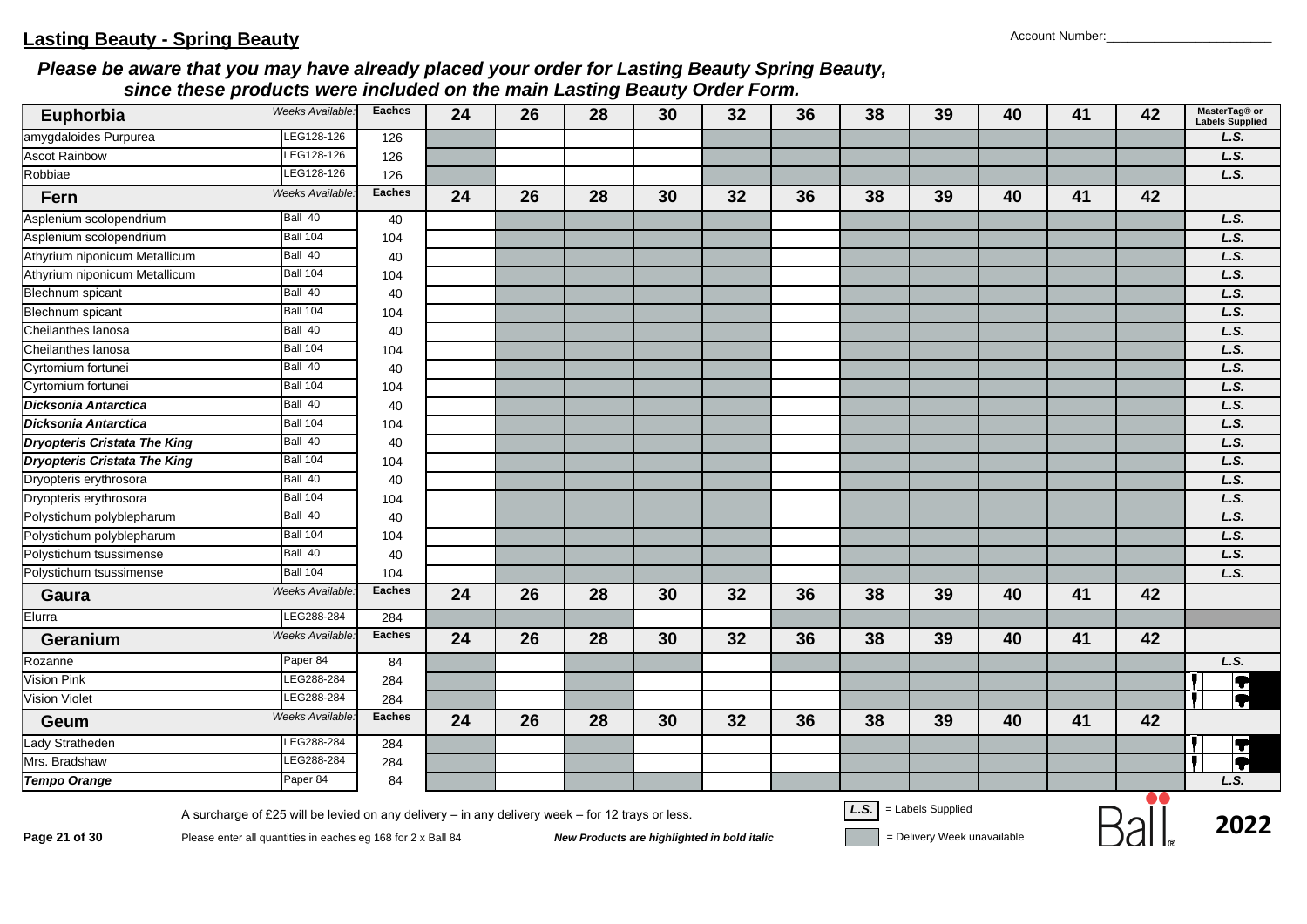| Geum                             | Weeks Available:       | <b>Eaches</b> | 24 | 26 | 28 | 30 | 32                                            | 36 | 38 | 39 | 40 | 41 | 42 | MasterTag® or<br>Labels Supplied |
|----------------------------------|------------------------|---------------|----|----|----|----|-----------------------------------------------|----|----|----|----|----|----|----------------------------------|
| Tempo Rose                       | Paper 84               | 84            |    |    |    |    |                                               |    |    |    |    |    |    | L.S.                             |
| <b>Tempo Yellow</b>              | Paper 84               | 84            |    |    |    |    |                                               |    |    |    |    |    |    | L.S.                             |
| <b>Grass</b>                     | Weeks Available.       | <b>Eaches</b> | 24 | 26 | 28 | 30 | 32                                            | 36 | 38 | 39 | 40 | 41 | 42 |                                  |
| <b>Carex EverColor Everbrite</b> | Ball 18                | 18            |    |    |    |    |                                               |    |    |    |    |    |    | L.S.                             |
| Carex EverColor Everbrite        | Ball 84                | 84            |    |    |    |    |                                               |    |    |    |    |    |    | L.S.                             |
| <b>Carex EverColor Everest</b>   | Ball 18                | 18            |    |    |    |    |                                               |    |    |    |    |    |    | L.S.                             |
| Carex EverColor Everest          | Ball 84                | 84            |    |    |    |    |                                               |    |    |    |    |    |    | L.S.                             |
| Carex EverColor Everillo         | Ball 18                | 18            |    |    |    |    |                                               |    |    |    |    |    |    | L.S.                             |
| Carex EverColor Everillo         | Ball 84                | 84            |    |    |    |    |                                               |    |    |    |    |    |    | L.S.                             |
| Carex EverColor Eversheen        | Ball 18                | 18            |    |    |    |    |                                               |    |    |    |    |    |    | L.S.                             |
| Carex EverColor Eversheen        | Ball 84                | 84            |    |    |    |    |                                               |    |    |    |    |    |    | L.S.                             |
| Carex Evergold                   | Ball 18                | 18            |    |    |    |    |                                               |    |    |    |    |    |    | L.S.                             |
| Carex Evergold                   | Ball 84                | 84            |    |    |    |    |                                               |    |    |    |    |    |    | L.S.                             |
| <b>Carex Feather Falls</b>       | Paper 84               | 84            |    |    |    |    |                                               |    |    |    |    |    |    | L.S.                             |
| Dianella Coolvista               | Paper 84               | 84            |    |    |    |    |                                               |    |    |    |    |    |    | L.S.                             |
| <b>Miscanthus Cloud Pink</b>     | Ball 45                | 45            |    |    |    |    |                                               |    |    |    |    |    |    | L.S.                             |
| <b>Miscanthus Cloud Red</b>      | Ball 45                | 45            |    |    |    |    |                                               |    |    |    |    |    |    | L.S.                             |
| <b>Miscanthus Cloud Silver</b>   | Ball 45                | 45            |    |    |    |    |                                               |    |    |    |    |    |    | L.S.                             |
| Uncinia Everflame                | Ball 18                | 18            |    |    |    |    |                                               |    |    |    |    |    |    | L.S.                             |
| <b>Uncinia Everflame</b>         | Ball 84                | 84            |    |    |    |    |                                               |    |    |    |    |    |    | L.S.                             |
| Gypsophila                       | Weeks Available.       | <b>Eaches</b> | 24 | 26 | 28 | 30 | 32                                            | 36 | 38 | 39 | 40 | 41 | 42 |                                  |
| <b>Pretty Maid</b>               | Ball 84                |               |    |    |    |    | Gypsophila Pretty Maid Is No Longer Available |    |    |    |    |    |    | L.S.                             |
| <b>Heuchera</b>                  | Weeks Available:       | <b>Eaches</b> | 24 | 26 | 28 | 30 | 32                                            | 36 | 38 | 39 | 40 | 41 | 42 |                                  |
| <b>Carnival Candy Apple</b>      | <b>LEG 84</b>          | 84            |    |    |    |    |                                               |    |    |    |    |    |    | L.S.                             |
| <b>Carnival Cocomint</b>         | LEG 84                 | 84            |    |    |    |    |                                               |    |    |    |    |    |    | L.S.                             |
| Carnival Coffee Bean             | LEG 84                 | 84            |    |    |    |    |                                               |    |    |    |    |    |    | L.S.                             |
| Carnival Fall Festival           | LEG 84                 | 84            |    |    |    |    |                                               |    |    |    |    |    |    | L.S.                             |
| <b>Carnival Peach Parfait</b>    | <b>LEG 84</b>          | 84            |    |    |    |    |                                               |    |    |    |    |    |    | L.S.                             |
| Carnival Plum Crazy              | LEG 84                 | 84            |    |    |    |    |                                               |    |    |    |    |    |    | L.S.                             |
| Carnival Rose Granita            | <b>LEG 84</b>          | 84            |    |    |    |    |                                               |    |    |    |    |    |    | L.S.                             |
| Carnival Watermelon              | <b>LEG 84</b>          | 84            |    |    |    |    |                                               |    |    |    |    |    |    | L.S.                             |
| Palace Purple                    | LEG288-284             | 284           |    |    |    |    |                                               |    |    |    |    |    |    | $\overline{\bm \P}$              |
| <b>Iberis</b>                    | <b>Weeks Available</b> | <b>Eaches</b> | 24 | 26 | 28 | 30 | 32                                            | 36 | 38 | 39 | 40 | 41 | 42 |                                  |
| Appen Etz                        | LEG180-178             | 178           |    |    |    |    |                                               |    |    |    |    |    |    | L.S.                             |
| Nevina                           | LEG180-178             | 178           |    |    |    |    |                                               |    |    |    |    |    |    | L.S.                             |
| Snowflake                        | LEG180-178             | 178           |    |    |    |    |                                               |    |    |    |    |    |    | L.S.                             |

**Page 22 of 30**<br>Please enter all quantities in eaches eg 168 for 2 x Ball 84<br>**New Products are highlighted in bold italic** and **italic** and italic and ite unavailable

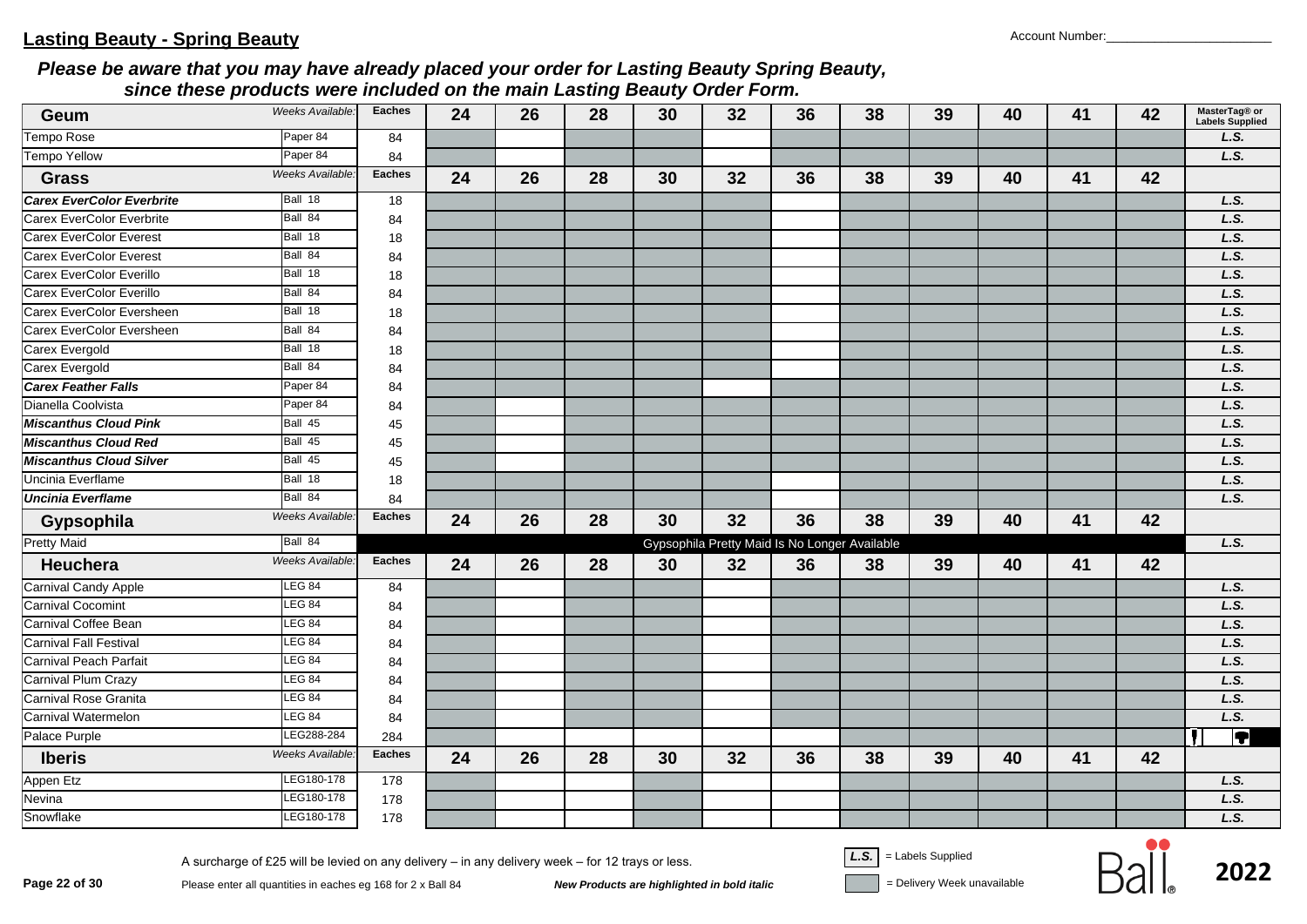| <b>Iris</b>               | Weeks Available: | <b>Eaches</b> | 24 | 26 | 28 | 30 | 32 | 36 | 38 | 39 | 40 | 41 | 42 | MasterTag® or<br><b>Labels Supplied</b> |
|---------------------------|------------------|---------------|----|----|----|----|----|----|----|----|----|----|----|-----------------------------------------|
| ensata Angel Mountain     | Bareroot 1       | 25            |    |    |    |    |    |    |    |    |    |    |    | L.S.                                    |
| ensata Eileen's Dream     | Bareroot 1       | 25            |    |    |    |    |    |    |    |    |    |    |    | L.S.                                    |
| ensata Greywoods Catrina  | Bareroot 1       | 25            |    |    |    |    |    |    |    |    |    |    |    | L.S.                                    |
| ensata Harlequinesque     | Bareroot 1       | 25            |    |    |    |    |    |    |    |    |    |    |    | L.S.                                    |
| ensata Royal Pageant      | Bareroot 1       | 25            |    |    |    |    |    |    |    |    |    |    |    | L.S.                                    |
| ensata Sugar Dome         | Bareroot 1       | 25            |    |    |    |    |    |    |    |    |    |    |    | L.S.                                    |
| germanica Beverly Sills   | Bareroot 1       | 25            |    |    |    |    |    |    |    |    |    |    |    | L.S.                                    |
| germanica Beverly Sills   | BoxBRT 1         | 200           |    |    |    |    |    |    |    |    |    |    |    | L.S.                                    |
| germanica Blue Sapphire   | Bareroot 1       | 25            |    |    |    |    |    |    |    |    |    |    |    | L.S.                                    |
| germanica Blue Sapphire   | BoxBRT 1         | 200           |    |    |    |    |    |    |    |    |    |    |    | L.S.                                    |
| germanica Buckwheat       | Bareroot 1       | 25            |    |    |    |    |    |    |    |    |    |    |    | L.S.                                    |
| germanica Buckwheat       | BoxBRT 1         | 200           |    |    |    |    |    |    |    |    |    |    |    | L.S.                                    |
| germanica Cimarron Strip  | Bareroot 1       | 25            |    |    |    |    |    |    |    |    |    |    |    | L.S.                                    |
| germanica Cimarron Strip  | BoxBRT 1         | 200           |    |    |    |    |    |    |    |    |    |    |    | L.S.                                    |
| germanica Clarence        | Bareroot 1       | 25            |    |    |    |    |    |    |    |    |    |    |    | L.S.                                    |
| germanica Clarence        | BoxBRT 1         | 200           |    |    |    |    |    |    |    |    |    |    |    | L.S.                                    |
| germanica Frappe          | Bareroot 1       | 25            |    |    |    |    |    |    |    |    |    |    |    | L.S.                                    |
| germanica Frappe          | BoxBRT 1         | 200           |    |    |    |    |    |    |    |    |    |    |    | L.S.                                    |
| germanica Immortality     | Bareroot 1       | 25            |    |    |    |    |    |    |    |    |    |    |    | L.S.                                    |
| germanica Immortality     | BoxBRT 1         | 200           |    |    |    |    |    |    |    |    |    |    |    | L.S.                                    |
| germanica Mission Ridge   | Bareroot 1       | 25            |    |    |    |    |    |    |    |    |    |    |    | L.S.                                    |
| germanica Mission Ridge   | BoxBRT 1         | 200           |    |    |    |    |    |    |    |    |    |    |    | L.S.                                    |
| germanica Orange Chariot  | Bareroot 1       | 25            |    |    |    |    |    |    |    |    |    |    |    | L.S.                                    |
| germanica Orange Chariot  | BoxBRT1          | 200           |    |    |    |    |    |    |    |    |    |    |    | L.S.                                    |
| germanica Rosalie Figge   | Bareroot 1       | 25            |    |    |    |    |    |    |    |    |    |    |    | L.S.                                    |
| germanica Rosalie Figge   | BoxBRT 1         | 200           |    |    |    |    |    |    |    |    |    |    |    | L.S.                                    |
| germanica Summer Olympics | Bareroot 1       | 25            |    |    |    |    |    |    |    |    |    |    |    | L.S.                                    |
| germanica Summer Olympics | BoxBRT1          | 200           |    |    |    |    |    |    |    |    |    |    |    | L.S.                                    |
| germanica War Chief       | Bareroot 1       | 25            |    |    |    |    |    |    |    |    |    |    |    | L.S.                                    |
| germanica War Chief       | BoxBRT 1         | 200           |    |    |    |    |    |    |    |    |    |    |    | L.S.                                    |
| Pumila Blue Denim         | Bareroot 1       | 25            |    |    |    |    |    |    |    |    |    |    |    | L.S.                                    |
| Pumila Blue Denim         | BoxBRT 1         | 200           |    |    |    |    |    |    |    |    |    |    |    | L.S.                                    |
| Pumila Brassie            | Bareroot 1       | 25            |    |    |    |    |    |    |    |    |    |    |    | L.S.                                    |
| Pumila Brassie            | BoxBRT 1         | 200           |    |    |    |    |    |    |    |    |    |    |    | L.S.                                    |
| Pumila Cherry Garden      | Bareroot 1       | 25            |    |    |    |    |    |    |    |    |    |    |    | L.S.                                    |

**Page 23 of 30**<br>Please enter all quantities in eaches eg 168 for 2 x Ball 84<br>**New Products are highlighted in bold italic** and **italic** Delivery Week unavailable

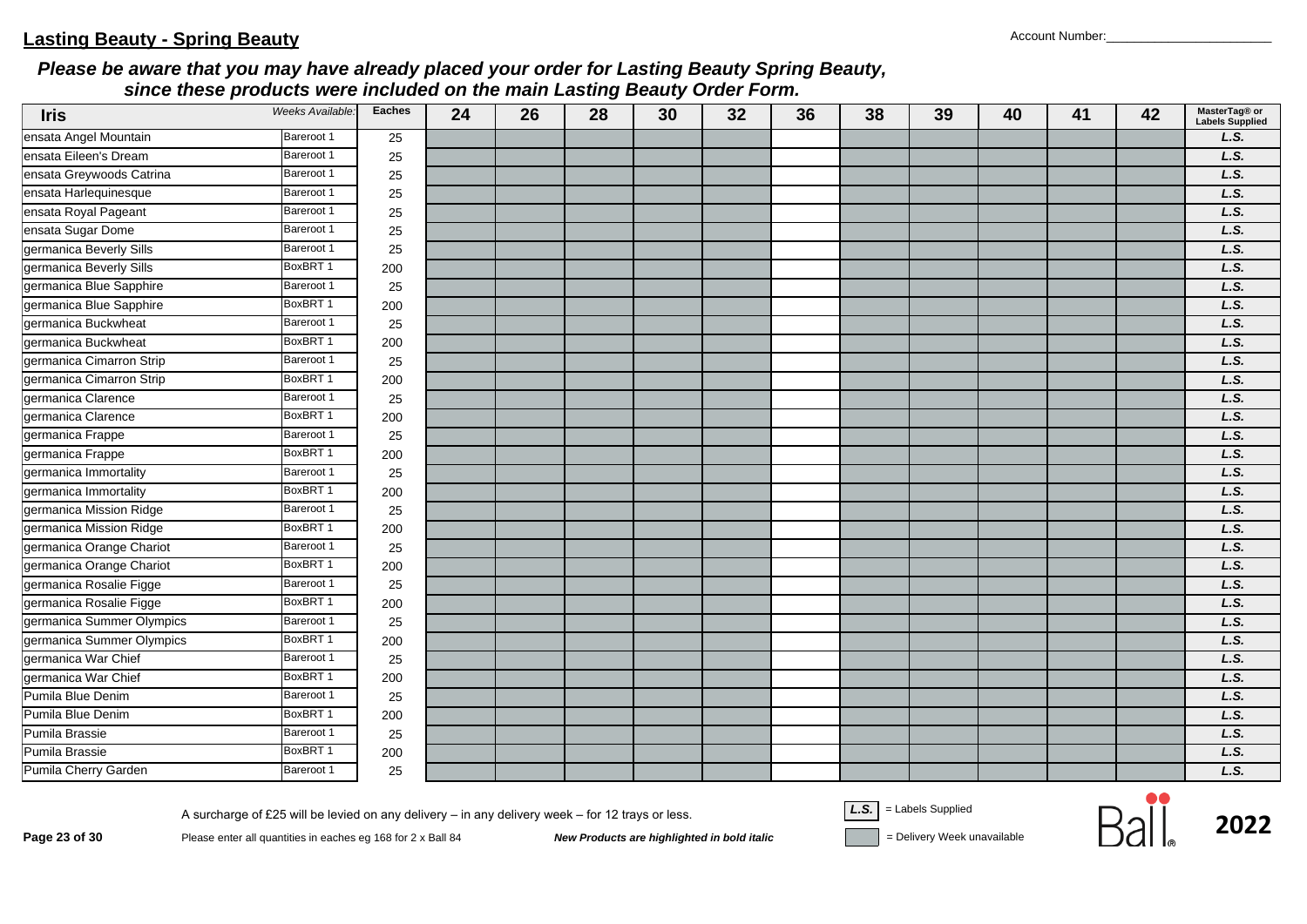| <b>Iris</b>                    | Weeks Available:       | <b>Eaches</b> | 24 | 26 | 28 | 30 | 32 | 36 | 38 | 39 | 40 | 41 | 42 | MasterTag <sup>®</sup> or<br>Labels Supplied |
|--------------------------------|------------------------|---------------|----|----|----|----|----|----|----|----|----|----|----|----------------------------------------------|
| Pumila Cherry Garden           | BoxBRT 1               | 200           |    |    |    |    |    |    |    |    |    |    |    | L.S.                                         |
| Pumila Demon                   | Bareroot 1             | 25            |    |    |    |    |    |    |    |    |    |    |    | L.S.                                         |
| Pumila Demon                   | BoxBRT 1               | 200           |    |    |    |    |    |    |    |    |    |    |    | L.S.                                         |
| Pumila Larrikin                | Bareroot 1             | 25            |    |    |    |    |    |    |    |    |    |    |    | L.S.                                         |
| Pumila Larrikin                | BoxBRT 1               | 200           |    |    |    |    |    |    |    |    |    |    |    | L.S.                                         |
| Pumila Tickety Boo             | Bareroot 1             | 25            |    |    |    |    |    |    |    |    |    |    |    | L.S.                                         |
| Pumila Tickety Boo             | BoxBRT 1               | 200           |    |    |    |    |    |    |    |    |    |    |    | L.S.                                         |
| sibirica Butter and Sugar      | Bareroot 1             | 25            |    |    |    |    |    |    |    |    |    |    |    | L.S.                                         |
| sibirica Butter and Sugar      | BoxBRT 1               | 200           |    |    |    |    |    |    |    |    |    |    |    | L.S.                                         |
| sibirica Caesar's Brother      | Bareroot 1             | 25            |    |    |    |    |    |    |    |    |    |    |    | L.S.                                         |
| sibirica Caesar's Brother      | BoxBRT 1               | 200           |    |    |    |    |    |    |    |    |    |    |    | L.S.                                         |
| sibirica Charming Billy        | Bareroot 1             | 25            |    |    |    |    |    |    |    |    |    |    |    | L.S.                                         |
| sibirica Charming Billy        | BoxBRT 1               | 200           |    |    |    |    |    |    |    |    |    |    |    | L.S.                                         |
| sibirica Contrast in Styles    | Bareroot 1             | 25            |    |    |    |    |    |    |    |    |    |    |    | L.S.                                         |
| sibirica Contrast in Styles    | BoxBRT 1               | 200           |    |    |    |    |    |    |    |    |    |    |    | L.S.                                         |
| sibirica Dance Ballerina Dance | Bareroot 1             | 25            |    |    |    |    |    |    |    |    |    |    |    | L.S.                                         |
| sibirica Dance Ballerina Dance | BoxBRT 1               | 200           |    |    |    |    |    |    |    |    |    |    |    | L.S.                                         |
| sibirica Golden Edge           | Bareroot 1             | 25            |    |    |    |    |    |    |    |    |    |    |    | L.S.                                         |
| sibirica Golden Edge           | BoxBRT 1               | 200           |    |    |    |    |    |    |    |    |    |    |    | L.S.                                         |
| sibirica Gull's Wing           | Bareroot 1             | 25            |    |    |    |    |    |    |    |    |    |    |    | L.S.                                         |
| sibirica Gull's Wing           | BoxBRT 1               | 200           |    |    |    |    |    |    |    |    |    |    |    | L.S.                                         |
| sibirica On Mulberry Street    | Bareroot 1             | 25            |    |    |    |    |    |    |    |    |    |    |    | L.S.                                         |
| sibirica On Mulberry Street    | BoxBRT 1               | 200           |    |    |    |    |    |    |    |    |    |    |    | L.S.                                         |
| sibirica Painted Woman         | Bareroot 1             | 25            |    |    |    |    |    |    |    |    |    |    |    | L.S.                                         |
| sibirica Painted Woman         | BoxBRT 1               | 200           |    |    |    |    |    |    |    |    |    |    |    | L.S.                                         |
| sibirica Tipped in Blue        | Bareroot 1             | 25            |    |    |    |    |    |    |    |    |    |    |    | L.S.                                         |
| sibirica Tipped in Blue        | BoxBRT 1               | 200           |    |    |    |    |    |    |    |    |    |    |    | L.S.                                         |
| Lavandula                      | Weeks Available.       | <b>Eaches</b> | 24 | 26 | 28 | 30 | 32 | 36 | 38 | 39 | 40 | 41 | 42 |                                              |
| <b>Blue Spear</b>              | <b>Ball 104</b>        | 104           |    |    |    |    |    |    |    |    |    |    |    | L.S.                                         |
| <b>Essence Purple</b>          | LEG180-178             | 178           |    |    |    |    |    |    |    |    |    |    |    | L.S.                                         |
| Hidcote                        | <b>Ball 104</b>        | 104           |    |    |    |    |    |    |    |    |    |    |    | L.S.                                         |
| <b>Meerlo</b>                  | Ball 104               | 104           |    |    |    |    |    |    |    |    |    |    |    | L.S.                                         |
| Munstead                       | <b>Ball 104</b>        | 104           |    |    |    |    |    |    |    |    |    |    |    | L.S.                                         |
| <b>Superblue</b>               | <b>Ball 104</b>        | 104           |    |    |    |    |    |    |    |    |    |    |    | L.S.                                         |
| Lithodora                      | <b>Weeks Available</b> | <b>Eaches</b> | 24 | 26 | 28 | 30 | 32 | 36 | 38 | 39 | 40 | 41 | 42 |                                              |
| <b>Compact Blue</b>            | LEG128-126             | 126           |    |    |    |    |    |    |    |    |    |    |    | L.S.                                         |
| <b>Heavenly Blue</b>           | LEG128-126             | 126           |    |    |    |    |    |    |    |    |    |    |    | L.S.                                         |

**Page 24 of 30**<br>Please enter all quantities in eaches eg 168 for 2 x Ball 84<br>**New Products are highlighted in bold italic** and **italic** Delivery Week unavailable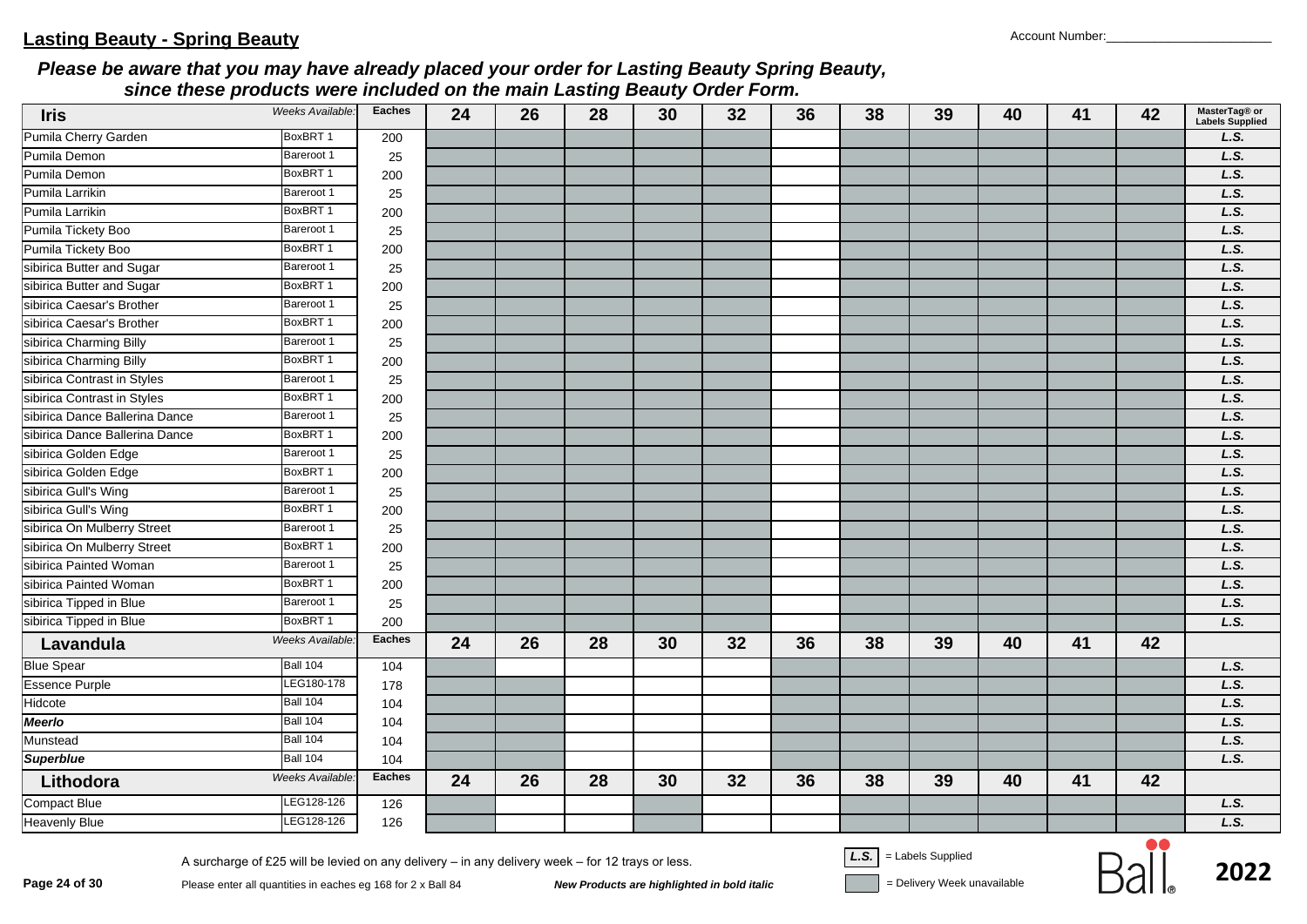| <b>Nandina</b>                     | Weeks Available:                                                                                                                                                 | <b>Eaches</b> | 24 | 26 | 28                                          | 30 | 32 | 36 | 38   | 39                                               | 40 | 41 | 42 | MasterTag® or<br><b>Labels Supplied</b> |
|------------------------------------|------------------------------------------------------------------------------------------------------------------------------------------------------------------|---------------|----|----|---------------------------------------------|----|----|----|------|--------------------------------------------------|----|----|----|-----------------------------------------|
| <b>Blush Pink</b>                  | Ball 18                                                                                                                                                          | 18            |    |    |                                             |    |    |    |      |                                                  |    |    |    | L.S.                                    |
| <b>Gulf Stream</b>                 | Ball 18                                                                                                                                                          | 18            |    |    |                                             |    |    |    |      |                                                  |    |    |    | L.S.                                    |
| Obsessed                           | Ball 18                                                                                                                                                          | 18            |    |    |                                             |    |    |    |      |                                                  |    |    |    | L.S.                                    |
| <b>Red Light</b>                   | Ball 18                                                                                                                                                          | 18            |    |    |                                             |    |    |    |      |                                                  |    |    |    | L.S.                                    |
| Twilight                           | Ball 18                                                                                                                                                          | 18            |    |    |                                             |    |    |    |      |                                                  |    |    |    | L.S.                                    |
| Paeonia (Peony)                    | <b>Weeks Available:</b>                                                                                                                                          | <b>Eaches</b> | 24 | 26 | 28                                          | 30 | 32 | 36 | 38   | 39                                               | 40 | 41 | 42 |                                         |
| Paeonia Celebrity                  | BRT 2-3Eye                                                                                                                                                       | $\sqrt{5}$    |    |    |                                             |    |    |    |      |                                                  |    |    |    | L.S.                                    |
| Paeonia Celebrity                  | BoxBRT2-3E                                                                                                                                                       | 100           |    |    |                                             |    |    |    |      |                                                  |    |    |    | L.S.                                    |
| Paeonia Celebrity                  | BRT 3-5Eye                                                                                                                                                       | 5             |    |    |                                             |    |    |    |      |                                                  |    |    |    | L.S.                                    |
| Paeonia Celebrity                  | BoxBRT3-5E                                                                                                                                                       | 60            |    |    |                                             |    |    |    |      |                                                  |    |    |    | L.S.                                    |
| Paeonia Double Alexander Fleming   | BRT 2-3Eye                                                                                                                                                       | 5             |    |    |                                             |    |    |    |      |                                                  |    |    |    | L.S.                                    |
| Paeonia Double Alexander Fleming   | BoxBRT2-3E                                                                                                                                                       | 100           |    |    |                                             |    |    |    |      |                                                  |    |    |    | L.S.                                    |
| Paeonia Double Alexander Fleming   | BRT 3-5Eye                                                                                                                                                       | 5             |    |    |                                             |    |    |    |      |                                                  |    |    |    | L.S.                                    |
| Paeonia Double Alexander Fleming   | BoxBRT3-5E                                                                                                                                                       | 60            |    |    |                                             |    |    |    |      |                                                  |    |    |    | L.S.                                    |
| Paeonia Double Coral Charm         | BRT 2-3Eye                                                                                                                                                       | 5             |    |    |                                             |    |    |    |      |                                                  |    |    |    | L.S.                                    |
| Paeonia Double Coral Charm         | BoxBRT2-3E                                                                                                                                                       | 100           |    |    |                                             |    |    |    |      |                                                  |    |    |    | L.S.                                    |
| Paeonia Double Coral Charm         | BRT 3-5Eye                                                                                                                                                       | 5             |    |    |                                             |    |    |    |      |                                                  |    |    |    | L.S.                                    |
| Paeonia Double Coral Charm         | BoxBRT3-5E                                                                                                                                                       | 60            |    |    |                                             |    |    |    |      |                                                  |    |    |    | L.S.                                    |
| Paeonia Double Coral Sunset        | BRT 2-3Eye                                                                                                                                                       | 5             |    |    |                                             |    |    |    |      |                                                  |    |    |    | L.S.                                    |
| Paeonia Double Coral Sunset        | BoxBRT2-3E                                                                                                                                                       | 100           |    |    |                                             |    |    |    |      |                                                  |    |    |    | L.S.                                    |
| Paeonia Double Coral Sunset        | BRT 3-5Eye                                                                                                                                                       | 5             |    |    |                                             |    |    |    |      |                                                  |    |    |    | L.S.                                    |
| Paeonia Double Coral Sunset        | BoxBRT3-5E                                                                                                                                                       | 60            |    |    |                                             |    |    |    |      |                                                  |    |    |    | L.S.                                    |
| Paeonia Double Felix Crousse       | BRT 2-3Eye                                                                                                                                                       | 5             |    |    |                                             |    |    |    |      |                                                  |    |    |    | L.S.                                    |
| Paeonia Double Felix Crousse       | BoxBRT2-3E                                                                                                                                                       | 100           |    |    |                                             |    |    |    |      |                                                  |    |    |    | L.S.                                    |
| Paeonia Double Felix Crousse       | BRT 3-5Eye                                                                                                                                                       | 5             |    |    |                                             |    |    |    |      |                                                  |    |    |    | L.S.                                    |
| Paeonia Double Felix Crousse       | BoxBRT3-5E                                                                                                                                                       | 60            |    |    |                                             |    |    |    |      |                                                  |    |    |    | L.S.                                    |
| Paeonia Double Kansas              | BRT 2-3Eye                                                                                                                                                       | 5             |    |    |                                             |    |    |    |      |                                                  |    |    |    | L.S.                                    |
| Paeonia Double Kansas              | BoxBRT2-3E                                                                                                                                                       | 100           |    |    |                                             |    |    |    |      |                                                  |    |    |    | L.S.                                    |
| Paeonia Double Kansas              | BRT 3-5Eye                                                                                                                                                       | 5             |    |    |                                             |    |    |    |      |                                                  |    |    |    | L.S.                                    |
| Paeonia Double Kansas              | BoxBRT3-5E                                                                                                                                                       | 60            |    |    |                                             |    |    |    |      |                                                  |    |    |    | L.S.                                    |
| Paeonia Double Karl Rosenfield     | BRT 2-3Eye                                                                                                                                                       | 5             |    |    |                                             |    |    |    |      |                                                  |    |    |    | L.S.                                    |
| Paeonia Double Karl Rosenfield     | BoxBRT2-3E                                                                                                                                                       | 100           |    |    |                                             |    |    |    |      |                                                  |    |    |    | L.S.                                    |
| Paeonia Double Karl Rosenfield     | BRT 3-5Eye                                                                                                                                                       | 5             |    |    |                                             |    |    |    |      |                                                  |    |    |    | L.S.                                    |
| Paeonia Double Karl Rosenfield     | BoxBRT3-5E                                                                                                                                                       | 60            |    |    |                                             |    |    |    |      |                                                  |    |    |    | L.S.                                    |
| Paeonia Double Monsieur Jules Elie | BRT 2-3Eye                                                                                                                                                       | 5             |    |    |                                             |    |    |    |      |                                                  |    |    |    | L.S.                                    |
| Page 25 of 30                      | A surcharge of £25 will be levied on any delivery - in any delivery week - for 12 trays or less.<br>Please enter all quantities in eaches eg 168 for 2 x Ball 84 |               |    |    | New Products are highlighted in bold italic |    |    |    | L.S. | = Labels Supplied<br>= Delivery Week unavailable |    |    |    | 2022                                    |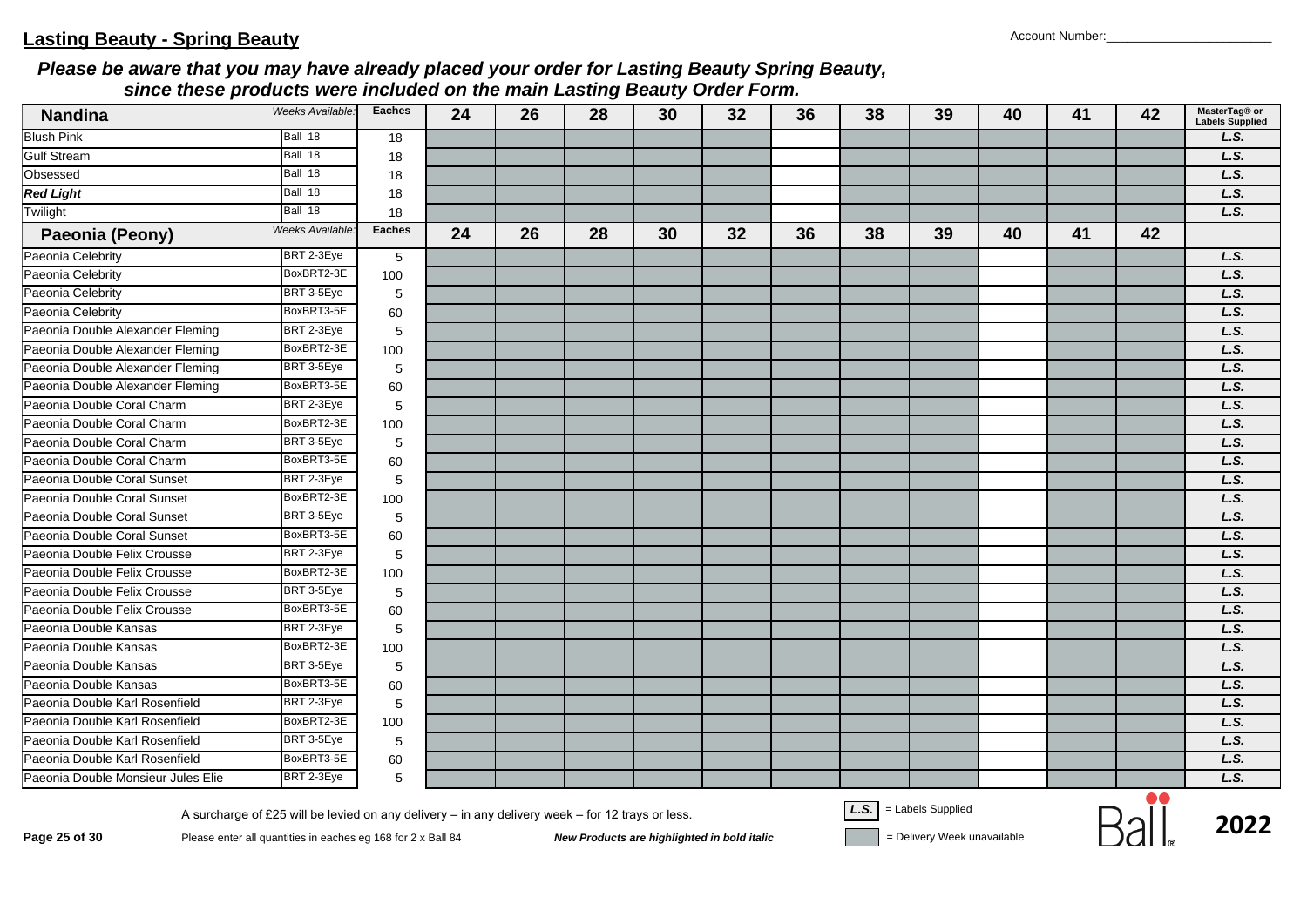| Paeonia (Peony)                    | Weeks Available: | <b>Eaches</b> | 24 | 26 | 28 | 30 | 32 | 36 | 38                                                | 39 | 40 | 41 | 42        | MasterTag® or<br><b>Labels Supplied</b> |
|------------------------------------|------------------|---------------|----|----|----|----|----|----|---------------------------------------------------|----|----|----|-----------|-----------------------------------------|
| Paeonia Double Monsieur Jules Elie | BoxBRT2-3E       | 100           |    |    |    |    |    |    |                                                   |    |    |    |           | L.S.                                    |
| Paeonia Double Monsieur Jules Elie | BRT 3-5Eye       | 5             |    |    |    |    |    |    |                                                   |    |    |    |           | L.S.                                    |
| Paeonia Double Monsieur Jules Elie | BoxBRT3-5E       | 60            |    |    |    |    |    |    |                                                   |    |    |    |           | L.S.                                    |
| Paeonia Double Pink                | BRT 2-3Eye       | 5             |    |    |    |    |    |    |                                                   |    |    |    |           | L.S.                                    |
| Paeonia Double Pink                | BoxBRT2-3E       | 100           |    |    |    |    |    |    |                                                   |    |    |    |           | L.S.                                    |
| Paeonia Double Pink                | BRT 3-5Eye       | 5             |    |    |    |    |    |    |                                                   |    |    |    |           | L.S.                                    |
| Paeonia Double Pink                | BoxBRT3-5E       | 60            |    |    |    |    |    |    |                                                   |    |    |    |           | L.S.                                    |
| Paeonia Double Pink Hawaiian Coral | BRT 2-3Eye       | 5             |    |    |    |    |    |    |                                                   |    |    |    |           | L.S.                                    |
| Paeonia Double Pink Hawaiian Coral | BoxBRT2-3E       | 100           |    |    |    |    |    |    |                                                   |    |    |    |           | L.S.                                    |
| Paeonia Double Pink Hawaiian Coral | BRT 3-5Eye       | 5             |    |    |    |    |    |    |                                                   |    |    |    |           | L.S.                                    |
| Paeonia Double Pink Hawaiian Coral | BoxBRT3-5E       | 60            |    |    |    |    |    |    |                                                   |    |    |    |           | L.S.                                    |
| Paeonia Double Primevère           | BRT 2-3Eye       | 5             |    |    |    |    |    |    |                                                   |    |    |    |           | L.S.                                    |
| Paeonia Double Primevère           | BoxBRT2-3E       | 100           |    |    |    |    |    |    |                                                   |    |    |    |           | L.S.                                    |
| Paeonia Double Primevère           | BRT 3-5Eye       | 5             |    |    |    |    |    |    |                                                   |    |    |    |           | L.S.                                    |
| Paeonia Double Primevère           | BoxBRT3-5E       | 60            |    |    |    |    |    |    |                                                   |    |    |    |           | L.S.                                    |
| Paeonia Double Red                 | BRT 2-3Eye       | 5             |    |    |    |    |    |    |                                                   |    |    |    |           | L.S.                                    |
| Paeonia Double Red                 | BoxBRT2-3E       | 100           |    |    |    |    |    |    |                                                   |    |    |    |           | L.S.                                    |
| Paeonia Double Red                 | BRT 3-5Eye       | $\,$ 5 $\,$   |    |    |    |    |    |    |                                                   |    |    |    |           | L.S.                                    |
| Paeonia Double Red                 | BoxBRT3-5E       | 60            |    |    |    |    |    |    |                                                   |    |    |    |           | L.S.                                    |
| Paeonia Double Sarah Bernhardt     | BRT 2-3Eye       | 5             |    |    |    |    |    |    |                                                   |    |    |    |           | L.S.                                    |
| Paeonia Double Sarah Bernhardt     | BoxBRT2-3E       | 100           |    |    |    |    |    |    |                                                   |    |    |    |           | L.S.                                    |
| Paeonia Double Sarah Bernhardt     | BRT 3-5Eye       | 5             |    |    |    |    |    |    |                                                   |    |    |    |           | L.S.                                    |
| Paeonia Double Sarah Bernhardt     | BoxBRT3-5E       | 60            |    |    |    |    |    |    |                                                   |    |    |    |           | L.S.                                    |
| Paeonia Double Shirley Temple      | BRT 2-3Eye       | 5             |    |    |    |    |    |    |                                                   |    |    |    |           | L.S.                                    |
| Paeonia Double Shirley Temple      | BoxBRT2-3E       | 100           |    |    |    |    |    |    |                                                   |    |    |    |           | L.S.                                    |
| Paeonia Double Shirley Temple      | BRT 3-5Eye       | 5             |    |    |    |    |    |    |                                                   |    |    |    |           | L.S.                                    |
| Paeonia Double Shirley Temple      | BoxBRT3-5E       | 60            |    |    |    |    |    |    |                                                   |    |    |    |           | L.S.                                    |
| Paeonia Double White               | BRT 2-3Eye       | 5             |    |    |    |    |    |    |                                                   |    |    |    |           | L.S.                                    |
| Paeonia Double White               | BoxBRT2-3E       | 100           |    |    |    |    |    |    |                                                   |    |    |    |           | L.S.                                    |
| Paeonia Double White               | BRT 3-5Eye       | 5             |    |    |    |    |    |    |                                                   |    |    |    |           | L.S.                                    |
| Paeonia Double White               | BoxBRT3-5E       | 60            |    |    |    |    |    |    |                                                   |    |    |    |           | L.S.                                    |
| Paeonia Festiva Maxima             | BRT 2-3Eye       | 5             |    |    |    |    |    |    |                                                   |    |    |    |           | L.S.                                    |
| Paeonia Festiva Maxima             | BoxBRT2-3E       | 100           |    |    |    |    |    |    |                                                   |    |    |    |           | L.S.                                    |
| Paeonia Festiva Maxima             | BRT 3-5Eye       | 5             |    |    |    |    |    |    |                                                   |    |    |    |           | L.S.                                    |
| Paeonia Festiva Maxima             | BoxBRT3-5E       | 60            |    |    |    |    |    |    |                                                   |    |    |    |           | L.S.                                    |
| Paeonia Itoh Bartzella             | BRT 2-3Eye       | 5             |    |    |    |    |    |    |                                                   |    |    |    |           | L.S.                                    |
| Paeonia Itoh Cora Louise           | BRT 2-3Eye       | $\,$ 5 $\,$   |    |    |    |    |    |    |                                                   |    |    |    |           | L.S.                                    |
| Paeonia Itoh Julia Rose            | BRT 2-3Eye       | 5             |    |    |    |    |    |    |                                                   |    |    |    |           | L.S.                                    |
|                                    |                  |               |    |    |    |    |    |    | $\overline{1 \cdot \overline{C}}$ Lobels Cunnlied |    |    |    | $\bullet$ |                                         |

**Page 26 of 30**<br>Please enter all quantities in eaches eg 168 for 2 x Ball 84<br>New Products are highlighted in bold italic<br>New Products are highlighted in bold italic<br>Pelivery Week unavailable

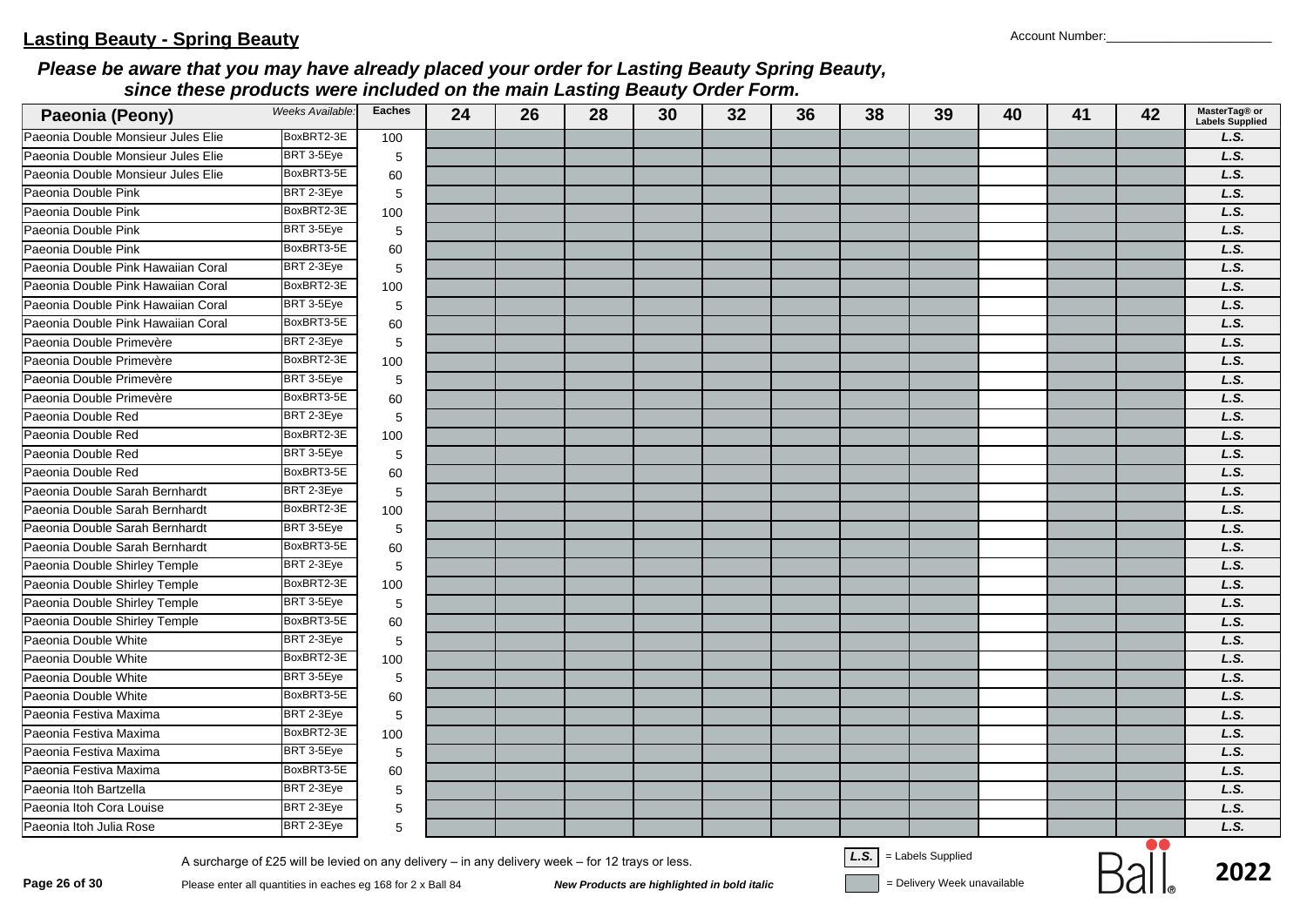| Paeonia (Peony)                       | Weeks Available: | <b>Eaches</b> | 24 | 26 | 28 | 30 | 32 | 36 | 38 | 39 | 40 | 41 | 42 | MasterTag® or<br><b>Labels Supplied</b> |
|---------------------------------------|------------------|---------------|----|----|----|----|----|----|----|----|----|----|----|-----------------------------------------|
| Paeonia Itoh Lollipop                 | BRT 2-3Eye       | 5             |    |    |    |    |    |    |    |    |    |    |    | L.S.                                    |
| Paeonia Itoh Scarlet Heaven           | BRT 2-3Eye       | 5             |    |    |    |    |    |    |    |    |    |    |    | L.S.                                    |
| Paeonia Lady in Red                   | BRT 2-3Eye       | 5             |    |    |    |    |    |    |    |    |    |    |    | L.S.                                    |
| Paeonia Lady in Red                   | BoxBRT2-3E       | 100           |    |    |    |    |    |    |    |    |    |    |    | L.S.                                    |
| Paeonia Lady in Red                   | BRT 3-5Eye       | 5             |    |    |    |    |    |    |    |    |    |    |    | L.S.                                    |
| Paeonia Lady in Red                   | BoxBRT3-5E       | 60            |    |    |    |    |    |    |    |    |    |    |    | L.S.                                    |
| Paeonia Single Blaze                  | BRT 2-3Eye       | 5             |    |    |    |    |    |    |    |    |    |    |    | L.S.                                    |
| Paeonia Single Blaze                  | BoxBRT2-3E       | 100           |    |    |    |    |    |    |    |    |    |    |    | L.S.                                    |
| Paeonia Single Blaze                  | BRT 3-5Eye       | 5             |    |    |    |    |    |    |    |    |    |    |    | L.S.                                    |
| Paeonia Single Blaze                  | BoxBRT3-5E       | 60            |    |    |    |    |    |    |    |    |    |    |    | L.S.                                    |
| Paeonia Single Bowl of Beauty         | BRT 2-3Eye       | 5             |    |    |    |    |    |    |    |    |    |    |    | L.S.                                    |
| Paeonia Single Bowl of Beauty         | BoxBRT2-3E       | 100           |    |    |    |    |    |    |    |    |    |    |    | L.S.                                    |
| Paeonia Single Bowl of Beauty         | BRT 3-5Eye       | 5             |    |    |    |    |    |    |    |    |    |    |    | L.S.                                    |
| Paeonia Single Bowl of Beauty         | BoxBRT3-5E       | 60            |    |    |    |    |    |    |    |    |    |    |    | L.S.                                    |
| Paeonia Single Sorbet                 | BRT 2-3Eye       | 5             |    |    |    |    |    |    |    |    |    |    |    | L.S.                                    |
| Paeonia Single Sorbet                 | BoxBRT2-3E       | 100           |    |    |    |    |    |    |    |    |    |    |    | L.S.                                    |
| Paeonia Single Sorbet                 | BRT 3-5Eye       | 5             |    |    |    |    |    |    |    |    |    |    |    | L.S.                                    |
| Paeonia Single Sorbet                 | BoxBRT3-5E       | 60            |    |    |    |    |    |    |    |    |    |    |    | L.S.                                    |
| <b>Paeonia Single White Wings</b>     | BRT 2-3Eye       | 5             |    |    |    |    |    |    |    |    |    |    |    | L.S.                                    |
| <b>Paeonia Single White Wings</b>     | BoxBRT2-3E       | 100           |    |    |    |    |    |    |    |    |    |    |    | L.S.                                    |
| <b>Paeonia Single White Wings</b>     | BRT 3-5Eye       | 5             |    |    |    |    |    |    |    |    |    |    |    | L.S.                                    |
| Paeonia Single White Wings            | BoxBRT3-5E       | 60            |    |    |    |    |    |    |    |    |    |    |    | L.S.                                    |
| <b>Phlox (Spring Flowering)</b>       | Weeks Available. | <b>Eaches</b> | 24 | 26 | 28 | 30 | 32 | 36 | 38 | 39 | 40 | 41 | 42 |                                         |
| Phlox Fabulous Blue Dark Centre       | LEG180-178       | 178           |    |    |    |    |    |    |    |    |    |    |    | L.S.                                    |
| Phlox Fabulous Blue Violet            | LEG180-178       | 178           |    |    |    |    |    |    |    |    |    |    |    | L.S.                                    |
| <b>Phlox Fabulous Dark Rose Eye</b>   | LEG180-178       | 178           |    |    |    |    |    |    |    |    |    |    |    | L.S.                                    |
| <b>Phlox Fabulous Rose</b>            | LEG180-178       | 178           |    |    |    |    |    |    |    |    |    |    |    | L.S.                                    |
| <b>Phlox Fabulous White</b>           | LEG180-178       | 178           |    |    |    |    |    |    |    |    |    |    |    | L.S.                                    |
| <b>Phlox (Summer Flowering)</b>       | Weeks Available: | <b>Eaches</b> | 24 | 26 | 28 | 30 | 32 | 36 | 38 | 39 | 40 | 41 | 42 |                                         |
| <b>Phlox Famous Light Purple</b>      | LEG128-126       | 126           |    |    |    |    |    |    |    |    |    |    |    | L.S.                                    |
| <b>Phlox Famous Magenta</b>           | LEG128-126       | 126           |    |    |    |    |    |    |    |    |    |    |    | L.S.                                    |
| <b>Phlox Famous Pink Eye Improved</b> | LEG128-126       | 126           |    |    |    |    |    |    |    |    |    |    |    | L.S.                                    |
| <b>Phlox Famous Pink Improved</b>     | LEG128-126       | 126           |    |    |    |    |    |    |    |    |    |    |    | L.S.                                    |
| <b>Phlox Famous Purple Improved</b>   | LEG128-126       | 126           |    |    |    |    |    |    |    |    |    |    |    | L.S.                                    |

A surcharge of £25 will be levied on any delivery – in any delivery week – for 12 trays or less.<br>Page 27 of 30 Please enter all quantities in eaches eg 168 for 2 x Ball 84 New Products are highlighted in bold italic = Del

$$
\mathsf{R}_{2}
$$

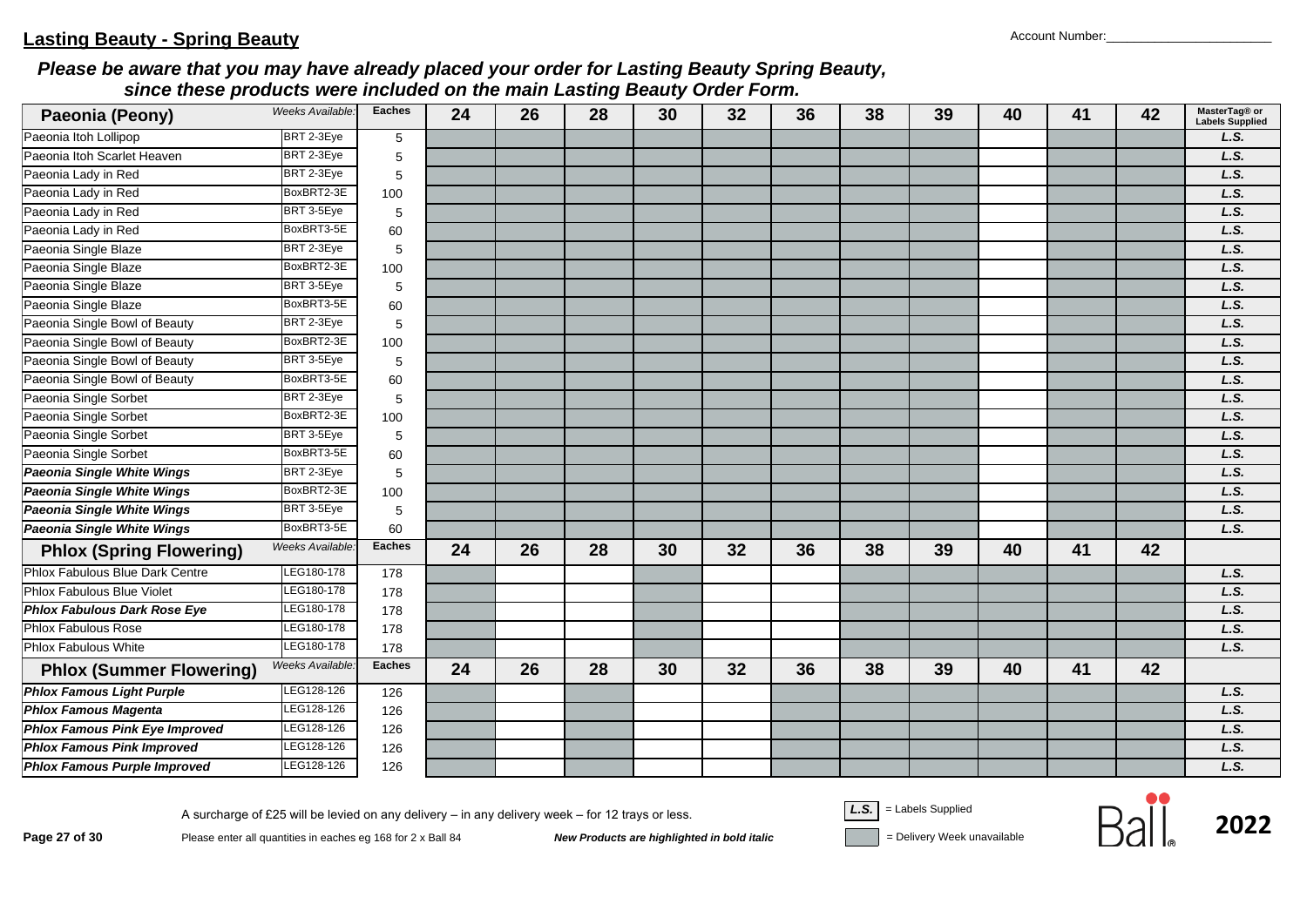| <b>Phlox (Summer Flowering)</b>      | Weeks Available: | <b>Eaches</b> | 24 | 26 | 28 | 30 | 32 | 36 | 38 | 39 | 40 | 41 | 42 | MasterTag® or<br><b>Labels Supplied</b> |
|--------------------------------------|------------------|---------------|----|----|----|----|----|----|----|----|----|----|----|-----------------------------------------|
| <b>Phlox Famous White</b>            | LEG128-126       | 126           |    |    |    |    |    |    |    |    |    |    |    | L.S.                                    |
| <b>Phlox Famous White Eye</b>        | LEG128-126       | 126           |    |    |    |    |    |    |    |    |    |    |    | L.S.                                    |
| Polemonium                           | Weeks Available: | <b>Eaches</b> | 24 | 26 | 28 | 30 | 32 | 36 | 38 | 39 | 40 | 41 | 42 |                                         |
| <b>Golden Feathers</b>               | Paper 84         | 84            |    |    |    |    |    |    |    |    |    |    |    | L.S.                                    |
| Primula                              | Weeks Available: | <b>Eaches</b> | 24 | 26 | 28 | 30 | 32 | 36 | 38 | 39 | 40 | 41 | 42 |                                         |
| Cowslip                              | Ball 84          | 84            |    |    |    |    |    |    |    |    |    |    |    | L.S.                                    |
| Littoniana                           | Ball 84          | 84            |    |    |    |    |    |    |    |    |    |    |    | L.S.                                    |
| Pulmonaria                           | Weeks Available. | <b>Eaches</b> | 24 | 26 | 28 | 30 | 32 | 36 | 38 | 39 | 40 | 41 | 42 |                                         |
| Raspberry Splash                     | Paper 84         | 84            |    |    |    |    |    |    |    |    |    |    |    | L.S.                                    |
| <b>Shrimps on the Barbie</b>         | Paper 84         | 84            |    |    |    |    |    |    |    |    |    |    |    | L.S.                                    |
| <b>Silver Bouquet</b>                | Paper 84         | 84            |    |    |    |    |    |    |    |    |    |    |    | L.S.                                    |
| Trevi Fountain                       | Paper 84         | 84            |    |    |    |    |    |    |    |    |    |    |    | L.S.                                    |
| <b>Pulsatilla</b>                    | Weeks Available: | <b>Eaches</b> | 24 | 26 | 28 | 30 | 32 | 36 | 38 | 39 | 40 | 41 | 42 |                                         |
| Pinwheel Blue Violet Shades          | Ball 40          | 40            |    |    |    |    |    |    |    |    |    |    |    | L.S.                                    |
| Pinwheel Dark Red Shades             | Ball 40          | 40            |    |    |    |    |    |    |    |    |    |    |    | L.S.                                    |
| Pinwheel White                       | Ball 40          | 40            |    |    |    |    |    |    |    |    |    |    |    | L.S.                                    |
| <b>Pulsar Red Shades</b>             | LEG180-178       | 178           |    |    |    |    |    |    |    |    |    |    |    | L.S.                                    |
| <b>Pulsar Violet Shades</b>          | LEG180-178       | 178           |    |    |    |    |    |    |    |    |    |    |    | L.S.                                    |
| <b>Pulsar White</b>                  | LEG180-178       | 178           |    |    |    |    |    |    |    |    |    |    |    | L.S.                                    |
| <b>Rudbeckia</b>                     | Weeks Available. | <b>Eaches</b> | 24 | 26 | 28 | 30 | 32 | 36 | 38 | 39 | 40 | 41 | 42 |                                         |
| Goldsturm                            | LEG288-284       | 284           |    |    |    |    |    |    |    |    |    |    |    | $\overline{\P}$                         |
| <b>Salvia</b>                        | Weeks Available. | <b>Eaches</b> | 24 | 26 | 28 | 30 | 32 | 36 | 38 | 39 | 40 | 41 | 42 |                                         |
| <b>Blue By You</b>                   | Ball 84          | 84            |    |    |    |    |    |    |    |    |    |    |    | L.S.                                    |
| Caradonna                            | LEG128-126       | 126           |    |    |    |    |    |    |    |    |    |    |    | L.S.                                    |
| Caradonna Compact                    | LEG128-126       | 126           |    |    |    |    |    |    |    |    |    |    |    | L.S.                                    |
| <b>Marvel Blue</b>                   | LEG128-126       | 126           |    |    |    |    |    |    |    |    |    |    |    | L.S.                                    |
| <b>Marvel Rose</b>                   | EG128-126        | 126           |    |    |    |    |    |    |    |    |    |    |    | L.S.                                    |
| Ostfriesland                         | EG128-126        | 126           |    |    |    |    |    |    |    |    |    |    |    | L.S.                                    |
| Salvatore Blue                       | LEG288-284       | 284           |    |    |    |    |    |    |    |    |    |    |    | IT                                      |
| <b>Sensation Compact Bright Rose</b> | LEG128-126       | 126           |    |    |    |    |    |    |    |    |    |    |    | L.S.                                    |
| <b>Sensation Compact Deep Blue</b>   | LEG128-126       | 126           |    |    |    |    |    |    |    |    |    |    |    | L.S.                                    |
| <b>Sensation Compact Violet</b>      | LEG128-126       | 126           |    |    |    |    |    |    |    |    |    |    |    | L.S.                                    |
| <b>Sensation Compact White</b>       | LEG128-126       | 126           |    |    |    |    |    |    |    |    |    |    |    | L.S.                                    |
| Sensation Medium Deep Blue           | LEG128-126       | 126           |    |    |    |    |    |    |    |    |    |    |    | L.S.                                    |
| Sensation Medium Deep Rose           | LEG128-126       | 126           |    |    |    |    |    |    |    |    |    |    |    | L.S.                                    |

**Page 28 of 30**<br>Please enter all quantities in eaches eg 168 for 2 x Ball 84<br>**New Products are highlighted in bold italic** and **italic** Delivery Week unavailable

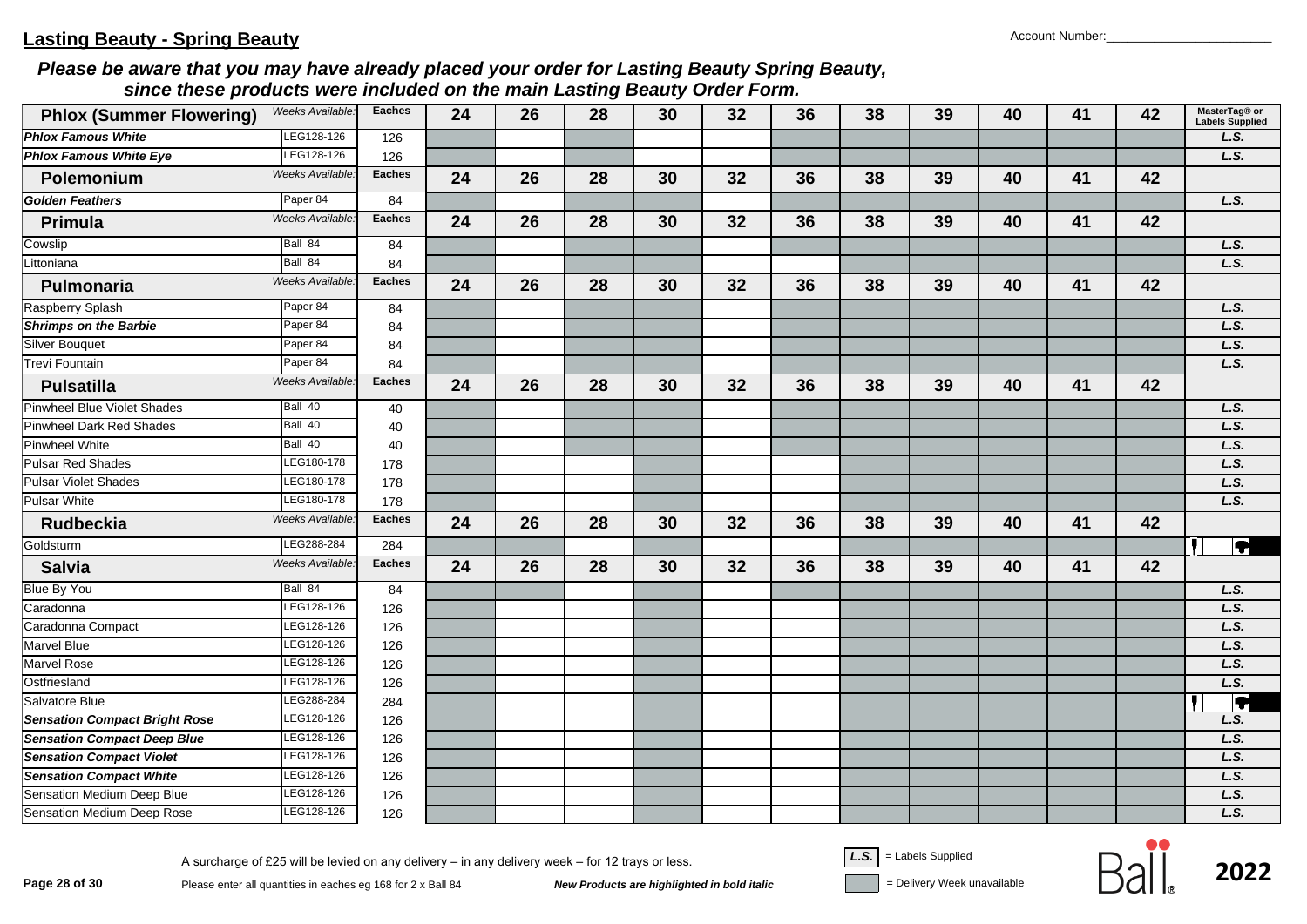| <b>Salvia</b>                      | Weeks Available: | <b>Eaches</b> | 24 | 26 | 28 | 30 | 32 | 36 | 38 | 39 | 40 | 41 | 42 | MasterTag® or<br><b>Labels Supplied</b> |
|------------------------------------|------------------|---------------|----|----|----|----|----|----|----|----|----|----|----|-----------------------------------------|
| <b>Sensation Medium Pink</b>       | LEG128-126       | 126           |    |    |    |    |    |    |    |    |    |    |    | L.S.                                    |
| <b>Sensation Medium Violet</b>     | LEG128-126       | 126           |    |    |    |    |    |    |    |    |    |    |    | L.S.                                    |
| Sensation Medium White             | LEG128-126       | 126           |    |    |    |    |    |    |    |    |    |    |    | L.S.                                    |
| <b>Saxifraga</b>                   | Weeks Available: | <b>Eaches</b> | 24 | 26 | 28 | 30 | 32 | 36 | 38 | 39 | 40 | 41 | 42 |                                         |
| Ice Colours Pearl White            | LEG180-178       | 178           |    |    |    |    |    |    |    |    |    |    |    | L.S.                                    |
| Limerock                           | LEG180-178       | 178           |    |    |    |    |    |    |    |    |    |    |    | L.S.                                    |
| Marto Hot Rose                     | LEG180-178       | 178           |    |    |    |    |    |    |    |    |    |    |    | L.S.                                    |
| Marto Red Picotee                  | LEG180-178       | 178           |    |    |    |    |    |    |    |    |    |    |    | L.S.                                    |
| Marto Rose                         | LEG180-178       | 178           |    |    |    |    |    |    |    |    |    |    |    | L.S.                                    |
| Marto White                        | LEG180-178       | 178           |    |    |    |    |    |    |    |    |    |    |    | L.S.                                    |
| Peter Pan                          | LEG180-178       | 178           |    |    |    |    |    |    |    |    |    |    |    | L.S.                                    |
| Pixi Pan Appleblossom              | LEG180-178       | 178           |    |    |    |    |    |    |    |    |    |    |    | L.S.                                    |
| Pixi Pan Red                       | LEG180-178       | 178           |    |    |    |    |    |    |    |    |    |    |    | L.S.                                    |
| <b>White Star</b>                  | LEG180-178       | 178           |    |    |    |    |    |    |    |    |    |    |    | L.S.                                    |
| <b>Scabiosa</b>                    | Weeks Available. | <b>Eaches</b> | 24 | 26 | 28 | 30 | 32 | 36 | 38 | 39 | 40 | 41 | 42 |                                         |
| <b>Blue Note</b>                   | Ball 84          | 84            |    |    |    |    |    |    |    |    |    |    |    | L.S.                                    |
| <b>Butterfly Blue</b>              | LEG128-126       | 126           |    |    |    |    |    |    |    |    |    |    |    | L.S.                                    |
| Mariposa Blue                      | LEG128-126       | 126           |    |    |    |    |    |    |    |    |    |    |    | L.S.                                    |
| <b>Pink Mist</b>                   | LEG128-126       | 126           |    |    |    |    |    |    |    |    |    |    |    | L.S.                                    |
| <b>Vivid Violet</b>                | Ball 84          | 84            |    |    |    |    |    |    |    |    |    |    |    | L.S.                                    |
| <b>Sedum</b>                       | Weeks Available: | <b>Eaches</b> | 24 | 26 | 28 | 30 | 32 | 36 | 38 | 39 | 40 | 41 | 42 |                                         |
| <b>Little Miss Sunshine</b>        | Ball 84          | 84            |    |    |    |    |    |    |    |    |    |    |    | L.S.                                    |
| <b>Seduction Cherry Chocolate</b>  | LEG128-126       | 126           |    |    |    |    |    |    |    |    |    |    |    | L.S.                                    |
| <b>Seduction Green Leaves Rose</b> | LEG128-126       | 126           |    |    |    |    |    |    |    |    |    |    |    | L.S.                                    |
| <b>Seduction Green Pink</b>        | LEG128-126       | 126           |    |    |    |    |    |    |    |    |    |    |    | L.S.                                    |
| Seduction Green Yellow             | LEG128-126       | 126           |    |    |    |    |    |    |    |    |    |    |    | L.S.                                    |
| Seduction Hot Rose Dark Stems      | LEG128-126       | 126           |    |    |    |    |    |    |    |    |    |    |    | L.S.                                    |
| <b>Senecio</b>                     | Weeks Available. | <b>Eaches</b> | 24 | 26 | 28 | 30 | 32 | 36 | 38 | 39 | 40 | 41 | 42 |                                         |
| Angel Wings                        | Ball 18          | 18            |    |    |    |    |    |    |    |    |    |    |    | L.S.                                    |
| <b>Angel Wings</b>                 | Paper 40         | 40            |    |    |    |    |    |    |    |    |    |    |    | L.S.                                    |
| <b>Angel Wings</b>                 | Paper 84         | 84            |    |    |    |    |    |    |    |    |    |    |    | L.S.                                    |
| <b>Silene</b>                      | Weeks Available  | <b>Eaches</b> | 24 | 26 | 28 | 30 | 32 | 36 | 38 | 39 | 40 | 41 | 42 |                                         |
| Rollies Favourite                  | Ball 84          | 84            |    |    |    |    |    |    |    |    |    |    |    | L.S.                                    |

**Page 29 of 30**<br>Please enter all quantities in eaches eg 168 for 2 x Ball 84<br>New Products are highlighted in bold italic **Devertion Sell Devertion** = Delivery Week unavailable

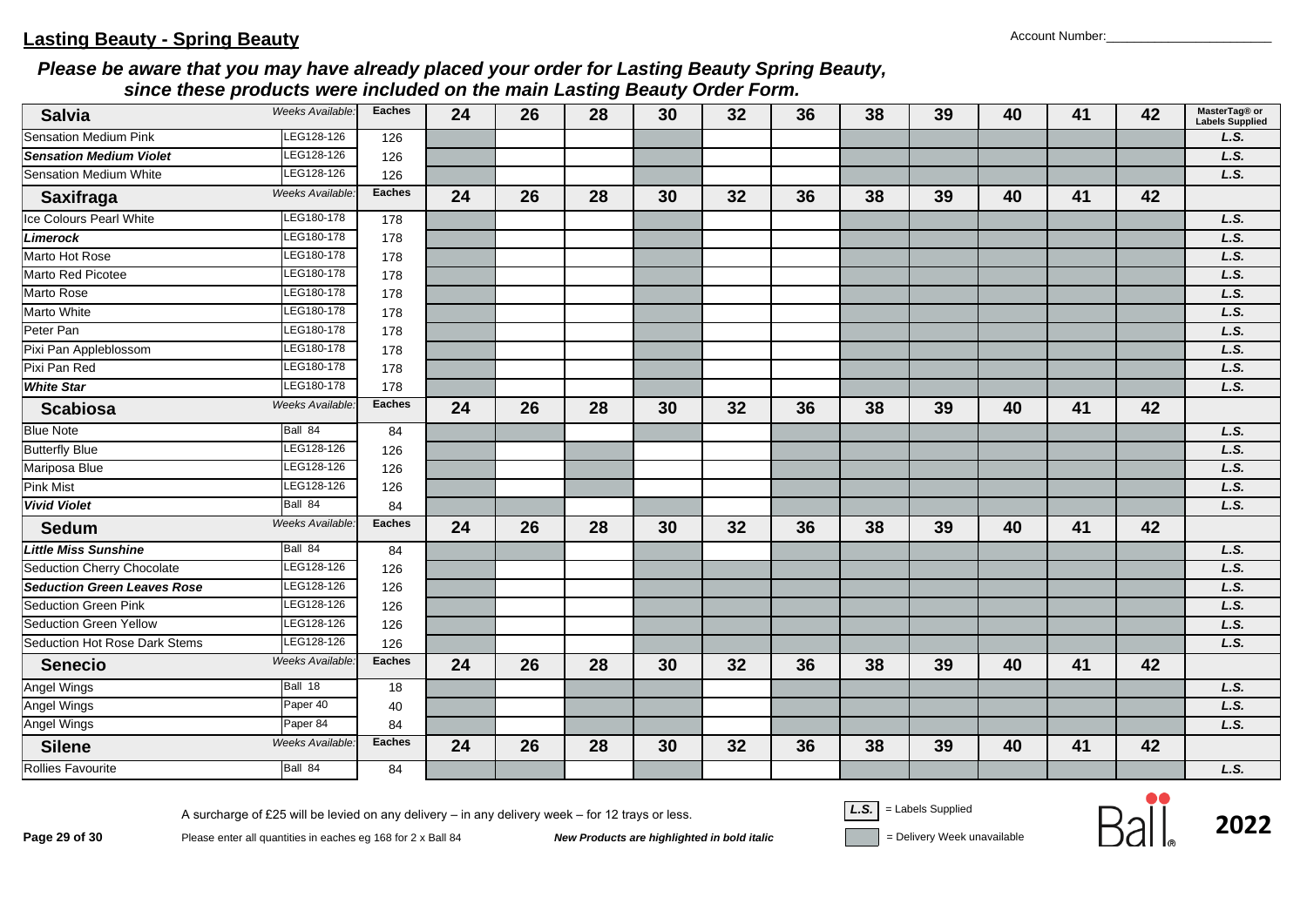#### **Lasting Beauty - Spring Beauty** Account Number:

#### *Please be aware that you may have already placed your order for Lasting Beauty Spring Beauty, since these products were included on the main Lasting Beauty Order Form.*

| <b>Tiarella</b>          | Weeks Available: | Eaches | 24 | 26 | 28 | 30 | 32 | 36 | 38 | 39 | 40 | 41 | 42 | MasterTag® or<br><b>Labels Supplied</b> |
|--------------------------|------------------|--------|----|----|----|----|----|----|----|----|----|----|----|-----------------------------------------|
| Pink Skyrocket           | Paper 84         | 84     |    |    |    |    |    |    |    |    |    |    |    | L.S.                                    |
| Veronica                 | Weeks Available: | Eaches | 24 | 26 | 28 | 30 | 32 | 36 | 38 | 39 | 40 | 41 | 42 |                                         |
| <b>Anniversary Blue</b>  | LEG128-126       | 126    |    |    |    |    |    |    |    |    |    |    |    | L.S.                                    |
| <b>Anniversary Rose</b>  | LEG128-126       | 126    |    |    |    |    |    |    |    |    |    |    |    | L.S.                                    |
| <b>Inspire™ Blue</b>     | LEG128-126       | 126    |    |    |    |    |    |    |    |    |    |    |    | L.S.                                    |
| <b>Inspire™ Rose</b>     | LEG128-126       | 126    |    |    |    |    |    |    |    |    |    |    |    | L.S.                                    |
| <b>Ulster Blue Dwarf</b> | LEG128-126       | 126    |    |    |    |    |    |    |    |    |    |    |    | L.S.                                    |
| Viola                    | Weeks Available: | Eaches | 24 | 26 | 28 | 30 | 32 | 36 | 38 | 39 | 40 | 41 | 42 |                                         |
| <b>Heartthrob</b>        | Paper 84         | 84     |    |    |    |    |    |    |    |    |    |    |    | L.S.                                    |

**Page 30 of 30**<br>Please enter all quantities in eaches eg 168 for 2 x Ball 84<br>New Products are highlighted in bold italic **Devertion Sell Devertion Service And Teles** Supplied Pelivery Week unavailable